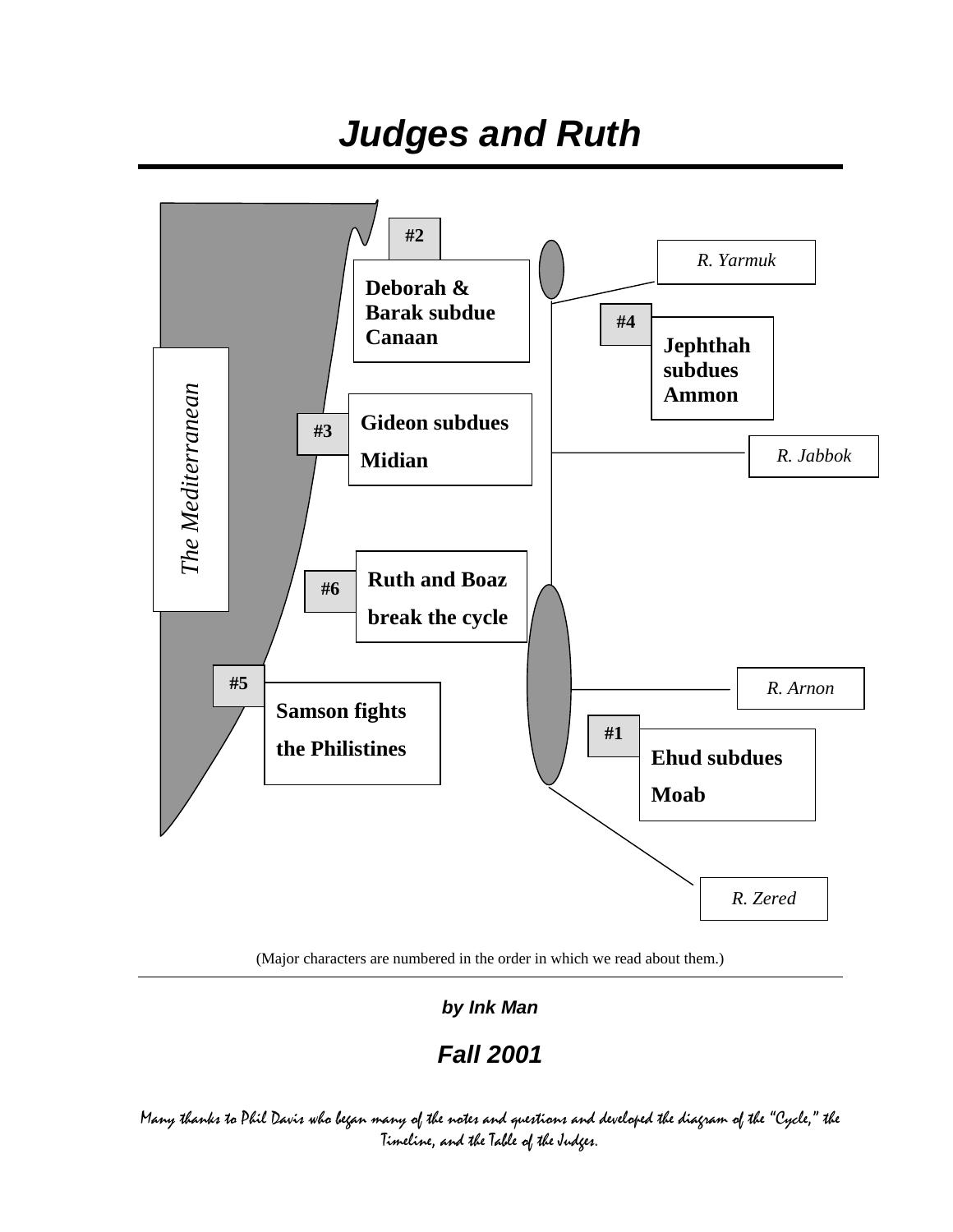### *Table of Contents*

### *Outlines, Figures, and Maps*

## *Primary Sources*

*The Holy Bible, New King James Version*, (Nashville, Tennessee: Thomas Nelson, Inc.) 1982. **International Standard Bible Encyclopedia (ISBE)**, © 1988 by William B. Eerdmans Publishing Co. **Nelson's Complete Book of Bible Maps and Charts**, 1996.

*Nelson's 3-D Bible mapbook [computer file], electronic ed., Logos Library System*, (Nashville: Thomas Nelson) 1997, ©1985 by Lion Publishing.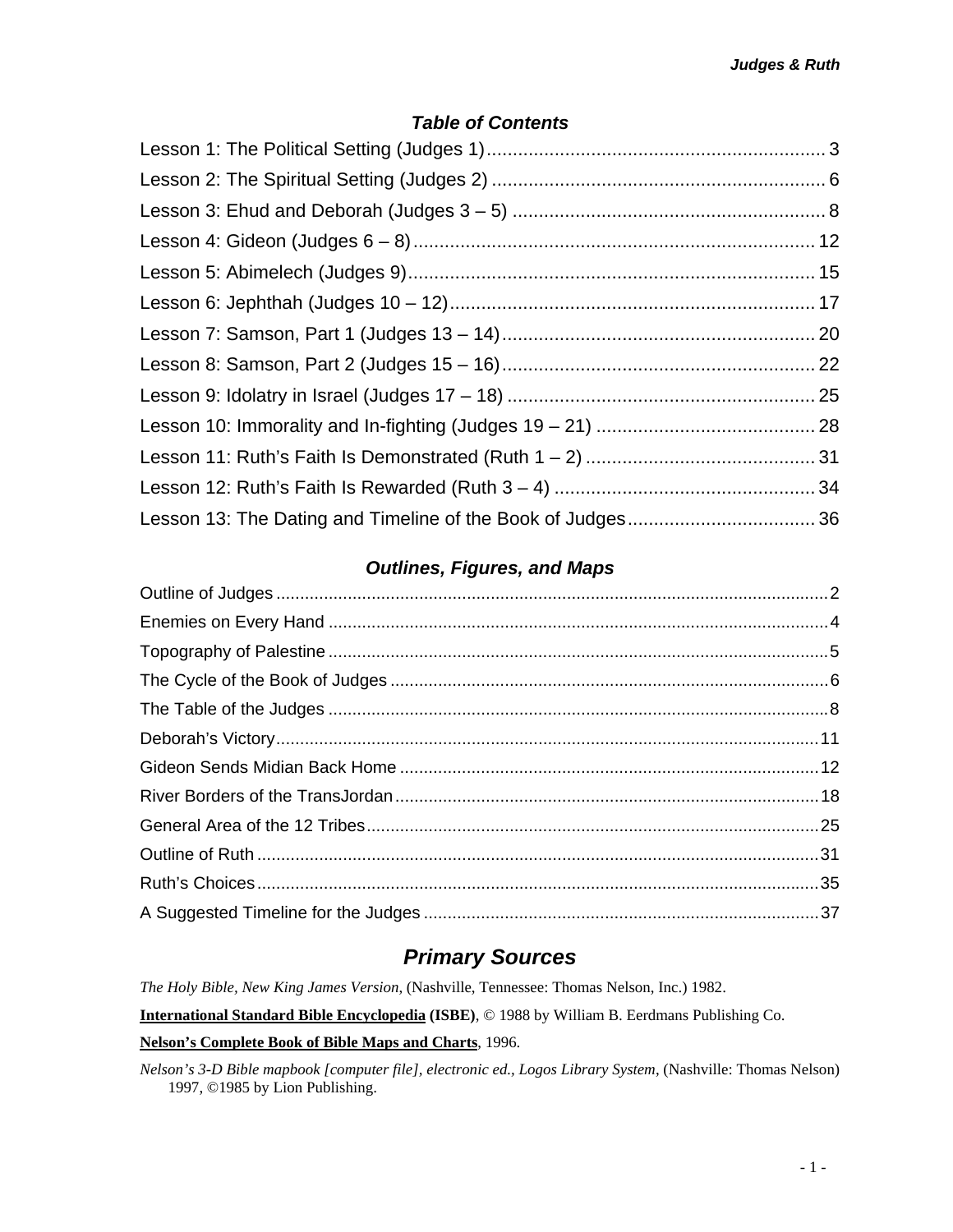# **Outline of Judges**

<span id="page-2-0"></span>

### **Part One: The Deterioration of Israel and Failure to Complete the Conquest (1:1–3:6)**<sup>1</sup>

**I. Failure to Complete the Conquest (1:1–36)**

**II. God's Judgment for Not Completing the Conquest (2:1–3:6)**

#### **Part Two: The Deliverance of Israel (3:7–16:31)**

#### **I. The Southern Campaign (3:7–31)**  A. The Judge Othniel (3:7–11) B. The Judge Ehud (3:12–30) C. The Judge Shamgar (3:31) **II. The Northern Campaign: The Judges Deborah and Barak (4:1–5:31)** A. Deborah and Barak Are Called (4:1–10) B. Canaanites Are Defeated (4:11–24) C. Song of Deborah and Barak (5:1–31) **III. The Central Campaign (6:1–10:5)**  A. The Judge Gideon (6:1–8:32) 1. Israel Sins (6:1–10) 2. Gideon Is Called (6:11–40) 3. Midianites Are Defeated (7:1–8:21) 4. Gideon Judges (8:22–32) B. Abimelech (8:33–9:57) C. The Judge Tola (10:1–2) D. The Judge Jair (10:3–5) **IV. The Eastern Campaign: The Judge Jephthah (10:6–12:7)**  A. Israel Sins (10:6–18) B. Salvation: Jephthah (11:1–12:7) **V. The Second Northern Campaign (12:8–15)**  A. The Judge Ibzan (12:8–10) B. The Judge Elon (12:11–12) C. The Judge Abdon (12:13–15) **VI. The Western Campaign: The Judge Samson (13:1–16:31)** A. Miraculous Birth of Samson (13:1–25) B. Sinful Marriage of Samson (14:1–20) C. Judgeship of Samson (15:1–20) D. Failure of Samson (16:1–31)

### **Part Three: The Depravity of Israel (17:1–21:25)**

#### **I. The Failure of Israel through Idolatry (17:1–18:31)**

- A. Example of Personal Idolatry (17:1–13)
- B. Example of Tribal Idolatry (18:1–31)

#### **II. The Failure of Israel through Immorality (19:1–30)**

- A. Example of Personal Immorality (19:1–10)
- B. Example of Tribal Immorality (19:11–30)

#### **III. The Failure of Israel through the War between the Tribes (20:1–21:25)**

A. War between Israel and Benjamin (20:1–48) B. Failure of Israel after the War (21:1–25)

<sup>|&</sup>lt;br>|<br>| <sup>1</sup> Thomas Nelson, Inc., *Nelson's teaching outlines of the Bible [computer file], electronic ed., Logos Library System*, (Nashville: Thomas Nelson) 1997, © 1986.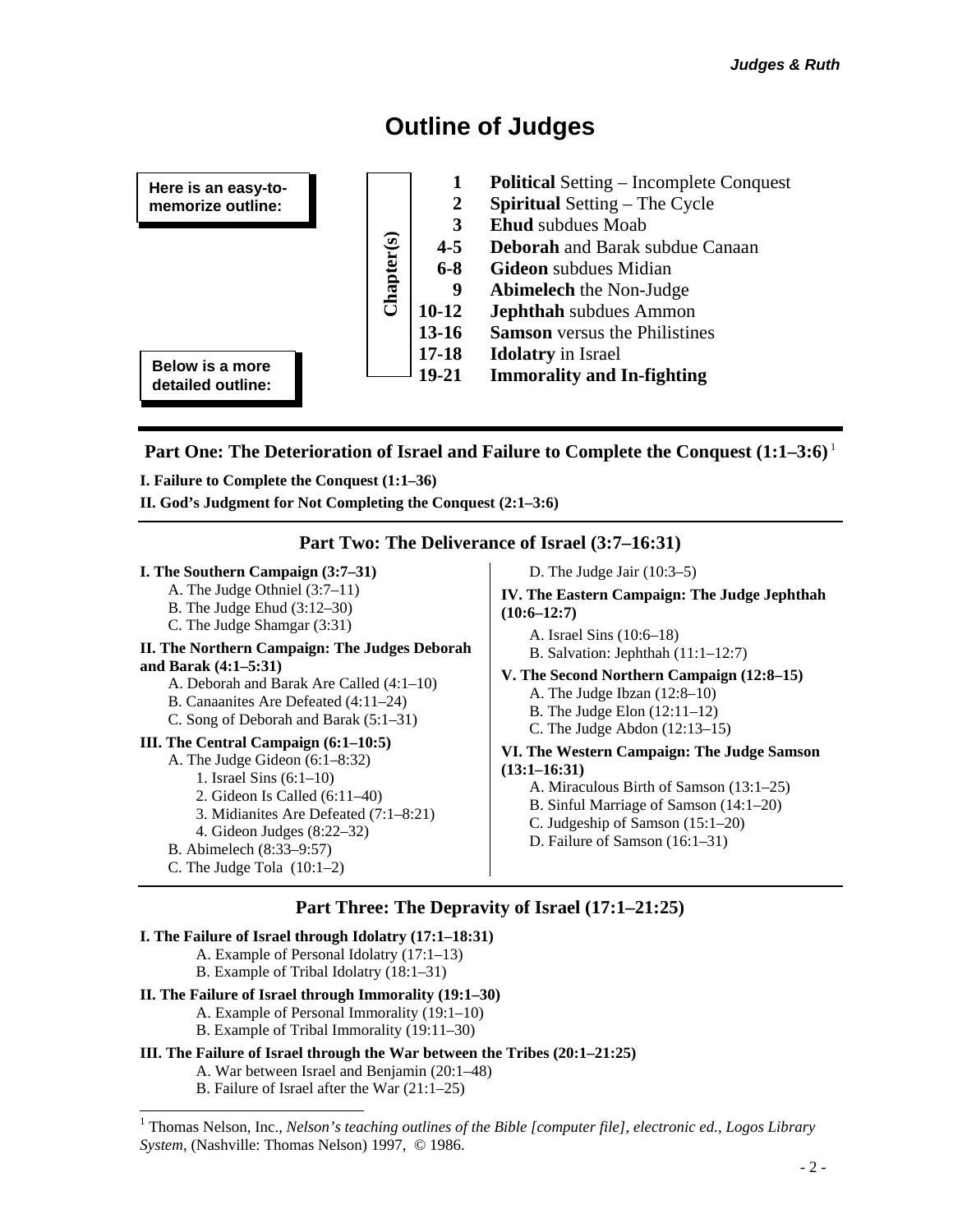### *Lesson 1: The Political Setting (Judges 1)*

<span id="page-3-0"></span>The book of Judges opens by emphasizing Israel's failure to complete the conquest of Canaan. Although the land has been divided to the 12 tribes during Joshua's lifetime, battles must still be fought in order to "drive out the inhabitants." The case of Jerusalem shows clearly how the Israelites could succeed in battle while failing to carry through with the annihilation of the idolatrous natives.

The case of Jerusalem also illustrates that some of the fighting is neither the first or last time Israel would fight some of the peoples. Joshua had killed the king of Jerusalem in Joshua 10: Apparently he had not conquered the city itself. The children of Judah attack and burn the city (Judges 1:8), but some of the Jebusites remain in the city. (1:21) David later seems to complete the conquest of Jerusalem by taking over the "stronghold of Zion" (1 Samuel 5:6-9) Also, Hormah had been previously conquered during the wilderness wanderings. (Numbers 21:1-3) Some of Judges 1 is simply the second *telling* of the events. For example, we read about the victory over Debir and Kirjath Sepher first in Joshua 15:13-19.

Notice that there is no longer a single military leader. Joshua's only contemporary, Caleb, is a key figure, but does not lead in battle.

The Kenites were Midianites, descendants of Moses' father-in-law, Reuel (a.k.a., Jethro) through Reuel's son, Hobab. (Cp. Judges 1:16; 4:11; Numbers 10:29; Exodus 3:1. Moses only had one wife, and one father-in-law.) They had traveled with the Israelites and now choose to settle among them.

#### **Judges 1:1-18: Limited Success**

- 1. Which two tribes help each other fight to take control of their territories?
- 2. Assuming they start from Shechem, which direction do they head?
- 3. How is "poetic justice" rendered upon Adoni-Bezek?
- 4. What does Judah do to Jerusalem?
- 5. How does Caleb motivate the attack against Kirjath Sepher?
- 6. Who accomplishes it?
- 7. How does the woman cause the reward to be increased?
- 8. Identify "the city of palms." (Cp. Deut. 34:3 and 2 Chron. 28:15)
- 9. Where do Judah and Simeon attack next?
- 10. What nation is later associated with the three cities of verse 18?
- 11. Who lives there at the time of Judges 1? (Cp. Joshua 11:22)

#### **Judges 1:19-36: Widespread Failure**

- 12. Whom does Judah not drive out and why?
- 13. What does Benjamin fail to do? What is the result of this failure?
- 14. How does "the house of Joseph" get into Bethel? What do they do to the city?
- 15. Who is spared by "the house of Joseph," and what does he do?
- 16. (Key point) In verses 27-36, how many tribes fail to "drive out the inhabitants"?
- 17. We are given the same reason for both Manasseh's failure and Dan's failure. Tell the reason.
- 18. What is done to the inhabitants in four of these cases?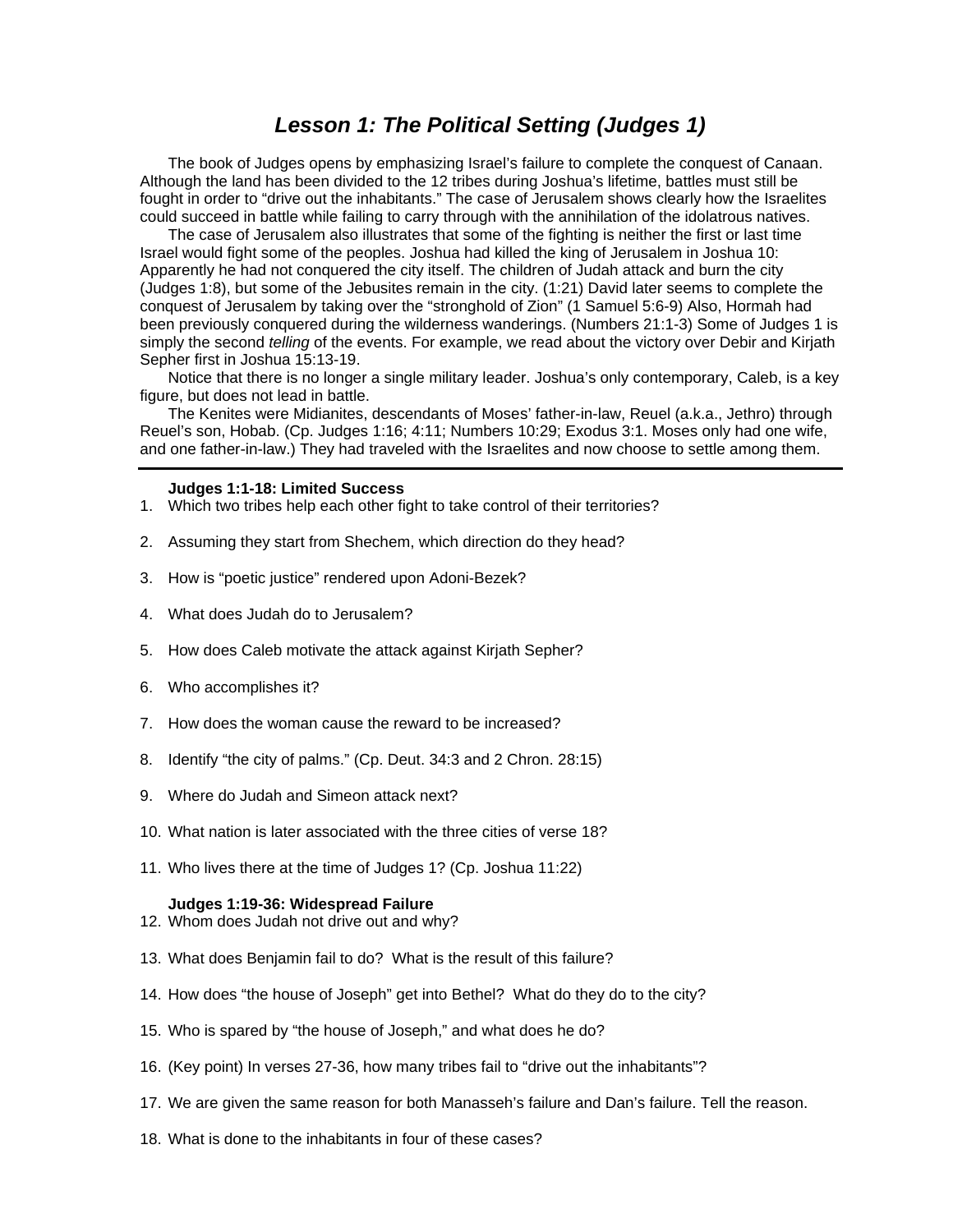

# **Enemies on Every Hand**

Israel's incomplete conquest and the worship of foreign gods caused great problems in the time of the judges. The Israelites came under the rule of one country after another. Howev er, several of the judges defeated the enemy armies and liberated Israel.

- 1. **Othniel** defeats King Cushan Rishathaim of Mesopotamia, who had ruled Israel for 8 years **(Judges 3:7–11)**.
- 2. **Ehud** defeats King Eglon of Moab who had ruled for 18 years **(Judges 3:12–30)**.
- 3. **Shamgar** defeats the Philistines **(Judges 3:31)**.
- 4. **Deborah and Barak** defeat Jabin of Haz or, who had ruled Israel 'with cruelty and violence for 20 years' **(Judges 4–5)**.
- 5. **Gideon** drives out the Midianites and Amalekites who had oppressed Israel for 7 years **(Judges 6–8)**.
- 6. **Jephthah** defeats the Ammonites, who had ruled for 18 years **(Judges 10:6–12:7)**.
- 7. **Samson** did great exploits against the Philistines, who ruled Israel for 40 years **(Judges 13–16)**. [2](#page-4-1)

<span id="page-4-1"></span><span id="page-4-0"></span><sup>2</sup>Simon Jenkins, *Nelson's 3-D Bible mapbook [computer file], electronic ed., Logos Library System*, (Nashville: Thomas Nelson) 1997, c1985 by Lion Publishing.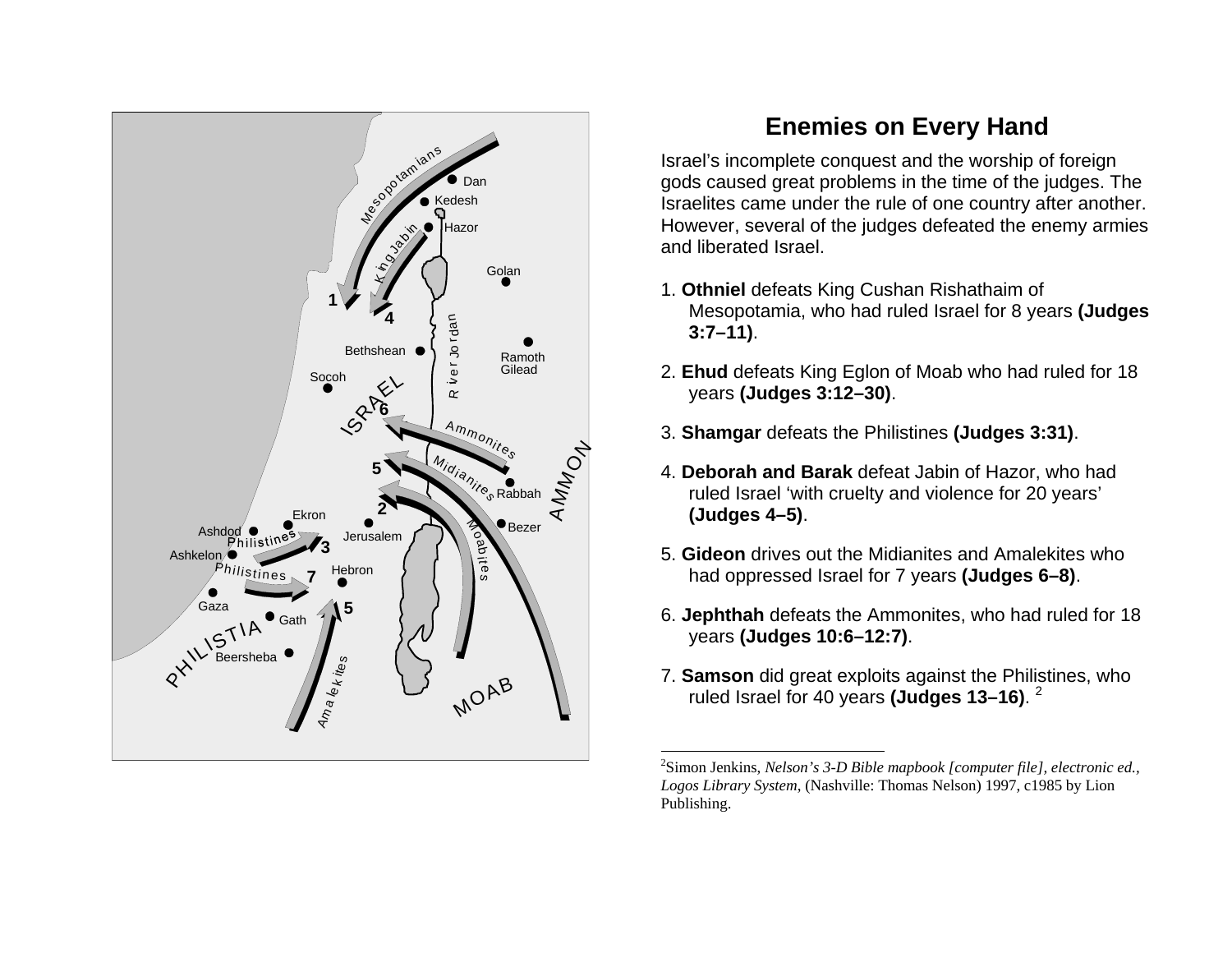

**JERICHO JERUSALEM** 

NAZARETHSAMARIA

<span id="page-5-0"></span>5

**JOPPA** 

- **1. EASTERN HILLS.** These fertile hills made areas like Bashan (in the north) and Gilead (further south) legendary for their grain, cattle, wine, olives, and timber. But the hills soon give way to desert.
- **2. THE DESERT.** The bleak wastes of the Syrian desert formed a natural eastern boundary to the land.

2

3

4

- **3. THE JORDAN VALLEY.** A great geological fault splits the country. Through it, the River Jordan drops rapidly to the Dead Sea, 1,285 feet below sea level. The Dead Sea is 1,300 feet at its deepest.
- **4. THE HILL COUNTRY.** The hill country of Judah held plenty of opportunitie s for guerilla warfare and was a formidable challenge for a would-be attacker. The hills were covered by woods. Galilee in the north was richly fertile, prosperous, and densely s ettled in Jesus' time.
- **5. THE COASTAL PLAIN.** Heavily populated in Old Testament times. Southern end of the plain dominated by the 5 cities of the P hilistines. The straight coastline means there are no natural harbors. $3$

<span id="page-5-1"></span>3Simon Jenkins, *Nelson's 3-D Bible mapbook [computer file], electronic ed., Logos Library System*, (Nashville: Thomas Nelson) 1997, © 1985 by Lion Publishing.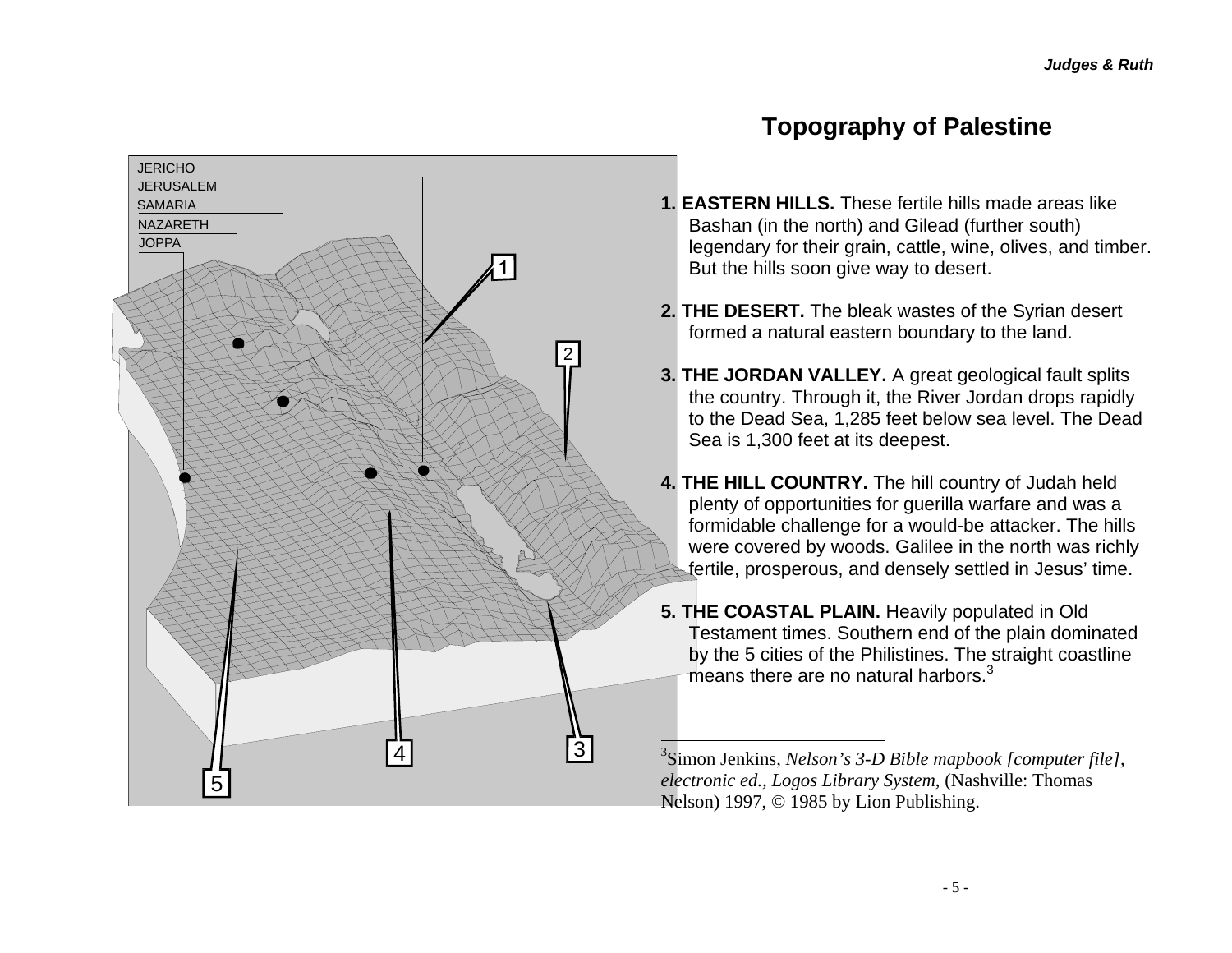### *Lesson 2: The Spiritual Setting (Judges 2)*

<span id="page-6-0"></span>

Judges 2 takes us back in time to an unspecified point during the life of Joshua. It reminds us of the fundamental reason for the Israelites' failure, and we come to realize that iron chariots and the natives' fierce determination not to be conquered were, in a word, irrelevant.

Then chapter 2 proceeds to give a preview of the rest of the book of Judges, with its theme being God's unwavering faithfulness in spite of the Israelites' continual unfaithfulness. The cycle of oppression and ultimate deliverance *begins* with apostasy, and the implication is that the cycle would only be *broken* by Israel's faithfulness. Sadly, however, the cycle is not broken in the book of Judges.

In fact, we see not simply a *cycle*, but rather a downward *spiral*. Notice in verse 19, that once a judge dies, the people "reverted and behaved more corruptly than their fathers." This downward spiral continues until it reaches the disgusting immorality detailed in the last five chapters of the book. The spiral actually can be seen as continuing well *beyond* the book of Judges, with Israel's condition worsening through the period of the kings (except for a brief recovery during the reign of David and the early reign of Solomon) and culminating with the conquest of Israel by Assyria and Babylon.

Concerning making covenants with the natives of Palestine, see Exodus 23:30-33, 34:10-16; Deuteronomy 7:1-5. Concerning placing certain peoples under tribute, see Deuteronomy 20:10-18.

- 1. What is the theme of the book of Judges?
- 2. What are the five events of the cycle in the book of Judges?
	- a.
	- b.
	-
	- c.
	- d.
	- e.
- 3. How many times had the Israelites promised to follow the Lord in Joshua 24:14-24?
- 4. Did the Israelites follow the Law concerning placing people under tribute?

#### **Judges 2:1-9: A Previous Visit by an Angel**

- 5. Of what fact does the Angel of the Lord remind the people?
- 6. With whom had Israel entered a covenant (before the conquest)?
- 7. With whom had Israel entered covenants after the days of Moses?
- 8. What would their punishment be?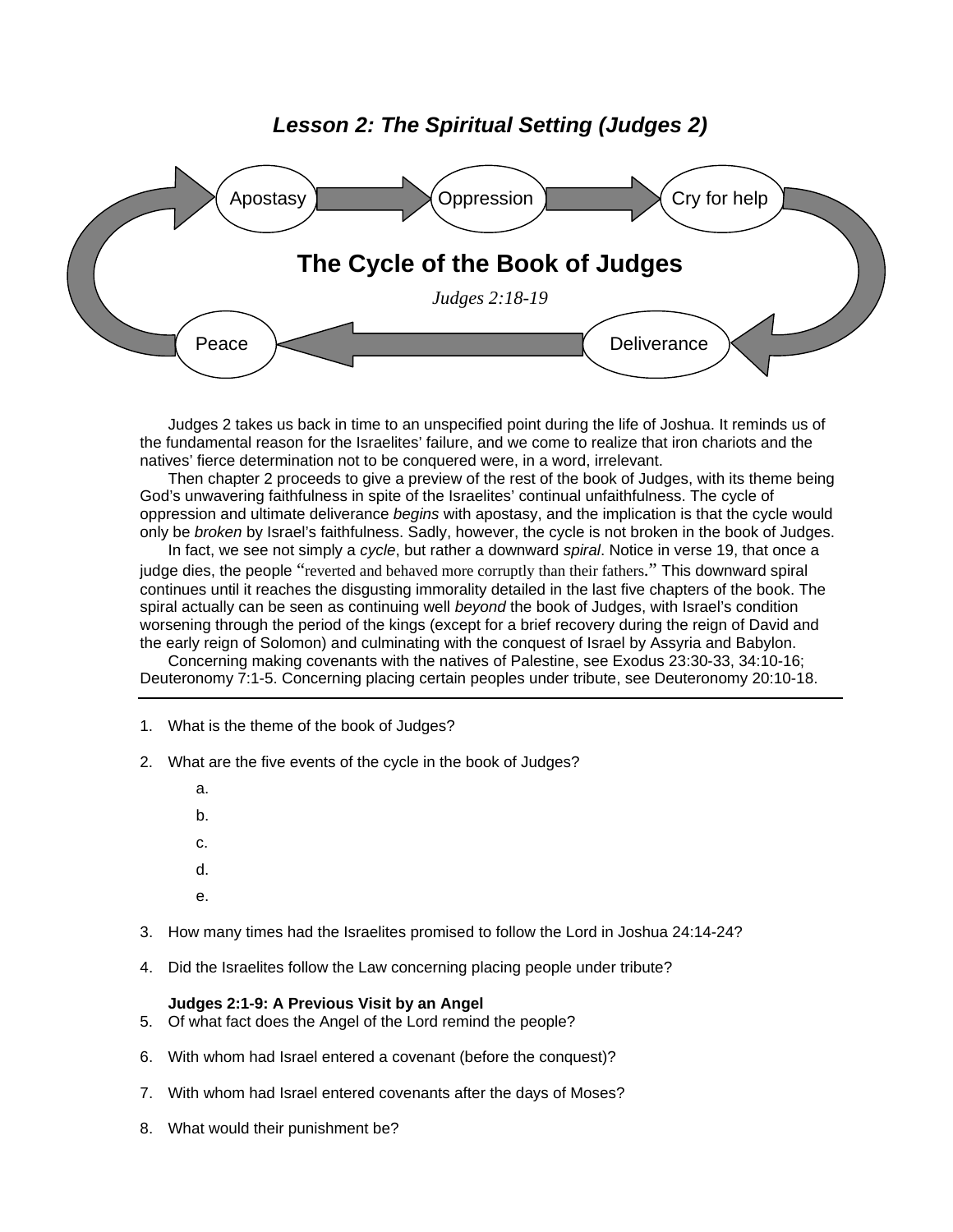- 9. Translate the name of that place, Bochim.
- 10. Where do the people go after Joshua dismisses them?
- 11. Compare and contrast three agreements ("covenants") made with the inhabitants of the land. Use the following table.

| Person or group                          | The agreement that<br>was made | Reason for the<br>agreement | Outcome of the<br>agreement |
|------------------------------------------|--------------------------------|-----------------------------|-----------------------------|
| <b>Rahab</b> (Josh. 2:1-21)              |                                |                             |                             |
| <b>The Gibeonites</b><br>(Joshua 9:1-15) |                                |                             |                             |
| The man from Bethel<br>(Judges 1:22-26)  |                                |                             |                             |

12. For how long do the people remain faithful?

#### **Judges 2:10-23: Apostasy and More Apostasy**

- 13. What does the next generation do?
- 14. What is said of the Lord's anger? What does He do to punish Israel?
- 15. Whom does God raise up for deliverance?
- 16. How does Israel respond to the judges?
- 17. What happens every time a judge is raised up?
- 18. Why does God deliver the people?
- 19. What happens when the judge dies?
- 20. Why does God leave the nations without delivering them into Joshua's hands?

#### **Judges 3:1-5: A Hard Test for Israel**

- 21. Which nations are left?
- 22. What purpose is served by the presence of the remaining nations?
- 23. What happens because of the Israelites dwelling among the Canaanites? (Two things.)
	- a.
	- b.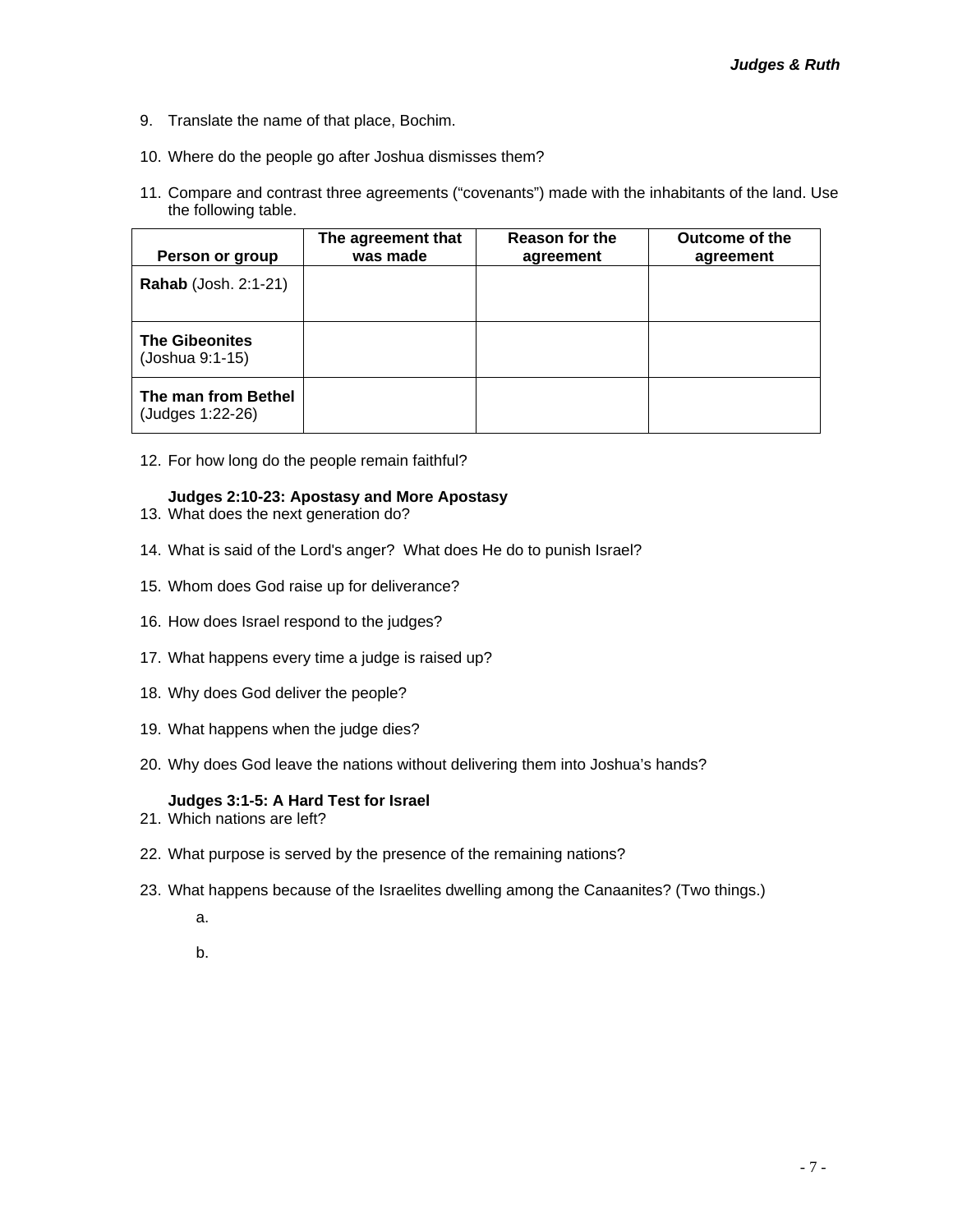### *Lesson 3: Ehud and Deborah (Judges 3 – 5)*

<span id="page-8-0"></span>"*Shophetim,"* the Hebrew title "Judges," refers to people who do more than merely pass judgment on certain matters. They also "deliver" or "liberate." The judges in this period (in this book) can be identified by two key features:

- 1) They were **appointed**, raised up, and supported **by God**.
- 2) They **delivered Israel** (certain tribes or areas, rather than the entire nation of Israel) by providing military victory **over oppressing nations**.

So the judges in the book of Judges were distinct from other public servants. There had been judges appointed in Israel even before the Law was given at Mt. Sinai (Exodus 18:13-27), and the 70 elders had been appointed during the wilderness wanderings to ease Moses' burden of leading the people. (Numbers 11:14-17) Moses also intended for there to be judges in Canaan to maintain justice and settle disputes. (Deut.16:18; e.g., 1 Sam. 8:3). As in the case of Deborah, a judge might have been serving in a civil capacity before God called him or her to deliver Israel in battle. (Judges 4:4-5) But only the judges in Judges were militant *deliverers*.

However, the judges were distinct from ordinary military leaders. They were *appointed by God*, sometimes even over the judge's doubts and objections, as in the case of Gideon. (Judges 6:11ff) Gideon's son, Abimelech (chapter 9) was self-willed and self-appointed, unlike a true judge. Notice that the text says he "*reigned over* Israel three years." (Judges 9:22, emphasis mine, GC) And the text never says he *"judged"* Israel. Also, concerning the nature of Abimelech's fighting, notice that he does not deliver Israel from any oppression. Rather, we see that Abimelech is more of an oppressor, himself, than a deliverer! Considerable space is given in the book to Abimelech's actions, apparently to show us what a true judge was *not*.

The identity and location of Cushan-Rishathaim is uncertain from other historical records, beyond what the Bible text says. The location of Meroz has not been confirmed. The city of Debir was in the southern hills of Judah. (See the long ISBE article.)

Chapter 5 is the poetic version of chapter 4. Other nations at that time also wrote both poetic and non-poetic accounts of battles. Deborah's Song is one of the oldest Hebrew poems we have. However, it not only adds poetic aspects to the battle such as the contrast between Deborah and Sisera's mother, it also adds some historical detail such as the Israelites' lack of spears and shields (using archers, 5:11, in addition to swords, 4:15, 16) as well as the role of the weather. (5:4, 5, 21) Fill in the following chart as much as possible during the course of the next six lessons.

| Judge's Name     | Tribe | Oppressor | Length of<br>Oppression | Length of<br>Judge's Rule |
|------------------|-------|-----------|-------------------------|---------------------------|
| 1. Othniel       |       |           |                         |                           |
| 2. Ehud          |       |           |                         |                           |
| 3. Shamgar       |       |           |                         |                           |
| 4. Deborah/Barak |       |           |                         |                           |
| 5. Gideon        |       |           |                         |                           |
| 6. Tola          |       |           |                         |                           |
| 7. Jair          |       |           |                         |                           |
| 8. Jephthah      |       |           |                         |                           |
| 9. Ibzan         |       |           |                         |                           |
| 10. Elon         |       |           |                         |                           |
| 11. Abdon        |       |           |                         |                           |
| 12. Samson       |       |           |                         |                           |

# **The Table of the Judges**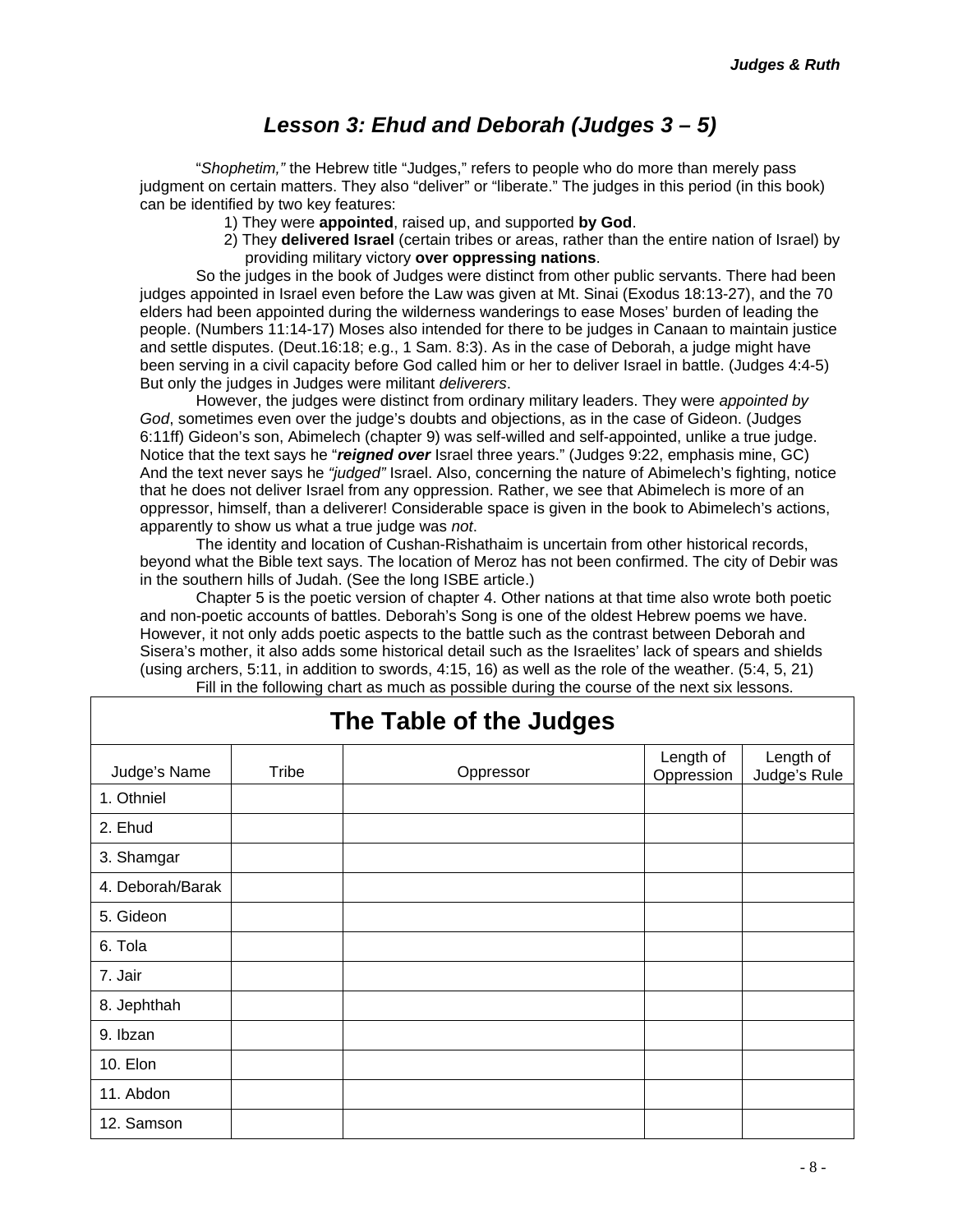#### **Judges 3:7-11: Introduction to the Judges**

- 1. Whom do the people forget, and whom do they serve?
- 2. What is God's reaction?
- 3. Into whose hand does God sell Israel? For how long do they serve him?
- 4. Who is the deliverer whom God raises up?
- 5. What had he done previously, according to chapter 1?
- 6. For how long does the land have rest?

#### **Judges 3:12-30: Ehud**

- 7. Whom does God strengthen against Israel next? (3:12)
- 8. What other two peoples help him?
- 9. For how long does Israel serve him?
- 10. Who is the deliverer whom God raises up?
- 11. What physical trait does he use to his advantage?
- 12. What is he sent to do?
- 13. Describe the deception and the assassination.
- 14. How does Ehud escape?
- 15. Whom does Ehud rally, and how many enemies do they kill?
- 16. For how long does the land have rest?
- 17. (From verse 31) After Ehud was "
the son of Anath, who killed men of the

with an \_\_\_\_\_\_\_\_\_\_\_\_\_\_\_; and he also delivered Israel."

#### **Judges 4 and 5: Deborah and Barak**

- 18. Into whose hand are the Israelites sold? Where does he reign?
- 19. Who is the commander of his army, and where does he live?
- 20. Why do the children of Israel cry out to the Lord?
- 21. Who is already judging Israel (apparently in civil matters) at this time?
- 22. In what territory was her open-air "office"?
- 23. For whom does she send, and what tribe is he from?
- 24. What does she tell him to do?
- 25. *Why* will he receive no glory?
- *26. Through what event* will someone else receive the glory?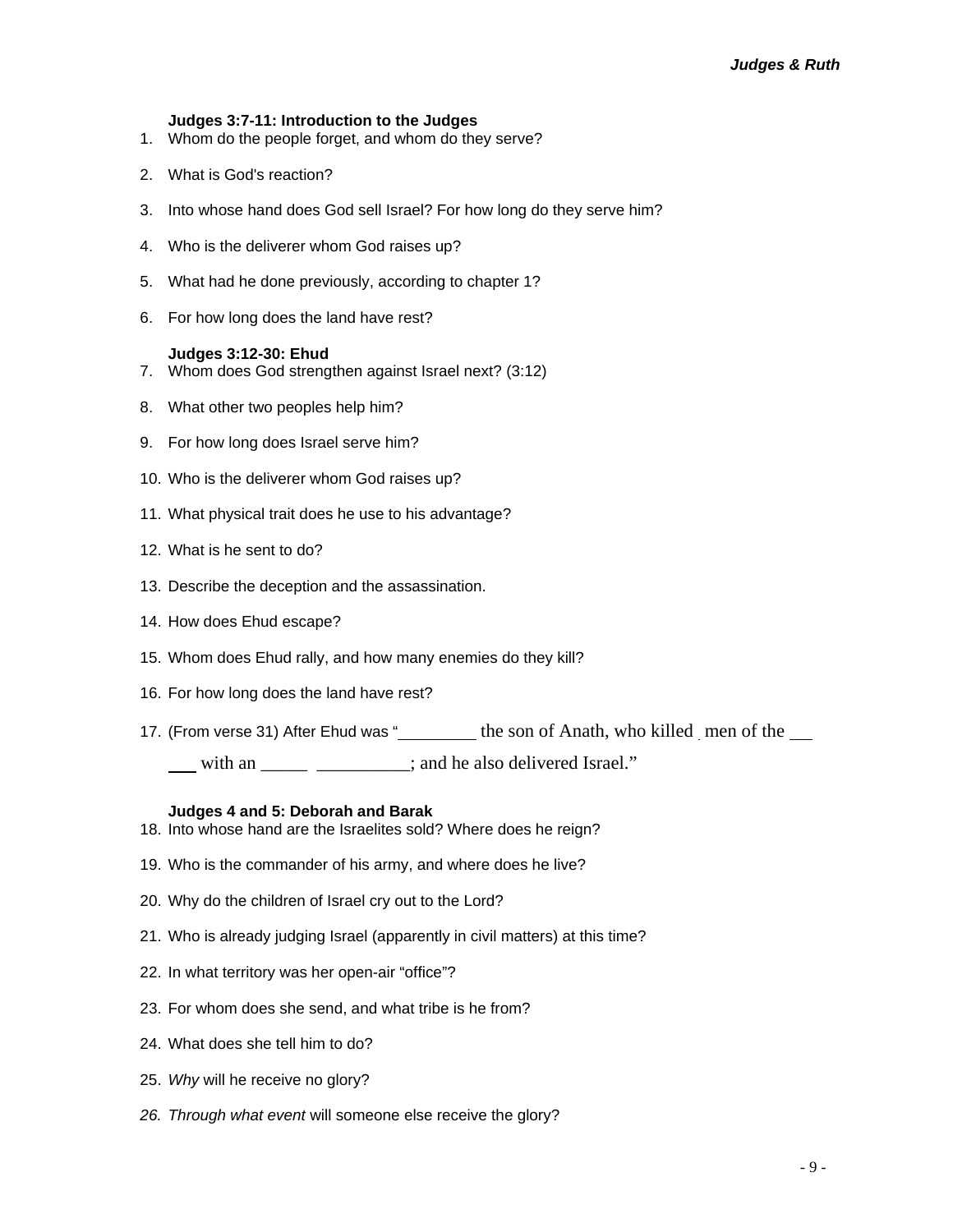- 27. Who is Heber, and what had he done, especially regarding Jabin?
- 28. Describe the initial battle.
- 29. Who escapes the battle, and where does he go?
- 30. Tell the events surrounding his death.

#### **Judges 5: The Song of Deborah**

- 31. What did Deborah and Barak do on that day?
- 32. Besides praise to God, what themes emerge in the song?

(vv. 2, 9, 14-18, 23)

(vv. 6, 24)

Other?

- 33. What happened when the Lord went out from Seir?
- 34. What was life like before Deborah?
- 35. What is to be recounted and spoken? (v. 11)
- 36. Which tribes helped Deborah and Barak?
- 37. Which tribes did not?
- 38. Describe the role of nature in Sisera's defeat. (vv. 4, 5, 20, 21)
- 39. Why is Meroz cursed?
- 40. Why is Jael most blessed among women?
- 41. Why is the mother of Sisera worried?
- 42. How do her wise advisors comfort her (with wishful thinking)?
- 43. Let those who love [the Lord] be like the \_\_\_\_\_\_\_\_\_\_ when it \_\_\_\_\_\_\_\_\_\_\_\_\_\_\_ in  $full$   $\frac{1}{2}$   $\frac{1}{2}$   $\frac{1}{2}$   $\frac{1}{2}$   $\frac{1}{2}$   $\frac{1}{2}$   $\frac{1}{2}$   $\frac{1}{2}$   $\frac{1}{2}$   $\frac{1}{2}$   $\frac{1}{2}$   $\frac{1}{2}$   $\frac{1}{2}$   $\frac{1}{2}$   $\frac{1}{2}$   $\frac{1}{2}$   $\frac{1}{2}$   $\frac{1}{2}$   $\frac{1}{2}$   $\frac{1}{2}$   $\frac{1}{2}$   $\frac{1}{2$
- 44. For how long does the land have rest?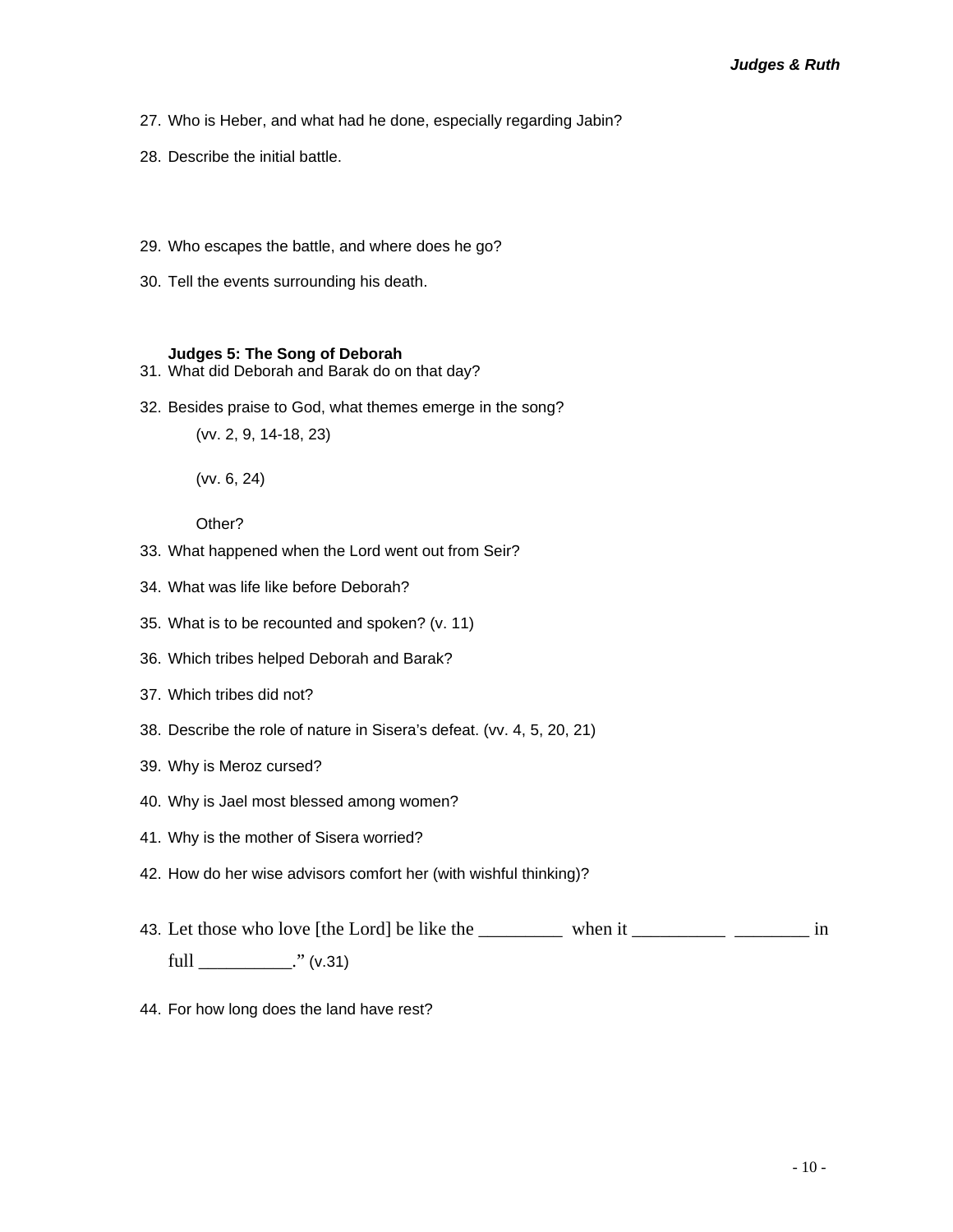# **74 5 1362Mt TaborTaanachHaroshethMtCarmel**

# **Deborah's Victory**

Israel had been oppressed by the violent rule of King Jabin of Hazor for 20 years. Deborah, a prophetess, makes plans with Barak to lure the army of Jabin to defeat. . . .

- 1. **Deborah and Barak** gather an army from some of the tribes to Mt Tabor, dominating the area.
- 2. **Sisera,** commander of Jabin's army, brings his troops and 900 iron chariots to the foot of Tabor.
- 3. **Deborah gives the signal to attack** (possibly after a heavy rainstorm). Barak's forces sweep down the steep slopes of Mt Tabor. Sisera's troops panic and head towards the marshy River Kishon.
- 4. **The rainstorm floods the river.** Sisera's chariots are useless or are swept away (Judges 5:21). His army is routed.
- 5. **Local Canaanite kings** try to aid Sisera's men by Taanach, but they, too, are defeated. (Judges 5:19)
- 6. **Barak pursues** the retreating army as far as Harosheth. It is completely defeated.
- 7. **Sisera** himself abandons his now-useless chariot. He flees for his life, but is killed while sleeping in a tent. $4$

<span id="page-11-1"></span><span id="page-11-0"></span><sup>4</sup>Simon Jenkins, *Nelson's 3-D Bible Mapbook [computer file], electronic ed., Logos Library System*, (Nashville: Thomas Nelson) 1997, ©1985 by Lion Publishing.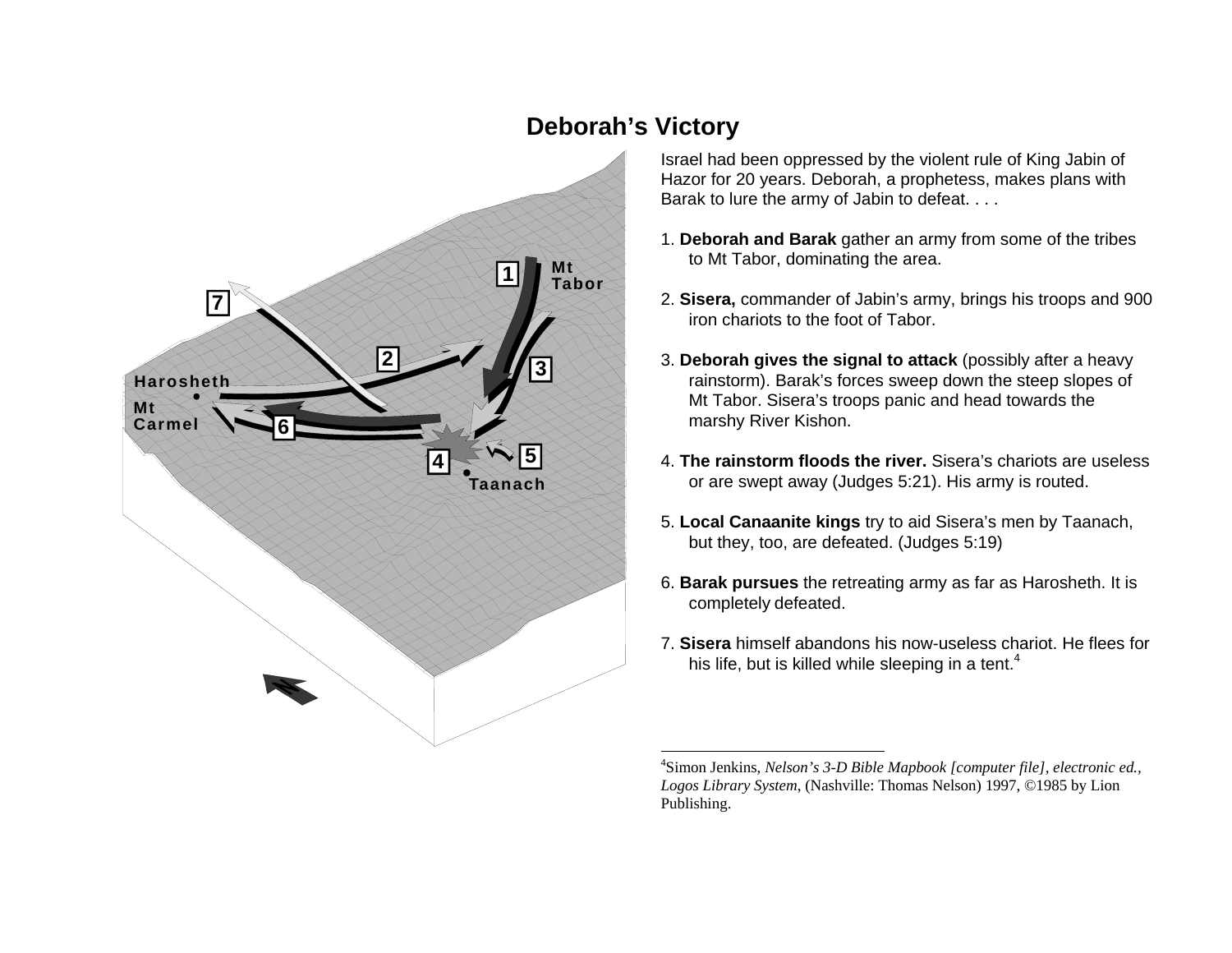<span id="page-12-0"></span>Midian was the son of Abraham through Keturah. Ishmael was Abraham's son through Hagar. The term "Ishmaelites" probably came to refer to all peoples dwelling in that certain desert region. Thus, the Midianites are called "Ishmaelites" both in Genesis 37:25, 28 and in Judges 8:24.

There was apparently more than one Ophrah in Israel: One in Benjamin (Joshua 18:23), and the one in this story, which belonged to the Abiezirites of Manasseh. (Judges 6:24, etc.)

Mt. Tabor and the hill of Moreh were next to each other, just north of the Valley of Jezreel.

The wooden image beside the altar of Baal (Judges 6:30) may have been an asherah pole, a tall tree stump with idols carved into it. Sometimes whole *groves* of these were sculpted.

Ephraim apparently wanted to dominate the tribes. This may be one reason that the northern kingdom is sometimes referred to as "Ephraim."

Notice Gideon's exercise of his position as a leader appointed by God when he deals harshly with men who refuse to support him.

An ephod was originally a priestly garment made of cloth and adorned with gold, jewels, and ornaments. (Ex. 28:4–40; 35:27; 39:2–30) The text does not say how Gideon used so much plunder to fashion one, or exactly what it looked like. But we know that it had nothing to do with Levitical service. Later in Judges, Micah also presumes to make one which is used in idolatrous worship. (Judges 17:5)

This story sadly comes full circle, with the judge delivering the people from oppression and idolatry, only to lead them back to idolatry by the story's end.

### **Gideon Sends Midian Back Home**



Thomas Nelson, Inc., *Nelson's complete book of Bible maps and charts: Old and New Testament [computer file], electronic ed., Logos Library System*, (Nashville: Thomas Nelson) 1997, c1996.

|    | Judges 6:1-10: An Evil Situation<br>1. When Israelites again does evil, the country of ________________ persecutes them for ________ years. |    |  |
|----|---------------------------------------------------------------------------------------------------------------------------------------------|----|--|
|    | 2. When they and their allies move in, how many are there?                                                                                  |    |  |
|    | 3. How does the persecution affect the Israelites' economy?                                                                                 |    |  |
|    | 4. Where are the Israelites living?                                                                                                         |    |  |
|    | 5. Whom does God send (before raising up a judge)?                                                                                          |    |  |
| 6. | According to him, what had God done for the Israelites?                                                                                     |    |  |
|    | a.                                                                                                                                          | b. |  |
|    | b.                                                                                                                                          | d. |  |
| 7. | What had God asked in return?                                                                                                               |    |  |
|    |                                                                                                                                             |    |  |

8. The Israelites had not obeyed God's \_\_\_\_\_\_\_\_\_\_\_\_\_\_\_. Does God still listen to the Israelites?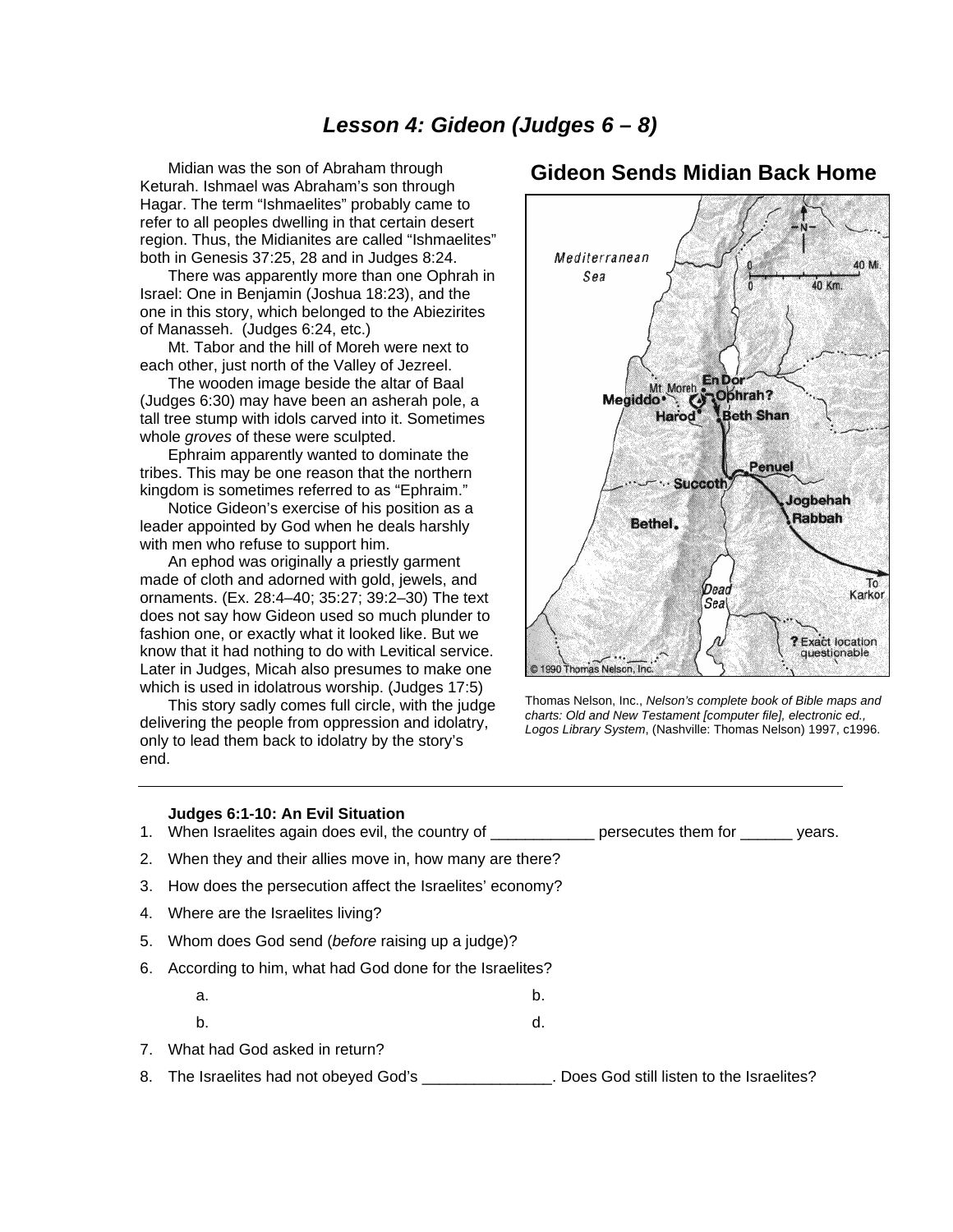# **Judges 6:11-24: Gideon Meets the Angel of the Lord**  9. In verse 12, Gideon is called a "\_\_\_\_\_\_\_\_\_\_\_\_ \_\_\_\_\_\_\_ of \_\_\_\_\_\_\_\_\_\_\_", and v. 14 refers to his  $\overline{\phantom{a}}$  . 10. Tell Gideon's actions and statements that show he was NOT what the Angel was describing: a. (fear of the Midianites) b. (lack of understanding of God's punishment) c. (walking by sight, not faith) d. (reliance on his own strength) 11. How would Gideon be able to do everything he does? (It's mentioned in verses 12, 14, and 16.) 12. The defeat of the enemies was foretold as being compared to the defeat of "\_\_\_\_\_\_\_\_ man." 13. What sign is Gideon shown to prove that the Lord would be with him? 14. Tell two things Gideon does to show his respect and appreciation for the meeting and the sign. a. b. **Judges 6:25-32: Gideon's New Name**  15. What two things is Gideon told to tear down that same night? a. b. b. Who owns them? 16. Besides the Midianites, of whom is Gideon afraid? 17. What do those very men want to do to Gideon? 18. Who (surprisingly) supports Gideon's actions? 19. What is Gideon's new name? What does it mean? **Judges 6:33 - 7:18: Preparing for Battle - Three More Signs**  20. When the Spirit of the Lord comes upon Gideon, he is brave enough to do what? 21. For what two signs does Gideon ask (*after* his brave act)? a. b. 22. From how many tribes does Gideon ask help? How many soldiers are there at first? 23. *[Key point]* Why does God want there to be fewer soldiers? 24. What two methods does God use for thinning their ranks? a. b. 25. Why does God keep the men who lap? (Answer very carefully! Remember the "Key Point"?) 26. What additional sign does God give Gideon to encourage him? **Judges 7:19-25: The "Battle"**  27. What three things do Gideon and his men do to start the nighttime battle?  $a.$  b. c. 28. Who does all the killing of Midianites in the camp?

29. Who beheads Oreb and Zeeb?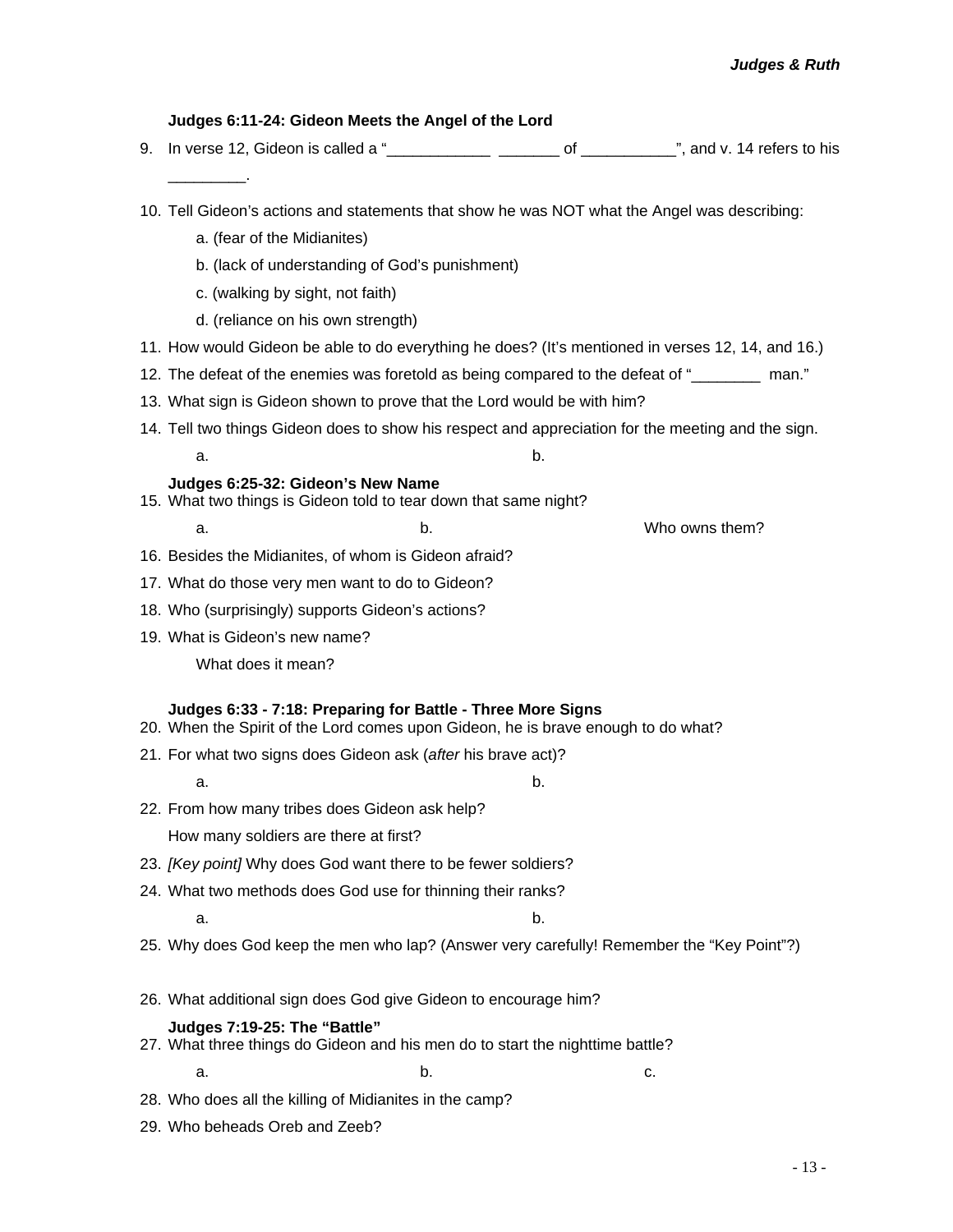#### **Judges 8:1-21: Mopping Up**

30. What complaint do the men of Ephraim have?

How does Gideon respond?

- 31. Who is with Gideon at this point, and what are they doing?
- 32. What do the men of Succoth and Penuel refuse to do?

Are these men Israelites?

What does Gideon do to the elders of Succoth?

What does he do to the men of Penuel?

33. Where are Zebah and Zalmunna, and how many men are with them?

How many men had already been killed?

- 34. Where and when does Gideon attack their army?
- 35. What command does Gideon's oldest son not obey?

Why not?

How does Gideon respond?

#### **Judges 8:22-28: Gideon's Influence**

- 36. Why does Gideon refuse for himself and his descendants to rule over Israel?
- 37. What does Gideon do with jewelry from the plunder?

What happens with that item?

38. What becomes of the Midianites?

#### **Judges 8:29-35: Gideon's Legacy**

- 39. What happens as soon as Gideon is dead?
- 40. The only other Bible reference to Gideon in the Bible is in Heb. 11:32.

With what group of people is he mentioned?

What phrases from Heb. 11:33-38 describe Gideon?

- 41. Think of other faithful men who were little in their own eyes when God called them.
- 42. Find New Testament passages that fit with the last half of Judges 7:2.
- 43. Identify parts of Gideon's story that remind us of …

Moses' objections to God's calling - Abraham's intercession for Sodom - Joshua's conquest of Jericho - Israel asking for a king - The golden calf at Sinai -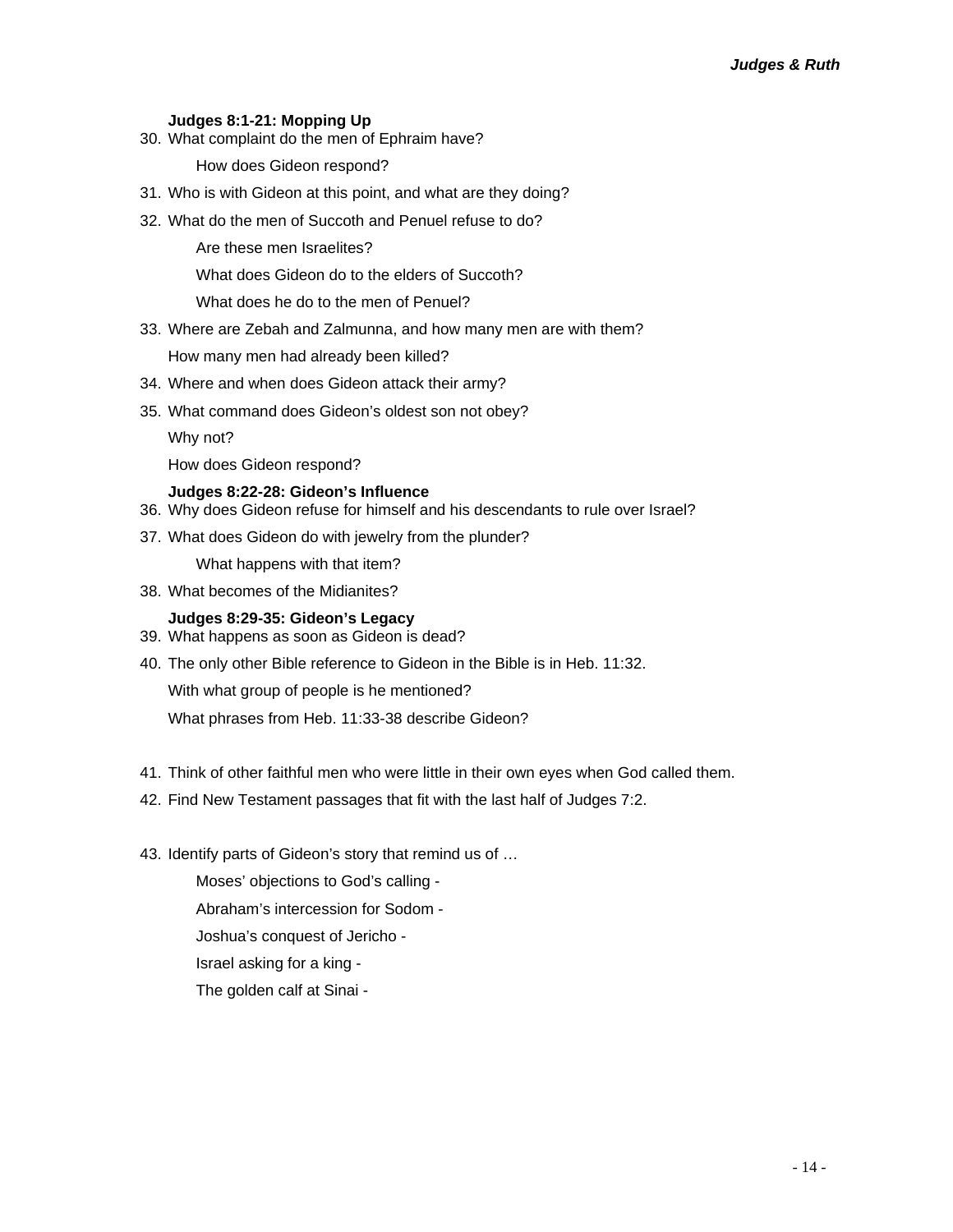### *Lesson 5: Abimelech (Judges 9)*

<span id="page-15-0"></span>Apparently Shechem's central location in Canaan was responsible for this ancient city's frequent mention in the Old Testament. (The ISBE has a long article about the city, with good photographs of extensive excavation. Some remaining walls are 30' high. Various artifacts from various periods have been found at the site.) Shechem is the first city in Canaan where God had appeared to Abraham. (Genesis 12:6-7) The text mentions a prominent terebinth tree where Abram built an altar in response to the covenant with God. Centuries later at Shechem, Joshua renewed the covenant of God with the people and erected a large, sacred stone under a prominent oak tree. (Joshua 24:1, 26 - a terebinth is a type of oak.) By Abimelech's time, the Israelites had turned that sacred area into a temple for Baal-Berith (literally, "lord of the covenant"), and that Baal's temple had a fortified tower, or "stronghold." (Judges 9:4, 46-47) The men of Shechem "made Abimelech king beside the terebinth tree at the pillar that *was* in Shechem." (Judges 9:6)

"Abimelech" means "My father is king." That name strikes one strangely in light of Gideon's stated desire not to rule over the people. (Judges 8:22-23) Gideon had many wives by whom he fathered 70 sons, and he had Abimelech by a concubine who lived in Shechem. After Abimelech is made king, one of his half brothers, Jotham, tells the parable in which a bramble (thorn bush) represents Abimelech. The parable carries a curse which comes alive in the remainder of chapter 9.

Remember from Lesson 3 that Abimelech possesses neither of the two features that identify a true judge: 1) Appointed by God; 2) Delivered the people. Abimelech *promotes himself* and murders his brothers to stay in power, and eventually kills the wicked men who helped put him in power. Abimelech is more of an oppressor, himself, than a deliverer. To his everlasting shame, he is finally killed by a woman. (Judges 9:53-54; 2 Sam. 11:21) He embodies everything a judge should not have been, and displays none of the qualities of a true servant of God.

The upper millstone dropped on Abimelech was probably small, used to grind grain on a larger stone (as referenced in Matthew 24:41), likely 10-14" across and weighing about 5 pounds.

#### **Judges 9:1-6: Abimelech's Conspiracy**

- 1. Whom does Abimelech first approach concerning his desire to reign?
- 2. How does he verbally distance himself from his father, Gideon?
- 3. In what sense was Abimelech a "brother" to the men of Shechem? (9:3)
- 4. Who pays Abimelech 70 shekels of silver?
- 5. From where does the money come?
- 6. What does Abimelech do with the money?
- 7. What does Abimelech do in Ophrah?
- 8. Who escapes?
- 9. What do the men of Shechem do to Abimelech?

#### **Judges 9:7-21: The Parable of the Trees**

- 10. Which noble trees and plants refused to reign over the trees?
- 11. V. 15: "The \_\_\_\_\_\_\_\_\_\_\_\_\_ said to the trees, 'If in \_\_\_\_\_\_\_\_\_ you anoint me as king over you, then come and take shelter in my \_\_\_\_\_\_\_\_\_; But if not, let \_\_\_\_\_\_\_\_\_\_ come out … and devour the cedars of Lebanon!'"
- 12. What does Jotham say his father, Gideon, had done for them?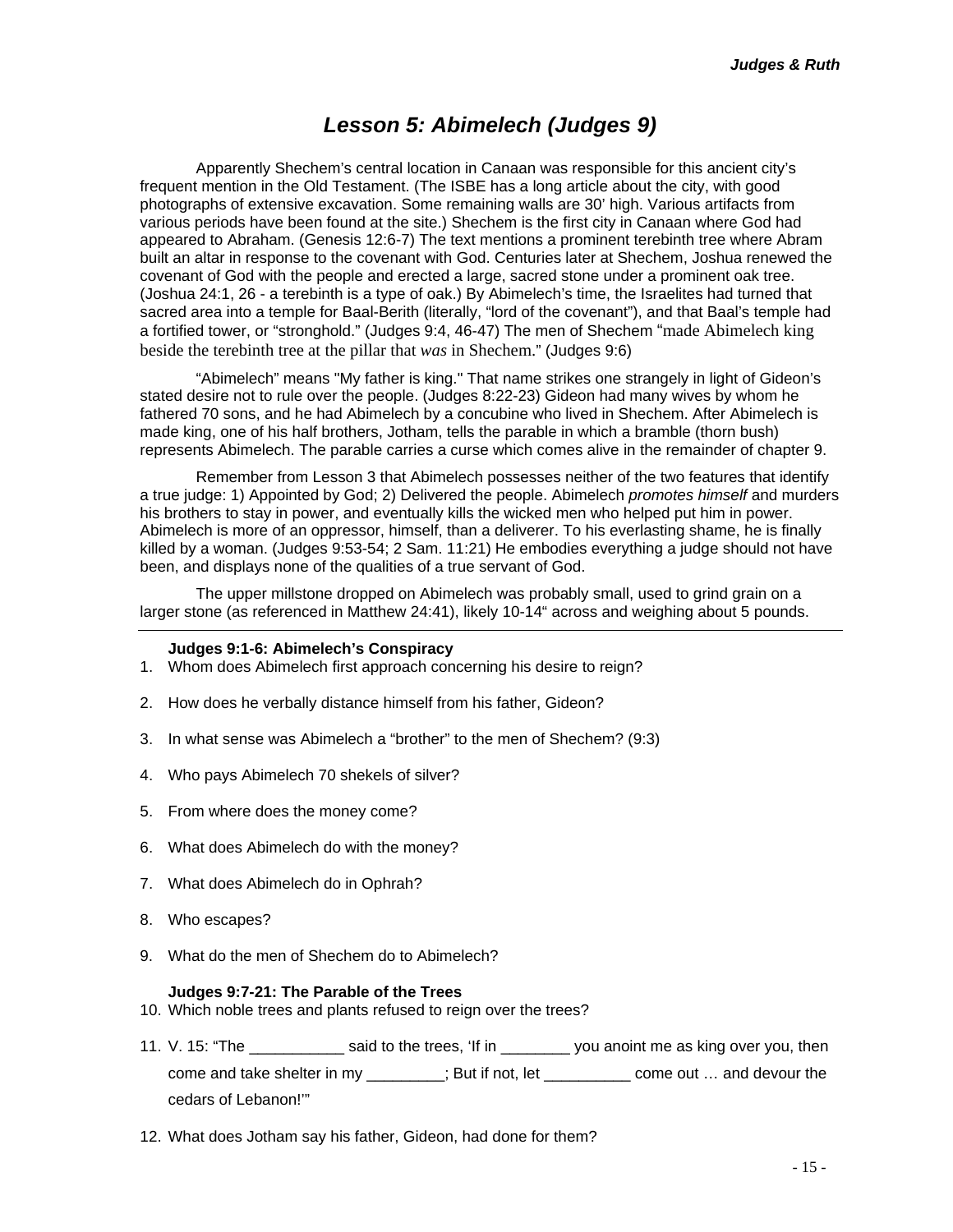- 13. Whom does Jotham accuse of murdering the 70?
- 14. What image describes the mutual annihilation of Abimelech and the men of Shechem?

#### **Judges 9:22-49: In-fighting at Shechem**

- 15. After three years, what does God send between Abimelech and the men of Shechem?
- 16. What do the men of Shechem do in the mountains?
- 17. Who comes to Shechem and usurps Abimilech's position?
- 18. Judges 9:28 mentions Hamor. Who was he? (Hint: Gen. 34)
- 19. Who is angered by Gaal's statements?
- 20. What does he incite Abimelech to do?
- 21. How does Zebul stall Gaal?
- 22. What is the result of the ensuing battle?
- 23. What do the people do on the next day?
- 24. Describe how Abimelech surrounds them outside the city.
- 25. Where do the men of Shechem fortify themselves?
- 26. How many people fit inside that structure?
- 27. What do Abimelech and his people do to the structure?

#### **Judges 9:22-49: In-fighting at Shechem**

- 28. What happens when Abimelech tries the same strategy at Thebez?
- 29. What does Abimelech ask of his armorbearer, and why?
- 30. Whose wickedness was returned to their own heads?
	- a.
	- b.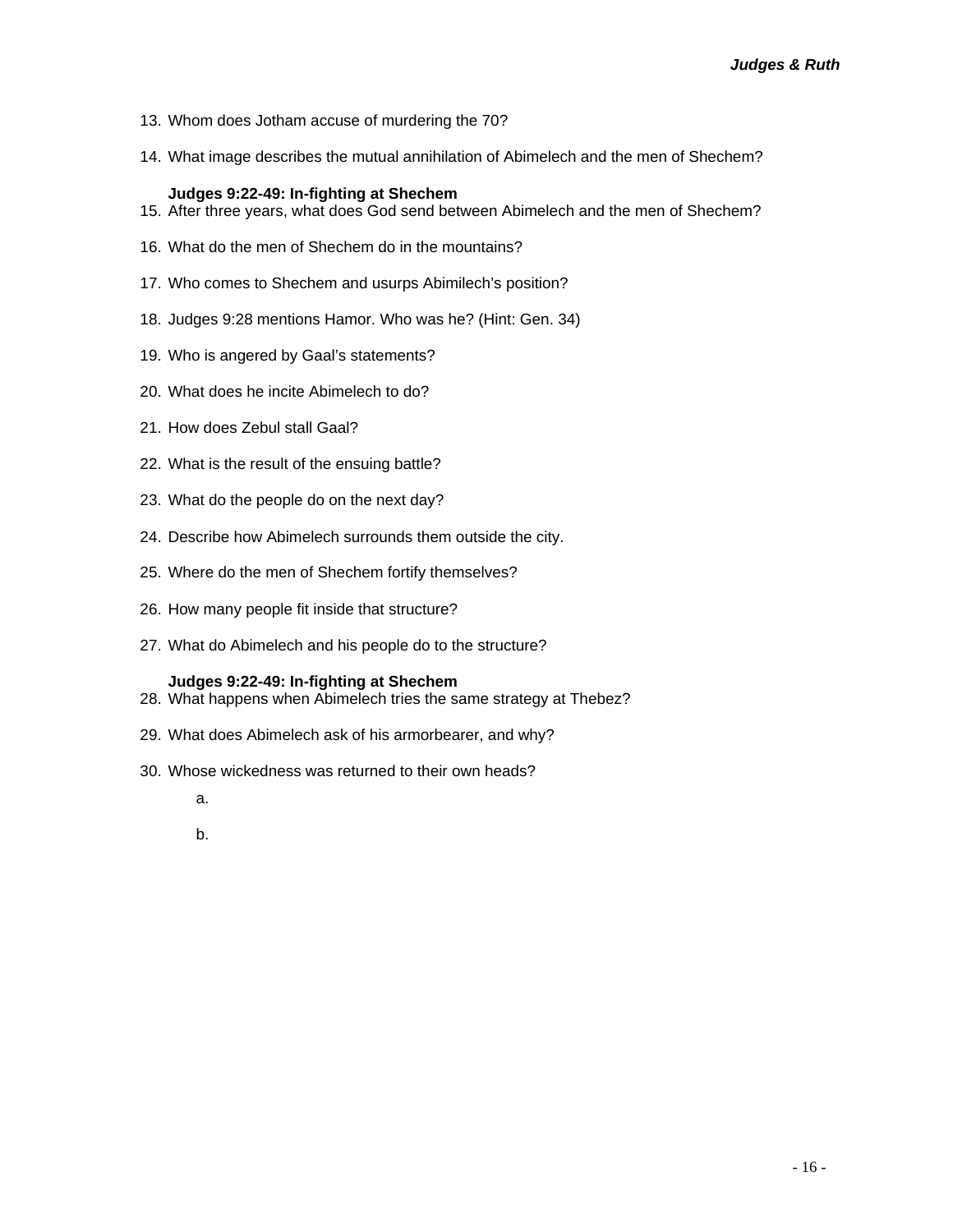### *Lesson 6: Jephthah (Judges 10 – 12)*

<span id="page-17-0"></span>After a brief mention of two judges who serve for 45 years, the cycle continues in chapter 10 with Israel's unfaithfulness, God's hot anger, and the resulting oppression. We have a somewhat fuller description of their cry for help in which the Israelites actually admit their sin. (10:10) As refreshing as their confession might seem, however, the Lord's response might seem equally harsh. He reminds them not only of His delivering them from Egypt, but He also mentions that He had saved them from various oppressors in the more recent period of the judges. (10:11-12) He then rebuffs their plea for help, and refers them for help to the false gods which they had chosen. (vv. 13-14 - We are simply not told how or through whom this dialogue was conducted.) Israel again admits their sin, puts away the foreign gods, and serves the Lord. (vv. 15-16) God's emotional response to the people's suffering is expressed at the end of verse 16. Then chapter 10 leaves us with Israel and their oppressor, Ammon, poised for battle at Mizpah, and the leaders of Gilead looking for a deliverer.

"Mizpah" (or the masculine form, "Mizpeh") means "lookout" or "watch tower." Several locations bear at least part of that name. 1) Jacob and Laban set up a heap of stones which is called Mizpah because Laban said, "May the Lord *watch* between you and me…" (Gen. 31:44-53, emphasis mine, GC) This is probably the same Mizpah as in the story of Jephthah, east of the Jordan and north of the Jabbok. 2) Samuel does much of his work from a Mizpah in Benjamin which had been the staging ground for military action against the Benjamites during the time of the judges. (Josh. 18:21,26; Judges 20-21; 1 Samuel 7:5-12) At least three lesser important Mizpahs are mentioned. 3) A town in southern Judah (Josh. 15:38), 4) A place near Mt. Hermon in what is later known as Galilee (Joshua 11:3, 8), and 5) A town in Moab. (I Samuel 22:34)

Ammon was a descendant of Lot. (Genesis 19:36-37)

The land of Tob would have been east of the Jordan.

Jephthah, like the Lord, had been rejected by his people, and is sought out by the very people who had rejected him in their time of distress.

As Jephthah straightens out the king of Ammon regarding ancient (cf. 11:26) trans-Jordanian history, Judges 11:16-17 parallels Numbers 20:1, 14-21, and Judges 11:19-22 parallels Num. 21:21- 26, showing Jephthah's (and the writer's) knowledge of the Pentateuch.

Our first reaction as civilized people to Jephthah's vow is to try to explain it as being something other than what the text describes. However, the word translated "burnt offering" (Heb. <olah>) indeed refers to a "(whole) burnt offering" or "burnt sacrifice". While it is not clear what possibly could have come out of his house to greet him that would have been an appropriate burnt offering, it is clear that Jephthah's vow was rash, apparently stemming either from his fear of the impending battle, or from his lack of confidence about his relationship with God. (In this respect, his vow may remind us of Jacob's vow in Genesis 28:20-22.) It is also clear that Jephthah keeps his vow, and that his daughter is fully submissive and compliant. The Law of Moses made provision for rash vows (Leviticus 5:4-6), but Jephthah, for whatever reason, does not avail himself of that provision.

Unlike some of the other judges, Jephthah has only one child, a fact which makes his vow even more tragic because his lineage ceases. His rash vow brings sorrow on himself, on his daughter, on his daughter's companions, and on everyone who reads the story throughout time.

Recall that Deborah had criticized the lack of cooperation between Israel's tribes. (Judges 5:17) Remember, too, that Gideon had been at odds specifically *with Ephraim* because Ephraim had not been called to the battle. (Judges 8:1ff) The Ephraimites call Jephthah and his men a bunch of "fugitives of Ephraim among the Ephraimites and among the Manassites" (12:4), and stir up perhaps a long-standing dispute between the peoples of that region. Jephthah is always referred to as a "Gileadite." Gilead was clearly east of the Jordan, though its boundaries are not clearly specified. Originally, the man, Gilead, was a descendant of Manasseh (Numbers 26:29ff; Joshua 17:3-6), and his clan's territory was clearly in the area that Manasseh held east of the Jordan. Jephthah takes personal offense at the Ephraimites' remarks, and suggests that there was another side to the story of Ephraim's supposed eagerness to do battle with Ammon. (12:2-3) Jephthah's response is not nearly so diplomatic as Gideon's, and civil war breaks out. Ephraim had moved east across the Jordan, and is cut off from retreat by the Gileadites holding the fords. A dialectal difference is used as a test to identify Ephraimites trying to sneak back across the Jordan, and further emphasizes the lack of unity between the tribes.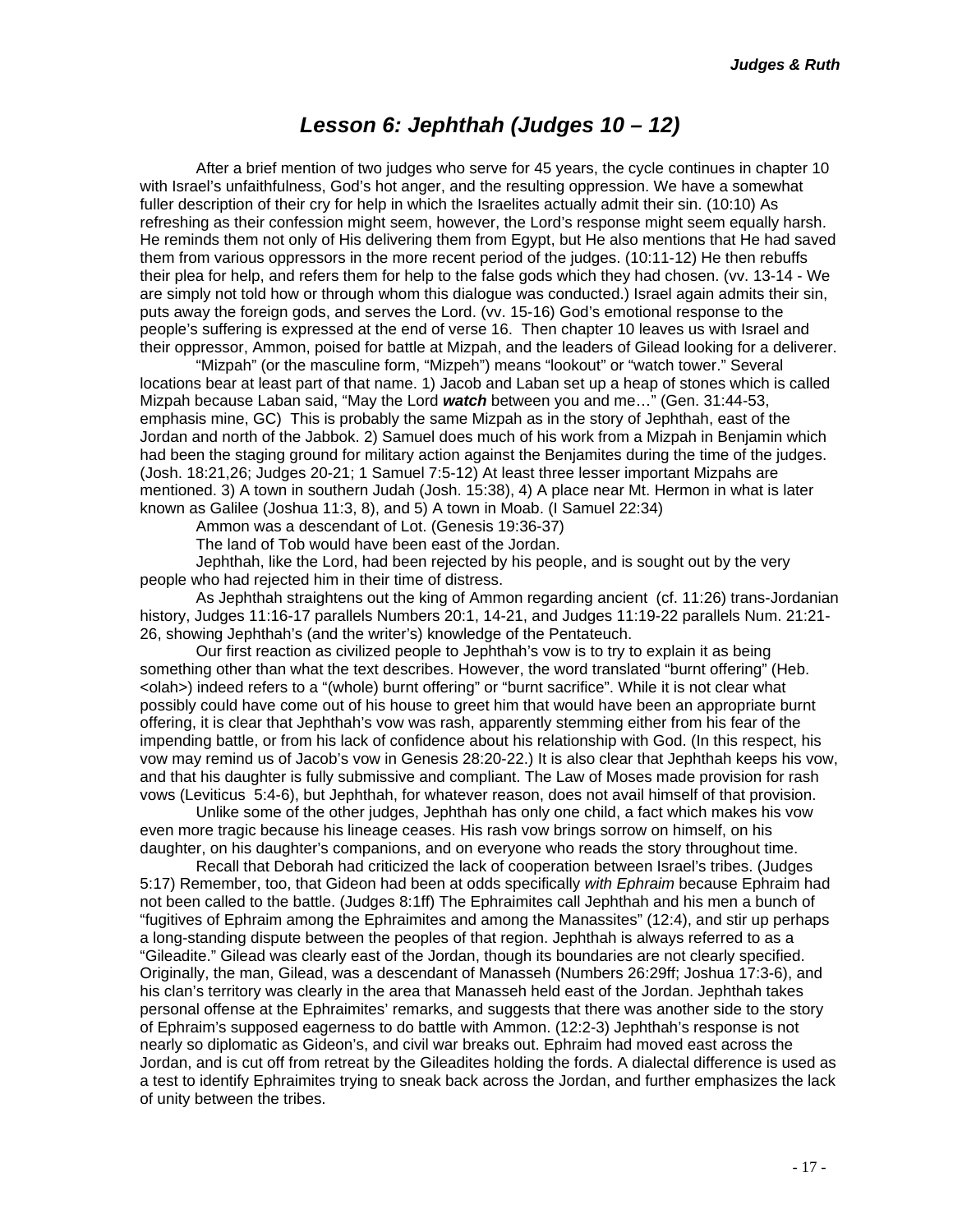<span id="page-18-0"></span>

**Judges 10:6-18: The Cycle Continues** 2. Whose gods does Israel turn to serve?

- 
- 3. Into whose hand does the Lord sell Israel, and for how long?
- 4. What areas of Israel are oppressed? (vv. 8-9)
- 5. What do the Israelites admit when they cry out to the Lord?
- 6. What does God say to rebuff Israel?
- 7. What does Israel say and do to try to change God's mind?
- 8. What is God's emotional reaction by the end of this chapter? (Contrast this with 10:7.)
- 9. Where do the Ammonites gather? Where do the Israelites gather?

#### **Judges 11:1-11: Jephthah Arises**

- 10. Bonus Question: How many "h"s are in the name "Jephthah"?
- 11. Why is Jephthah not accepted by his half brothers?
- 12. What does Jephthah do after fleeing to Tob?
- 13. Why do the elders go get Jephthah to be their military leader?

Not all of Jephthah's actions are commendable, but insofar as he "through faith subdued kingdoms," he is mentioned in Hebrews 11:32.

Chapter 12 closes with the mention of three minor judges: 1) Ibzan. Note that there are two Bethlehems, one in Zebulun (Josh 19:15) , and one in Judah. (Ruth 1:1); 2) Elon. From Zebulun, the same area as Deborah and Gideon; 3) Abdon. From Pirathon of Ephraim. Notice how many of the judges are from this vicinity.

(Map at Left)

# **River Borders of the TransJordan**

1 Thomas Nelson, Inc., *Nelson's Bible map collection [computer file], electronic ed., Logos Library System*, (Nashville: Thomas Nelson) 1997, ©1983.

#### **Judges 10:1-5: Two Judges**

1. Fill in the Table of the Judges for the two judges who are mentioned next.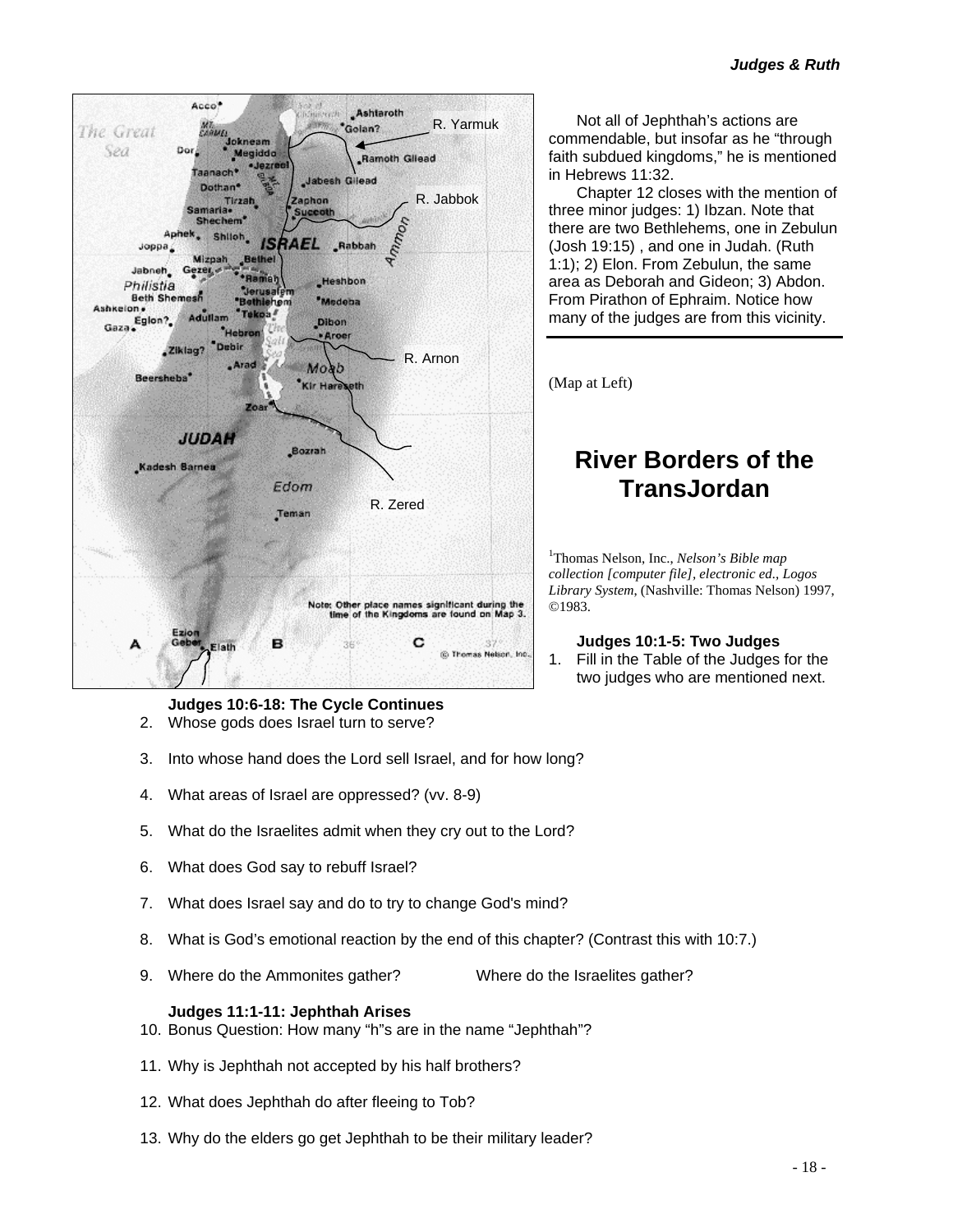- 14. What had the elders previously done against Jephthah?
- 15. What promise does Jephthah make the elders of Gilead confirm?

#### **Judges 11:12-28: Jephthah's Diplomacy**

- 16. The king of Ammon wants the land between what borders returned peacefully?
- 17. *[Key point]* V. 15, "Israel did not \_\_\_\_\_\_\_\_\_\_\_\_\_\_\_\_\_\_\_\_\_\_\_\_\_\_\_\_ the land of Moab, nor the land of the people of Ammon." So why were Israelites living there?
- 18. Who does Jephthah say should give the Ammonites land?
- 19. Why does Jephthah mention the ancient Moabite king, Balak?
- 20. Jephthah concludes, "May the Lord, the \_\_\_\_\_\_\_\_\_\_, render judgment this day between … Israel and … Ammon."

#### **Judges 11:29-33: Jephthah Delivers Israel**

- 21. Jephthah advances when the \_\_\_\_\_\_\_\_\_\_\_ of the Lord comes upon him.
- 22. As he advances, what vow does Jephthah make to the Lord?
- 23. From how many cities does Jephthah drive the Ammonites?

#### **Judges 11:34-40: Jephthah Keeps His Rash Vow**

- 24. Who comes out to meet Jephthah with joy?
	- $\dots$ and she was his
- 25. On what point do Jephthah and his daughter agree?
- 26. What does his daughter request?
- 27. What annual custom is established?

#### **Judges 12:1-7: Dealing with Ephraim: Diplomacy Goes Out the Window**

- 28. What do the men of Ephraim threaten, because they had not been included in battle?
- 29. With what accusation does Jephthah counter?
- 30. Why are the Gileadites willing to enter the civil war which ensues?
- 31. When Jephthah's men cut off the retreat, how do they determine who is an Ephraimite?

#### **Judges 12:8-15: Three More Judges**

32. Fill in the Table of the Judges for the judges who are mentioned next.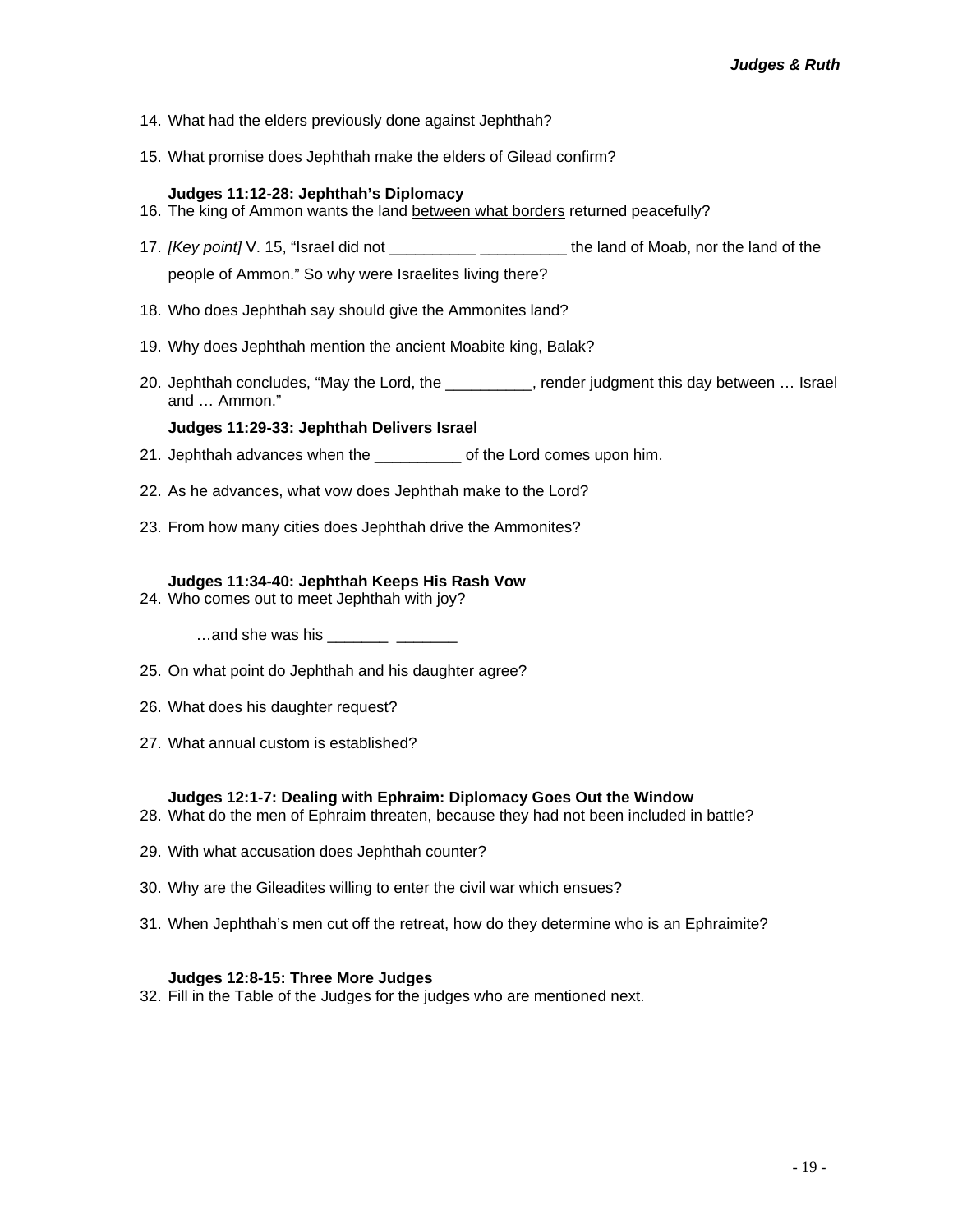### *Lesson 7: Samson, Part 1 (Judges 13 – 14)*

<span id="page-20-0"></span>Zorah, like its neighboring city, Eshtaol, belong to Dan (Joshua 19:41), although they originally appear as border cities of Judah. (Joshua 15:21, 33) The borders of Dan are not as clearly defined as some other tribes' (cf. Joshua 19:47), and to complicate matters further, the Danites later move far north, north of the Sea of Galilee in the Jordan Valley. (Judges 18)

While the Nazirite (KJV, "Nazarite") vow is explained in Numbers 6, the term "Nazirite" is only applied to Samson in all of Scripture. Some aspects of the vow are mentioned, however, before the births of Samuel (1 Samuel 1:11) and John the Baptist (Luke 1:15), and during Paul's life. (Acts 18:18) Keeping the Nazirite vow would help Samson act responsibly with his strength.

Notice the limited success that Samson would have: Unlike Ehud who *subdued* Moab (Judges 3:30), Deborah and Barak who *subdued* the king of Canaan (Judges 4:23), Gideon who *subdued* Midian (Judges 8:28), and Jephthah who *subdued* Ammon (Judges 11:33), Samson does not *end* the oppression of the Philistines. The Angel says "he shall *begin* to deliver Israel" from the Philistines. (Judges 13:5, emphasis mine, GC) The Philistines are finally *subdued* by Samuel at the battle of Mizpah, after which Samuel raises his "Ebenezer" stone. (1 Samuel 7:7-13)

The angelic visits to Manoah and his (unnamed) wife have several features in common with other such appearances in Scripture. For example, 1) the Angel's identity is practically the same as God (notice Hagar's response in Genesis 16:7-14, the appearance of "three men" in Genesis 18:1-2, the pronouns used in Genesis 22:11-18, and the description given in Genesis 32:24-30); 2) a meal is prepared to show hospitality and honor (see Genesis 18:2-8, but notice that *those* men eat; also, Judges 6:17-23); and 3) the human in the story asks the angel's name. (Genesis 32:24-30)

Samson's supernatural strength was not, of course, a consequence of the Nazirite vow: The Spirit of the Lord comes upon him for special tasks. (Compare Judges 13:25 and 14:6) Gideon, Othniel and Jephthah are other judges who had the Spirit of the Lord come on them.

Bees generally avoid dead bodies. This makes Samson's riddle especially tricky. The bees, as does Samson on many occasions, make an exception to their general practice.

This lesson has great application to modern choices of whom to marry, although the Lord was clearly responsible for using Samson's foolishness to accomplish His will. The tactics that Samson's wife uses are every bit as *effective* as they are *childish*. There may be a manuscript difference in 14:15. The pressure from the 30 men probably begins on the fourth day.

As with Gideon, we see weakness, folly, and sin in Samson's life, and his actions do not always seem motivated by his devotion to God. But he does eventually serve God by faith, and is honored in Hebrews 11:32.

#### **Judges 13:1-7: The First Angelic Visit**

- 1. Into whose hand is Israel delivered, and for how long?
- 2. To what barren woman does the Angel of the Lord appear?
- 3. What other women in the Bible have similar angelic visits?
- 4. From Numbers 6, what three main prohibitions are connected with the Nazirite vow?
	- a.
	- b.

c.

- 5. From Numbers 6, what word (in one form or another) is used 7 times in each verse, vv. 2-8?
- 6. Numbers 6:9-12 makes provision for what violation of the vow?
- 7. Numbers 6:13-20 details the ritual for what event in the life of a Nazirite?
- 8. Because the child will be a Nazirite, what is *she* to be careful not to do?
- 9. Compare Judges 13:5 and 13:7. What detail does the Angel mention that the woman does *not* relate to her husband (and is not part of the Nazirite vow)?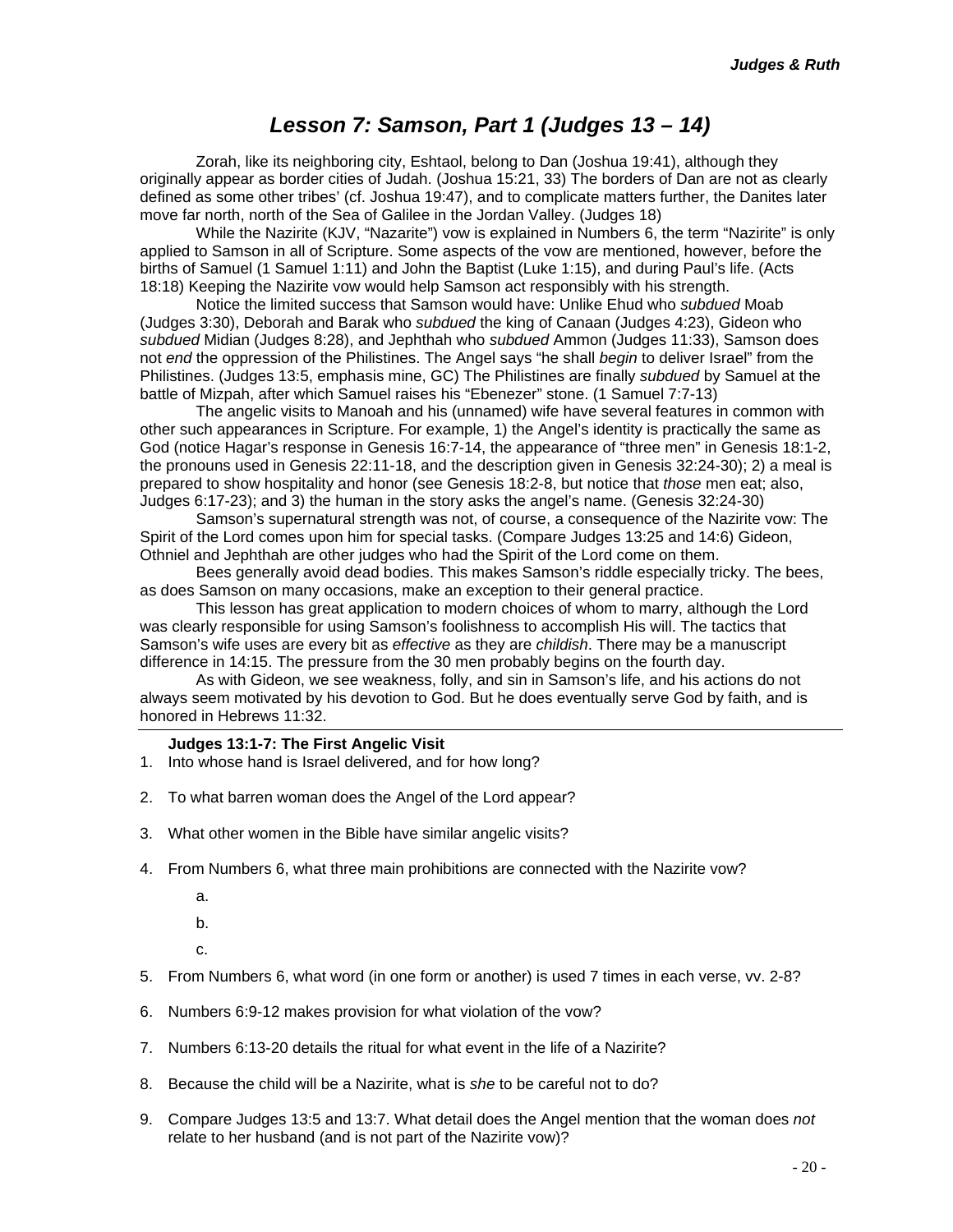10. What detail does she mention to her husband in v. 7 that we do *not* see in the text of v. 5?

#### **Judges 13:8-25: The Return Visit**

- 11. For what does the woman's husband pray?
- 12. What is Manoah's initial question to the Angel?
- 13. What is the Angel's reply in verses 13 and 14?
- 14. Is there any new information for Manoah in vv. 13-14?
- 15. (Speculate) What is the purpose of the return visit?
- 16. Does the Angel allow Himself to be detained?
- 17. Why does Manoah ask for the Man's name?
- 18. What happens as Manoah makes his offerings?
- 19. When Manoah overreacts in verse 22, what does his wife point out?
	- a.
	- b.
	- c.

#### **Judges 14: Intermarriage with the Enemy**

- 20. What does Samson see in Timnah?
- 21. How does Samson respond to his parents' encouragement to marry an Israelite?
- 22. *[Key Point]* Why does God permit Samson to marry a Philistine?
- 23. (Speculate) Why do Samson's parents permit him to marry a Philistine?
- 24. Do his parents go with him to Timnah? Do they see the lion approach?
- 
- 25. How easily, and with what weapon, does Samson kill the lion?
- 26. When Samson later passes by the carcass, what does he find?
- 27. How long does the wedding feast last? At least how many guests attend?
- 28. What riddle does Samson propose?
- 29. What are the stakes of the challenge to solve the riddle?
- 30. What threat do the men make against Samson's wife?
- 31. What does Samson's wife do?
- 32. How is it clear that "love" or trust has nothing to do with Samson keeping the riddle to himself?
- 33. In Samson's words, how do the men solve the riddle?
- 34. Where does Samson get the changes of clothing to pay off the bet?
- 35. Where does Samson go, and what is his emotional state?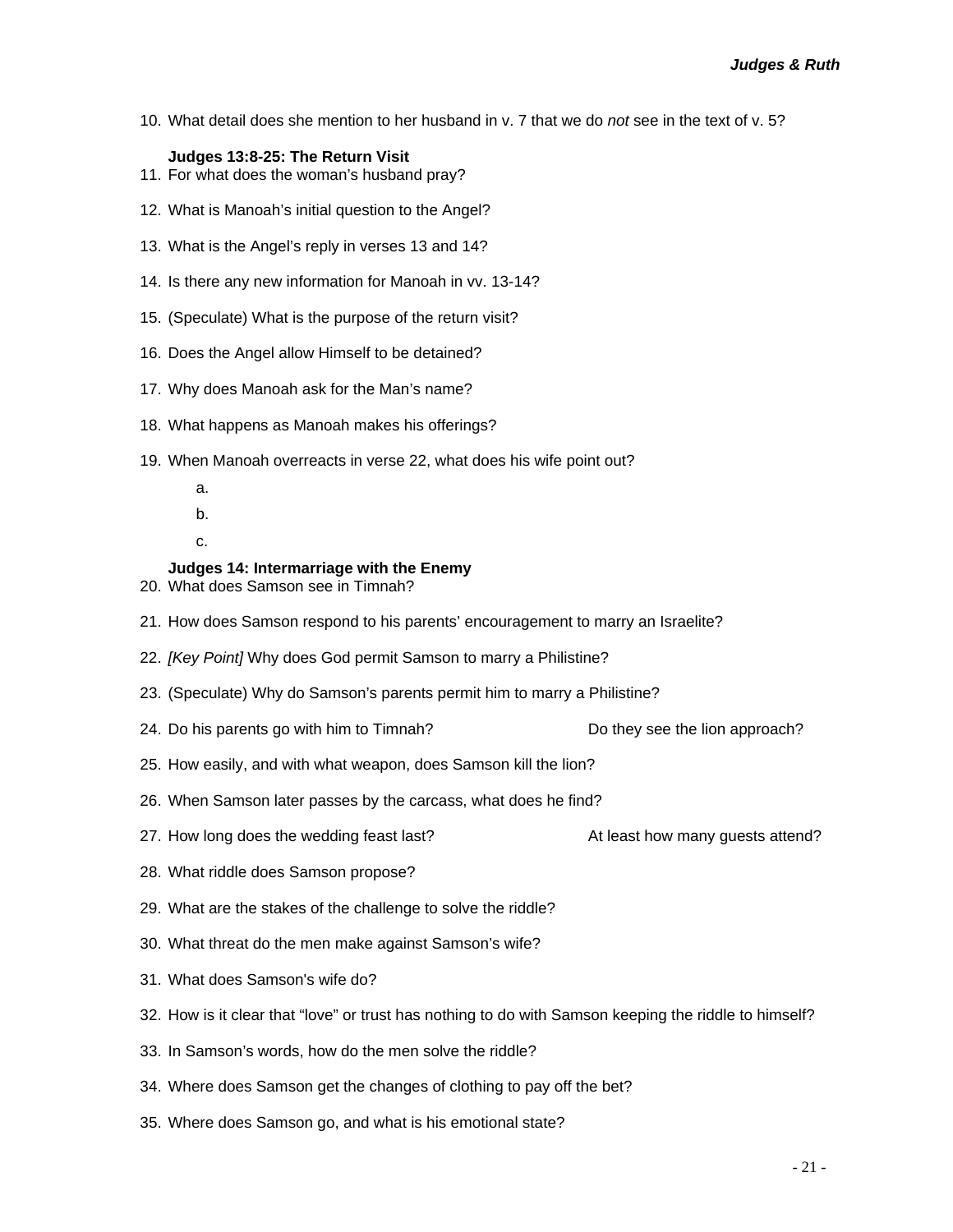### *Lesson 8: Samson, Part 2 (Judges 15 – 16)*

<span id="page-22-0"></span>In the previous lesson, Samson's father complains about Samson's choice of a wife, but ultimately condones the choice. (14:1-10) This may remind us of Eli, who did nothing more than to rebuke his sons (1 Samuel 2:22-25; 3:13-14), and David, who *did not even rebuke* his self-willed son, Adonijah. (1 Kings 1:6) Notice in the cases of Eli and David the element of God's punishment, both against the wicked sons and against the parents.

In chapter 14, Samson is to blame for losing the bet, but he uses his complaint about the circumstances as justification for the murder of 30 Philistines. Almost with his dying breath, Samson prays for vengeance for the injuries inflicted on him because of his own folly. (16:28) This pattern shows God's purpose in "seeking an occasion to move against the Philistines." (14:4)

In spite of Samson's statement which might seem to suggest that he plans a measured response (15:7), he consistently escalates the killing. By the end of his life, the death toll (according to the story) is about 4,030 (14:19; 15:15; 16:27-30) plus a "very great slaughter" (15:8), compared to three (Samson, his wife, and her father). Notice the Philistines description of Samson as "the one who multiplied our dead." (16:24) Compare Samson's accomplishments to Shamgar's victory (Judges 3:31) and to God's promised blessing of easy victory. (Leviticus 26:8; Deuteronomy 28:7 Josh. 23:10)

Etam was close to Bethlehem and Tekoa. (2 Chronicles 11:6) Hebron lies 30+ miles almost due east of Gaza.

Samson repeatedly allows himself to be bound. While this seems to reflect his strategy to gain the element of surprise in chapter 15, it seems to stem from nothing more than flaunting his strength in chapter 16.

Sadly, Samson never learns to overcome the very same emotional tactics which his wife had used. Once they cost him a bet; once they cost him his freedom and health, and give God's enemies an occasion to rejoice in their false god. Samson's weakness with women contrasts strikingly with his physical strength against men.

Lessons to learn from Samson include the following:

- $\triangleright$  Choose a mate wisely. (2 Corinthians 6:14ff)
- ¾ Control your passions. (Galatians 5:24; Romans 13:14)
- ¾ Beware taking God's blessings for granted (Ephesians 1:3ff; 1 Peter 1:17ff) and becoming too full of pride because of our blessings. (2 Corinthians 12:7)
- ¾ God's giving His blessings is often dependent on our continued obedience. (Heb. 3:14)
- $\triangleright$  God can use people in their selfishness to accomplish His will. (Philippians 1:15-18)
- $\triangleright$  Even God's servants upon whom "the Spirit of the Lord came mightily" were prone to sin. (cp. Gideon, Judges 8:27; Peter, Galatians 2:11ff; etc.)

#### **Judges 14:20 – 15:3: Samson Loses More Than a Bet**

- 1. When Samson returns to his wife, what does he learn?
- 2. Why had this been done?

#### **Judges 15:4-8: "An Eye (and a Hip and Thigh) for an Eye"**

- 3. How does Samson vandalize the Philistines' property?
- 4. What all is destroyed?
- 5. When the Philistines learn that it was the Timnite who had stirred up Samson, what do they do?
- 6. How does Samson respond. . .
	- a. . . . in word?
	- b. . . . in action?

#### **Judges 15:9-20: The Slaughter Increases at Lehi**

- 7. How many Israelites go to arrest Samson on behalf of the Philistines?
- 8. Why are they willing to turn over Samson to the Philistines?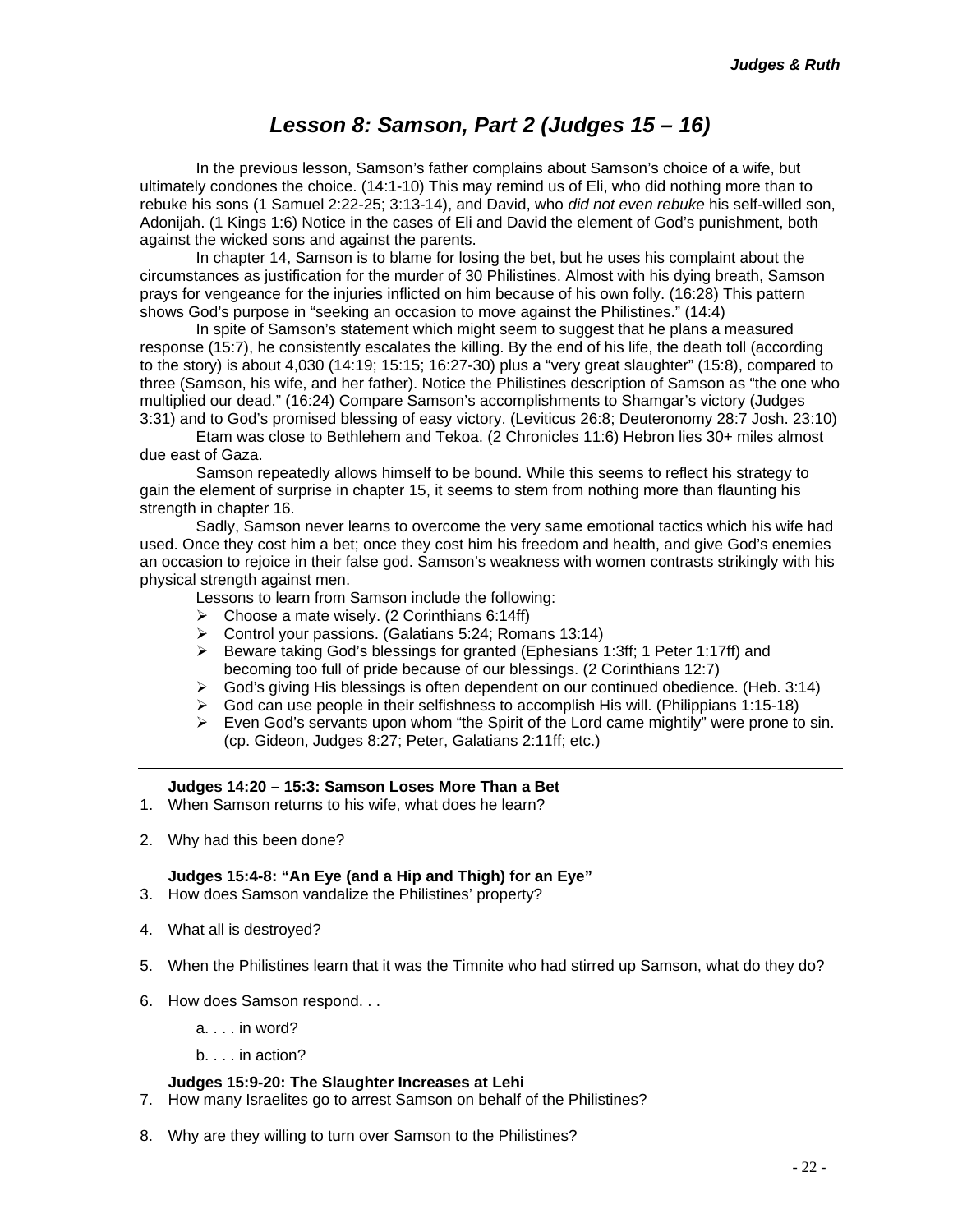- 9. What assurance does Samson seek?
- 10. With what do they bind Samson?
- 11. What do the Philistines do at Lehi?
- 12. What becomes of the ropes when the Sprit of the Lord comes upon Samson?
- 13. What weapon does Samson find?
- 14. How many Philistines does Samson kill?
- 15. What two names does Samson assign to that place, and what does each name mean?

a.

b.

16. Fill in the Table of the Judges for Samson.

#### **Judges 16:1-3 Samson Versus the Gazites**

- 17. What sin does Samson commit in Gaza (16:1)?
- 18. When does Samson escape the ambush?
- 19. How does he "rub in" the fact that he escaped? (Locate the two cities on a map.)

#### **Judges 16:4-9 Samson Versus Delilah, Round #1**

- 20. What does Delilah love more than she loves Samson?
- 21. What does he say will weaken him?

#### **Judges 16:10-12 Samson Versus Delilah, Round #2**

22. What does she accuse Samson of doing? Was her accusation right?

23. What lie does Samson tell *this second* time?

#### **Judges 16:13-14 Samson Versus Delilah, Round #3**

- 24. What is Samson's third lie to Delilah?
- 25. How does this show that he is toying not only with Delilah, but with God's blessing?
- 26. Do the Philistines dare move against him even while he is asleep?

#### **Judges 16:15-22 Samson Versus Delilah, Round #4**

- 27. Of what does she accuse Samson *this* time?
- 28. Of what time in Samson's life does this remind us?
- 29. What is ironic about this accusation coming from Delilah?
- 30. (Bonus) What Bible character withstands daily pressure from a woman without sinning?
- 31. Where does Samson sleep?
- 32. Who shaves his seven locks of hair?
- 33. In verse 20, what does Samson not realize?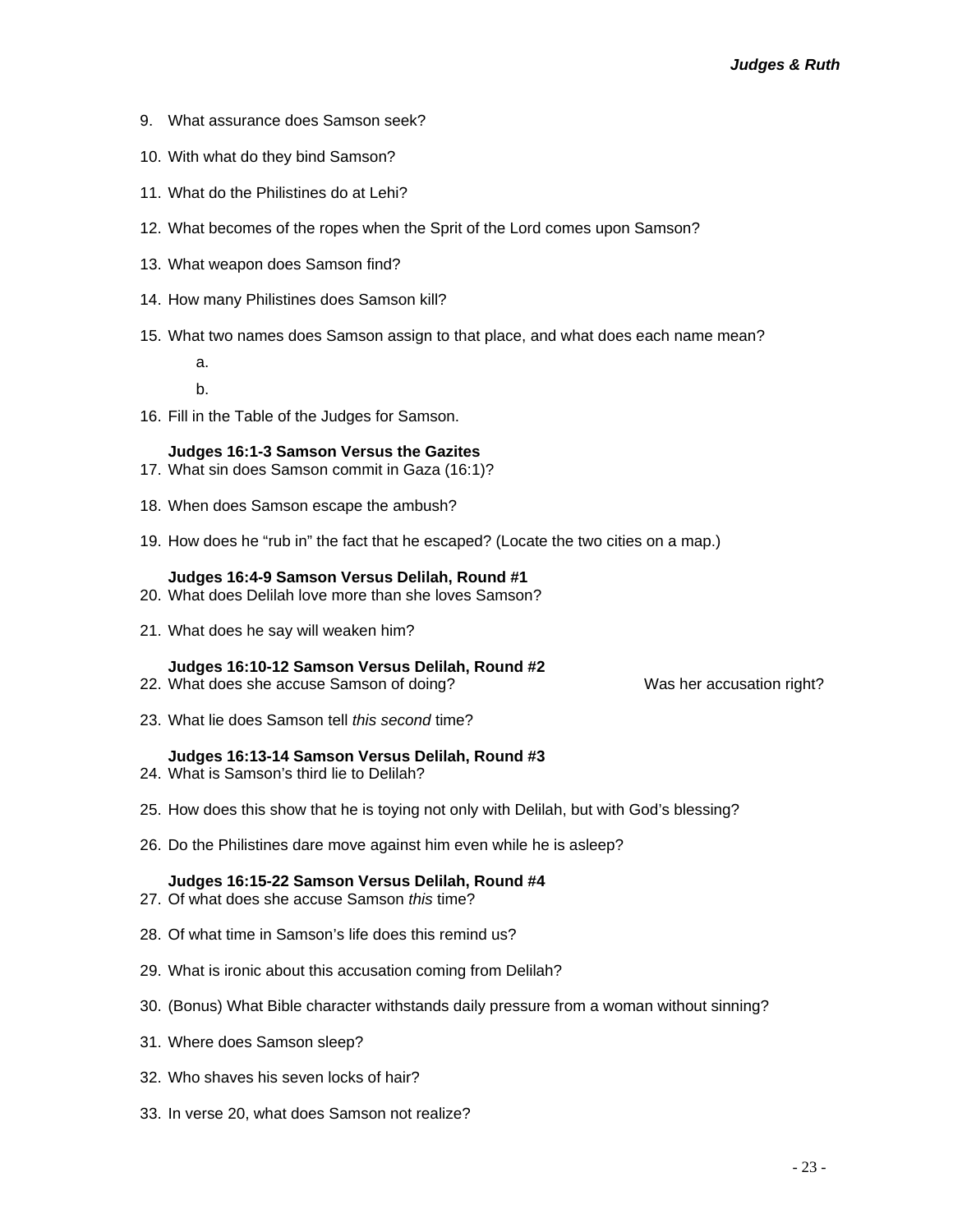34. (Speculate) How can a person who is dedicated to the Lord from birth, and who accomplishes such great things for the Lord fall into that state of mind?

#### **Judges 16:21-31: Samson's Final Victory in Gaza**

- 35. What do the Philistines do to Samson?
- 36. What do they allow to happen without thinking about the consequences?
- 37. Who is praised for Samson's capture?
- 38. How many people join in this praise (and in mocking Samson)?
- 39. How do we know that the regrowth of Samson's hair did not automatically make him strong?
- 40. So, explain why shaving his hair had weakened him. (*Hint:* 16:17, 20)
- 41. What does Samson ask of the boy leading him?
- 42. How full is the temple?
- 43. How does Samson collapse the temple?
- 44. What is said about the number killed?
- 45. Compare the judgeship of Samson to that of other judges:

a. Who else fought alone against the Philistines, with no army?

b. Who else was abandoned (even captured and turned over to the enemy) by his fellow Israelites?

- c. Who else sinned?
- d. Who else was killed in battle?
- e. Who killed more of the enemy?

#### 46. Describe Samson's personality and character.

| Choose from the following list, and come up with your own descriptions. |              |
|-------------------------------------------------------------------------|--------------|
| humble                                                                  | resourceful  |
| cocky                                                                   | persistent   |
| a "thinker"                                                             | a loner      |
| learns from his mistakes                                                | a "hot head" |
| accepts responsibility for his actions                                  | other:       |
| mischievous                                                             | other:       |

47. Circle the phrases from Hebrews 11:33-38 which apply to Samson:

 $\frac{33}{3}$ who through faith subdued kingdoms, worked righteousness, obtained promises, stopped the mouths of lions,<br> $\frac{34}{3}$ quenched the violence of fire, escaped the edge of the sword, out of weakness were made strong, valiant in battle, turned to flight the armies of the aliens. <sup>35</sup>Women received their dead raised to life again. And others were tortured, not accepting deliverance, that they might obtain a better resurrection. <sup>36</sup>Still others had trial of mockings and scourgings, yes, and of chains and imprisonment. <sup>37</sup>They were stoned, they were sawn in two, were tempted, were slain with the sword. They wandered about in sheepskins and goatskins, being destitute, afflicted, tormented— 38of whom the world was not worthy. They wandered in deserts and mountains, *in* dens and caves of the earth. [5](#page-24-0) 

<span id="page-24-0"></span> <sup>5</sup> *The Holy Bible, New King James Version*, (Nashville, Tennessee: Thomas Nelson, Inc.) 1982.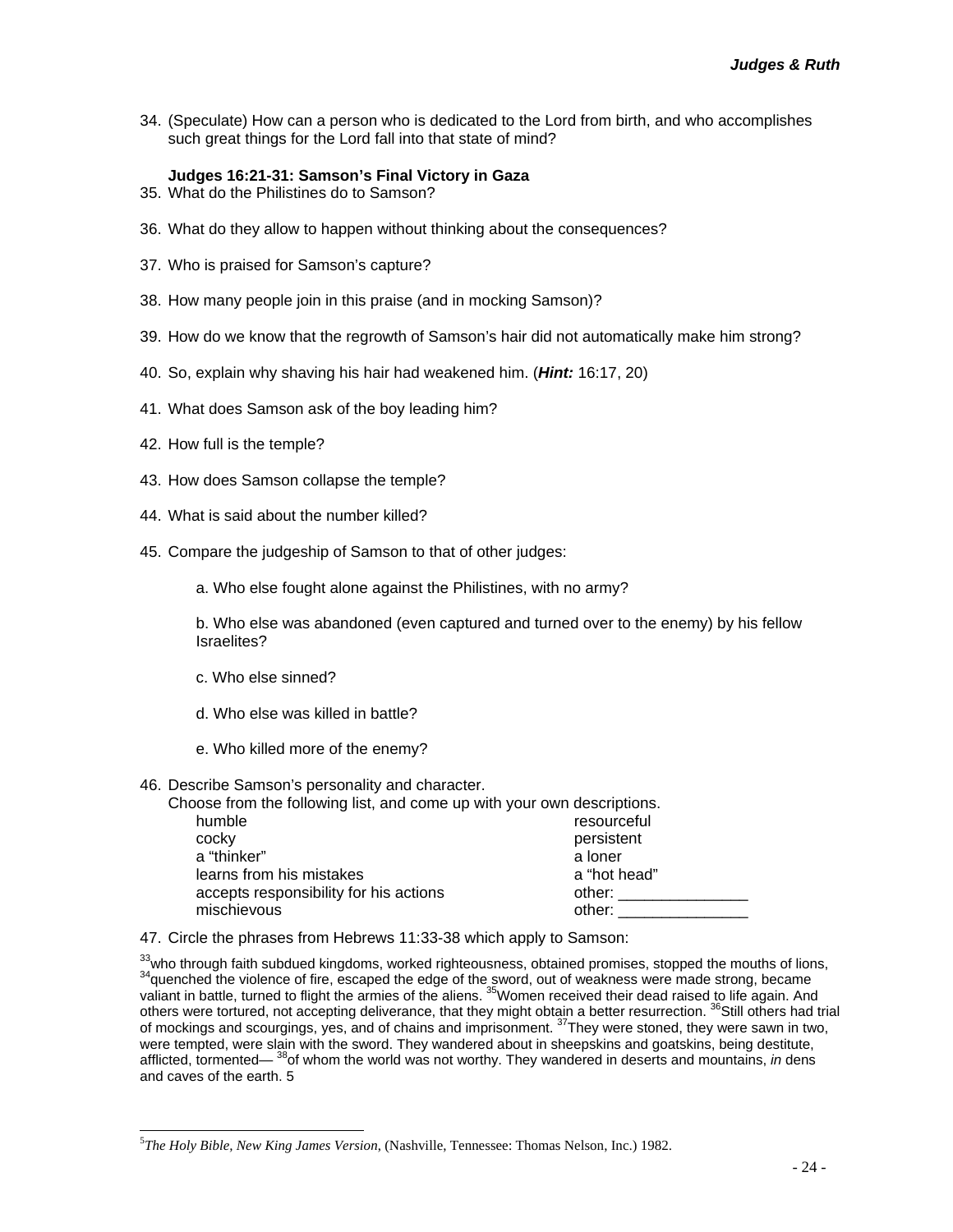### *Lesson 9: Idolatry in Israel (Judges 17 – 18)*

<span id="page-25-0"></span>While there was a Bethlehem which belonged to Zebulun (Joshua 19:15), the Bethlehem of *this* story (17:7; also, 19:1; Ruth 1:1) is in Judah, about five miles SSW of Jerusalem, and less than ten miles east of Zorah and Eshtaol.

The wayward priest is named Jonathan. He is called "the son of Gershom, the son of Manasseh" in the KJV and NKJV. (18:30) However, the Septuagint (LXX) and Vulgate (Vg.) both read, "the son of Gershom, the son of Moses," which makes sense, seeing that the man was a Levite (17:7), and that the Gershom of old was the son of Moses, not Manasseh. (Exodus 2:22) The variant reading can be understood as a scribal error, given the fact that, in Hebrew, there is only one letter's difference between "Moses" and "Manasseh."

Another priest who lived away from his assigned city (but later returned there) is Abiathar. (1 Sam. 22:9-23) Even later, king Jehoshaphat specifically sent priests "to all the cities of Judah" in order to teach the people. (2 Chron. 7:7-9)

Remember that an ephod was a vest for the high priest. (Ex. 28:4-35; recall Judges 8:24-27)

Obviously, it was wrong for a man to set up a private sanctuary. (See Deut. 12:4-14; 16:1-7) But Micah is willing to admit his sins (when he is aware of them), and seems like a nice, religious man with a very religious family. The only problem is that he creates a Jewish-pagan hybrid religion which the entire tribe of Dan later hijacks.

The tabernacle was still in Shiloh (Joshua 18:1; Judges 18:31), less than 30 miles from Dan's allotted territory. (Joshua had cast lots after seven of the tribes had surveyed the remaining land. (Joshua 18:2-10; 19:40-48)) Remember that the Danites have failed to drive out the Amorites (Judges 1:34-35), and now they find it easier to change the borders of their territory and the worship of the Lord than to stay where they were assigned to be and do their duty. The proximity of the tabernacle



means less to the Danites than the proximity of the Philistines.

So the Danites move far north, north of the Sea of Galilee, and conquer a peaceful city which they rename Dan. They import stolen idols and a priest, both of which could be bought and sold, and establish a private priesthood for the tribe of Dan which lasts for quite some time. (18:30) They seem to take whatever they want, as long as they don't have to work too hard for it.

We are told twice in this text that "in those days there was no king in Israel" (Judges 17:6) which supposedly explains why "everyone did what was right in his own eyes." (Also 21:25; 18:1; 19:1) But we will see later that *kings* sometimes do what is right in *their* own eyes, also. In fact, King Jeroboam later forms two golden calves and establishes his own idolatrous religion fueled by convenience and served by man-made priests. (1 Kings 12:26-33) Given the location and the idolatrous history of this new, northern Dan, it should come as no surprise that Dan was selected to house one of the golden calves.

<sup>1</sup>Thomas Nelson, Inc., Nelson's complete book of Bible maps and charts: Old and New Testament [computer file], electronic ed., Logos Library System, (Nashville: Thomas Nelson) 1997, c1996.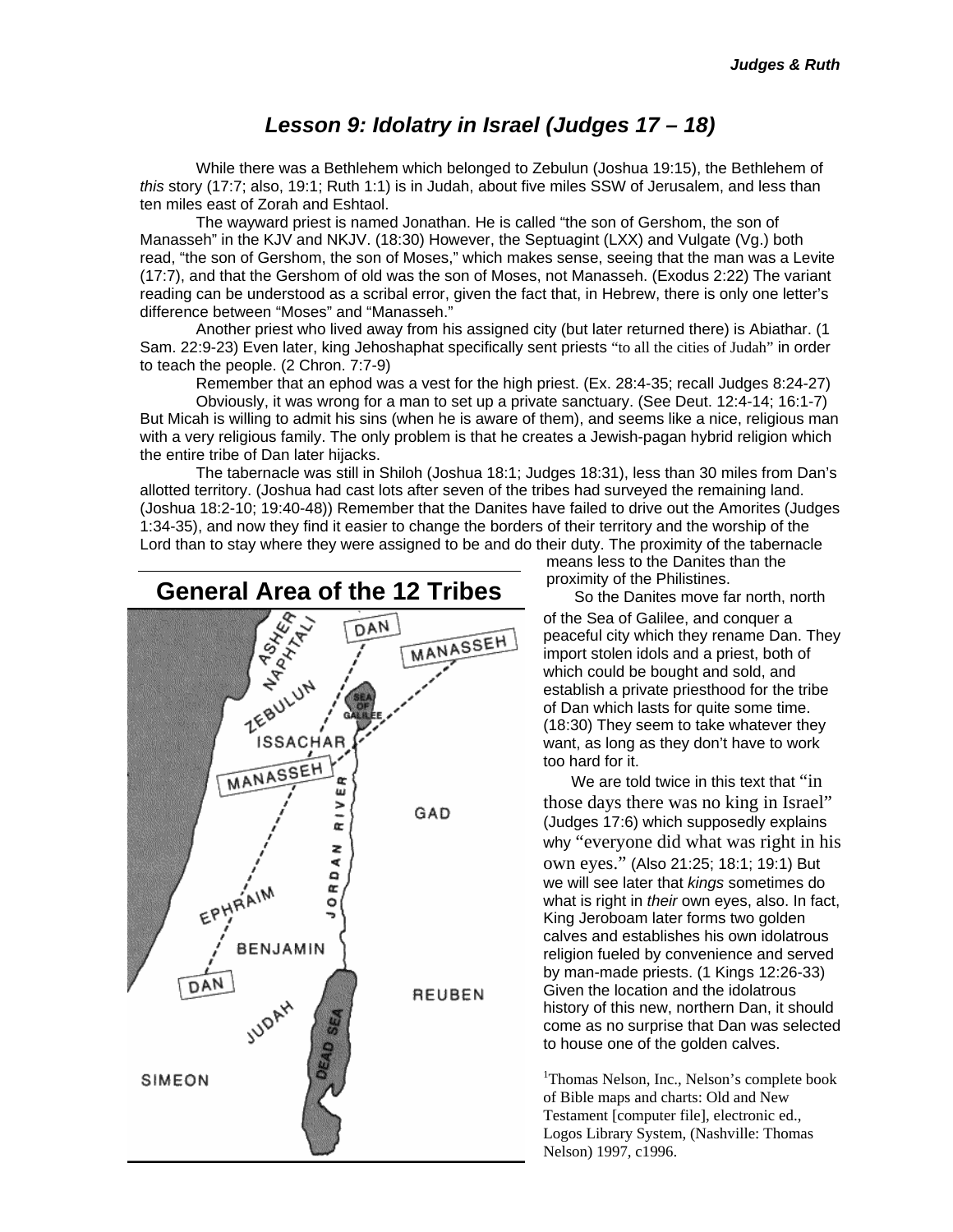#### **Judges 17:1-6: Religion Run Amok**

- 1. To whom had Micah's mother dedicated 1,100 shekels of silver?
- 2. For what purpose?
- 3. What has Micah done with the silver before the story opens?
- 4. When he gives the silver to his mother, what does this religious woman say of him?
- 5. How much silver does it cost for the silversmith to fashion the 1,100 shekels into two idols?
- 6. What does Micah make to go with his household idols?
- 7. What does Micah do with one of his sons?
- 8. "Everyone did what was example in his example the state of the state of the state of the state of the state o

#### **Judges 17:7-13: The "Yeah, sure - whatever." Levite**

- 9. Who comes to Micah's house from Bethlehem?
- 10. What is the man's job to be?
- 11. What will be the man's annual salary (excluding food and clothing)?
- 12. How does the young man feel about the arrangement?
- 13. Pinpoint at least two major flaws with Micah's reasoning in verse 13:
	- a.
	- b.
	- c.

#### **Judges 18:1-10: The Danites' Scouting Trip**

- 14. (Review) What other man of valor was from Dan, between Zorah and Eshtaol?
- 15. How many men are sent to spy out and search the land?
- 16. Where do these men come to first?
- 17. How do they first recognize the young man?
- 18. What favor do they ask of the young man?
- 19. How does he respond?
- 20. What city strikes the Danites' fancy, and why?

#### **Judges 18:11-26: The Danites on the Move**

- 21. How many Danite men head north, armed for war?
- 22. Besides the city of Laish, what had the five spies seen that they wanted?
- 23. When they take the things, who questions them?
- 24. How do they respond to being questioned?
- 25. How does the young man feel about the suggested arrangement?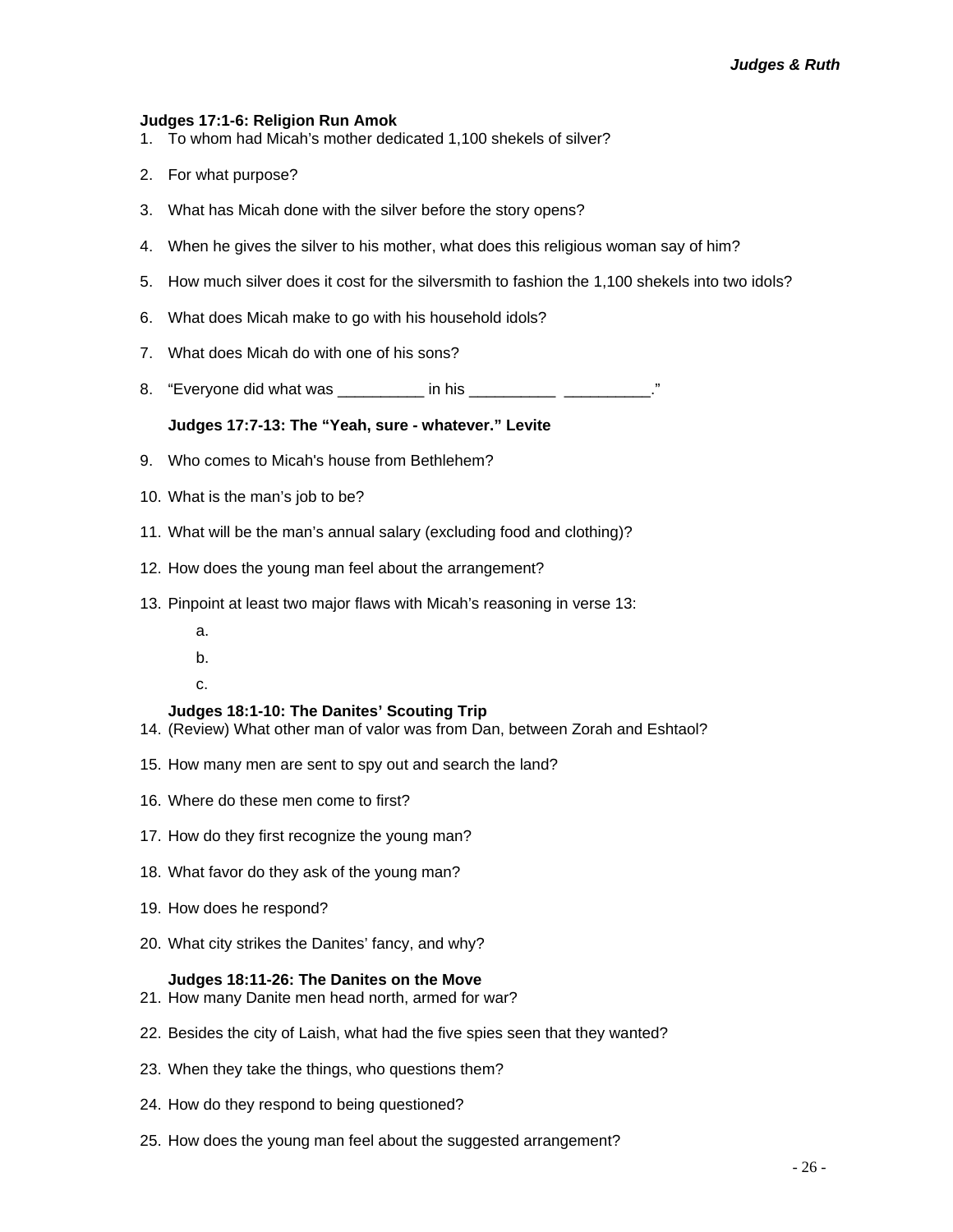- 26. How does the young man participate in the Danites' actions?
- 27. Who overtakes the Danites?
- 28. What tone of voice do the Danites take with Micah and his neighbors?
- 29. Why does Micah not try to stop them?

#### **Judges 18:27-31: The Danites Settle Down**

- 30. What do the Danites do to Laish?
- 31. What is the icon of the Danites' new religion?
- 32. What new priestly line is established?
- 33. For how long does that priesthood continue?
- 34. How does the writer remind the reader in verse 31 that this whole arrangement is sinful?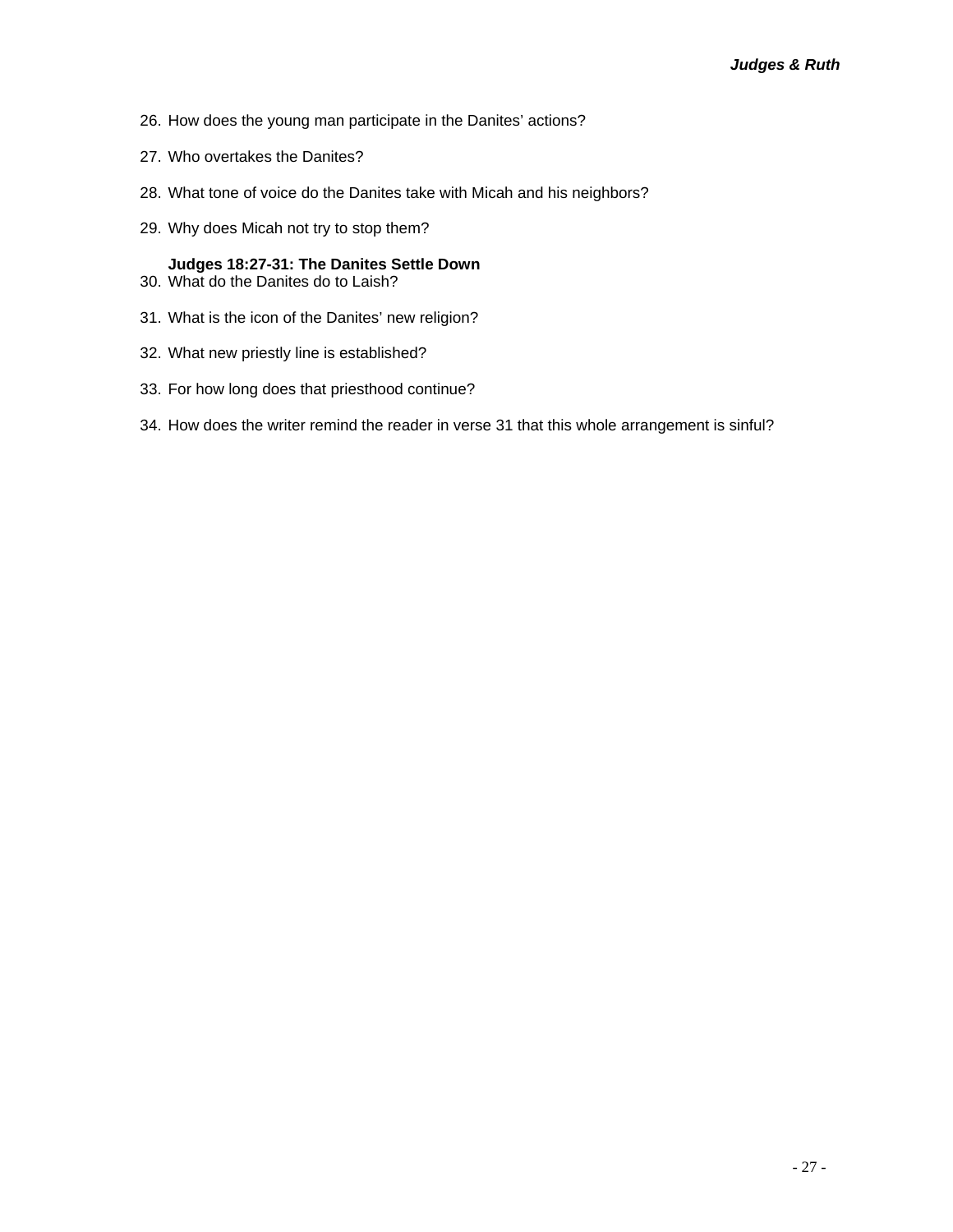### *Lesson 10: Immorality and In-fighting (Judges 19 – 21)*

<span id="page-28-0"></span>The mention of Phineas in 20:28 tells us that we are early in the period of the judges. Recall that the first two chapters of Judges are clearly not in correct time sequence (1:1; 2:6ff): The book is arranged topically rather than chronologically. By way of review, here is our outline of Judges:

#### **Chapter(s) Topic**

- **1 Political** Setting Incomplete Conquest
- **2 Spiritual** Setting The Cycle
- **3 Ehud** subdues Moab
- **4-5 Deborah** and Barak subdue Canaan
- **6-8 Gideon** subdues Midian
- **9 Abimelech** the Non-Judge
- **10-12 Jephthah** subdues Ammon
- **13-16 Samson** versus the Philistines
- **17-18 Idolatry** in Israel
- **19-21 Immorality** and **In-fighting**

#### **Immorality**

Genesis 19 tells of Sodom; Judges 19 tells of Gibeah, the new Sodom which is pointed to by the prophets as a beginning point of Ephraim's sins. (Hosea 9:9; 10:9). A hospitable person is not to be found, except for one outsider (like Lot), and perversion is the norm. But this time there is no one praying for the city, and no miracle to save the travelers. When God's punishment comes, it is not in the form of fire and brimstone,

but in the form of Israelite warriors. The justice meted out is not as complete, and the subsequent events pose a whole new set of problems.

One can only wonder if the foreigners in Jebus wouldn't have been more hospitable.

The Levite has already shown his love for his concubine, but after he allows her to be brutalized, he seems to make no effort to comfort her: "Get up and let us be going." (19:28) Then, rather than showing respect to the dead (or to her family), he makes a gory, public display of her body. His actions have the intended effect of rallying the people of Israel to answer the atrocities which had been committed. Sometimes it takes a scandal to arouse people from their tolerant apathy.

#### **In-fighting**

The tribe of Benjamin seals its doom by choosing to harbor and protect the perverted, violent men of Gibeah. They do not attend the inter-tribal conference at Mizpah (20:3), and when they are directly confronted with the sins of the men of Gibeah, they go to battle with their brethren. (20:12-14)

The Israelites are said twice to be acting "as one man" (20:1, 11), and their actions seem to be motivated by their devotion to God. They assemble "before the Lord" (20:1), and in addition to fasting and offering sacrifices to the Lord (20:26; 21:4), they three times inquire of the Lord for advice concerning their actions. (20:18, 23, 28) But they should've inquired a fourth and fifth time regarding the two rash vows they make! Even during acts of service to God, people can get carried away in their religious fervor and exercise their own foolish will and make rash vows. (Remember Jephthah?)

First, the men of Israel swear not to give their daughters to the men of Benjamin as wife, apparently to ensure that Benjamin will be eliminated. They keep this vow – at least they *technically*  keep it – at all costs. They actually go to great and terrible lengths to provide wives for the men of Benjamin, which seems the violate the basic intent of their oath. Once the heat of battle subsides and the civil war which cost over 65,000 lives has not completely eliminated Benjamin – grief over the practical consequences of their oath sets in, and they start looking for a way to salvage the wicked tribe of Benjamin. (21:2-3, 6-7, 16-18) Sometimes purging sin from a congregation is extremely costly, and sometimes it's hard to carry through completely with the necessary course of action.

The second rash vow (to kill anyone who didn't join the battle), is used as a partial way around the first rash vow. The Israelites take the virgins of Jabesh-Gilead, after they slaughter even the other women of that city, and give them to the men of Benjamin. They follow *the letter* of their oath, "None of us shall give his daughter…", but they surely don't hesitate to give someone *else's* daughter to the men of Benjamin! The result is that there is more concern shown for preserving the belligerent Benjamites than the inhabitants of Jabesh-Gilead. (Notice that *neither* the Benjamites *nor* the Jabesh-Gileadites had "come up to the Lord at Mizpah" (21:5), but the men of Jabesh-Gilead are singled out for punishment.) And when there aren't enough (orphaned) virgins from Jabesh-Gilead to go around, the elders of the congregation incite the men of Benjamin to profane one of the annual feasts of the Lord in Shiloh (21:19) by capturing women for themselves. It is important to the elders that no one gives his daughter to them. Obviously, the elders of the congregation who devise this plan are more interested in preserving the *letter* of their oath than the intent of their oath, and they obviously do not have children or sisters who will be among "the (kidnapped) daughters of Shiloh." (21:20-22)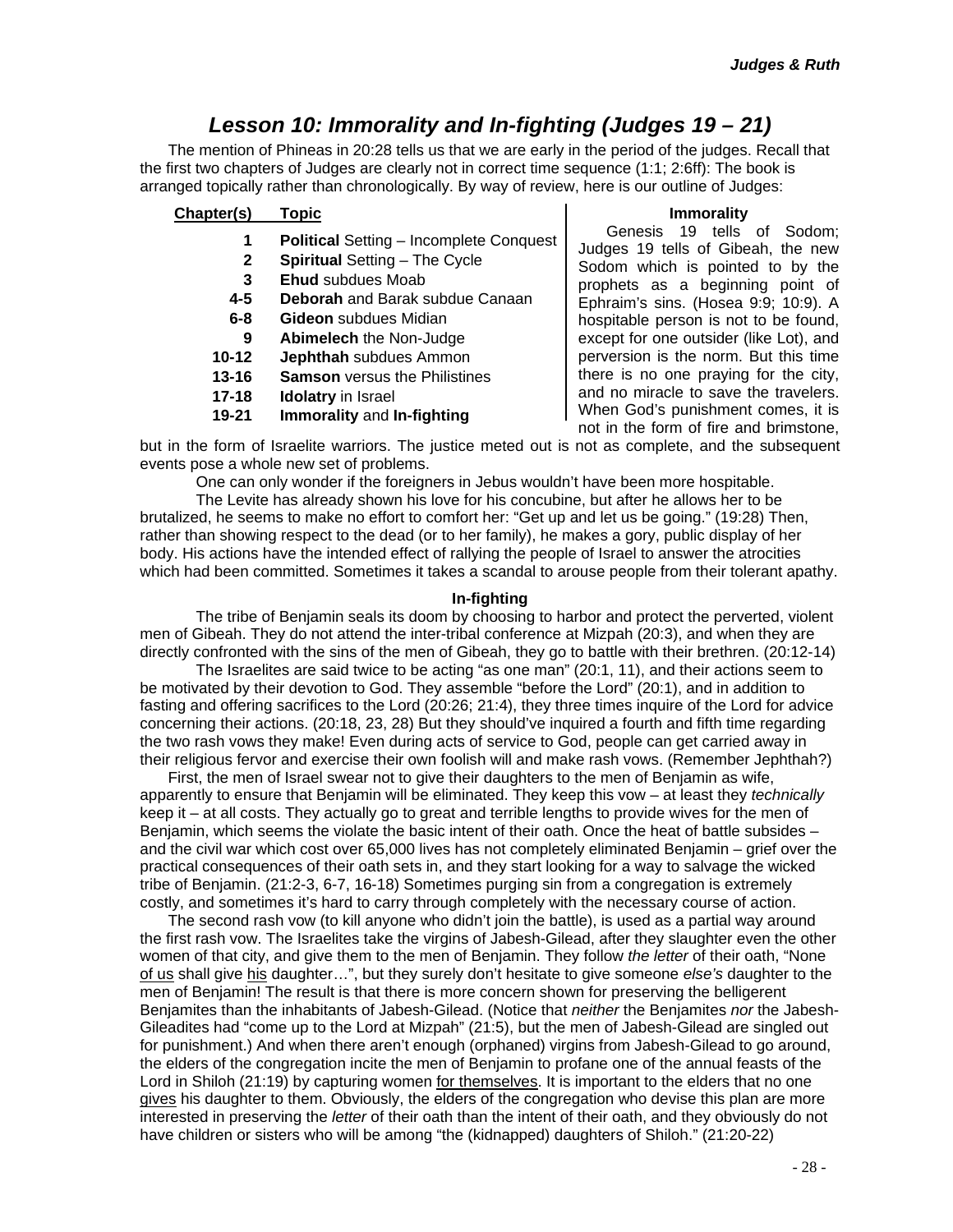#### **Judges 19:1-7: A Happy Family Reunion**

- 1. For how long is the Levite's concubine at her father's house after playing the harlot?
- 2. With what demeanor does the Levite go to retrieve her?
- 3. How is the Levite received by the woman? … by her father?
- 4. (Bonus) What other man (from the patriarchal period) kept delaying his son-in-law's departure?

#### **Judges 19:8-21: Lodging at Gibeah**

- 5. On which day does the Levite finally break away from Bethlehem?
- 6. Who is with the Levite?
- 7. Ironically, why do they not lodge in Jebus?
- 8. Why do they choose Gibeah instead of Ramah?
- 9. Who is the only one who will put them up for the night?

#### **Judges 19:22-26: The New Sodom**

- 10. What do certain men of the city demand?
- 11. What do they receive instead?
- 12. When do they stop their violence?

#### **Judges 19:27-30: The Call to Action**

- 13. Where does the Levite take the dead woman's body?
- 14. What does he do with the body?

#### **Judges 20:1-11: The Israelites**

- 15. From what places do the children of Israel gather?
- 16. Where do they meet?
- 17. Toward what target is their wrath directed?

#### **Judges 20:12-17: The Benjamites**

- 18. From verse 3, what have the children of Benjamin heard?
- 19. What demand is made on the Benjamites?
- 20. How do the Benjamites respond?

#### **Judges 20:18-48: The Battle**

- 21. What is the result of the first day's battle?
- 22. What is the result of the second day's battle?
- 23. What new actions accompany the Israelites' inquiry of the Lord in verse 26?
- 24. What new military strategy is employed on the third day?
- 25. Who loses more total men, Israel or Benjamin?
- 26. Is any pursuit given when the Benjamites flee?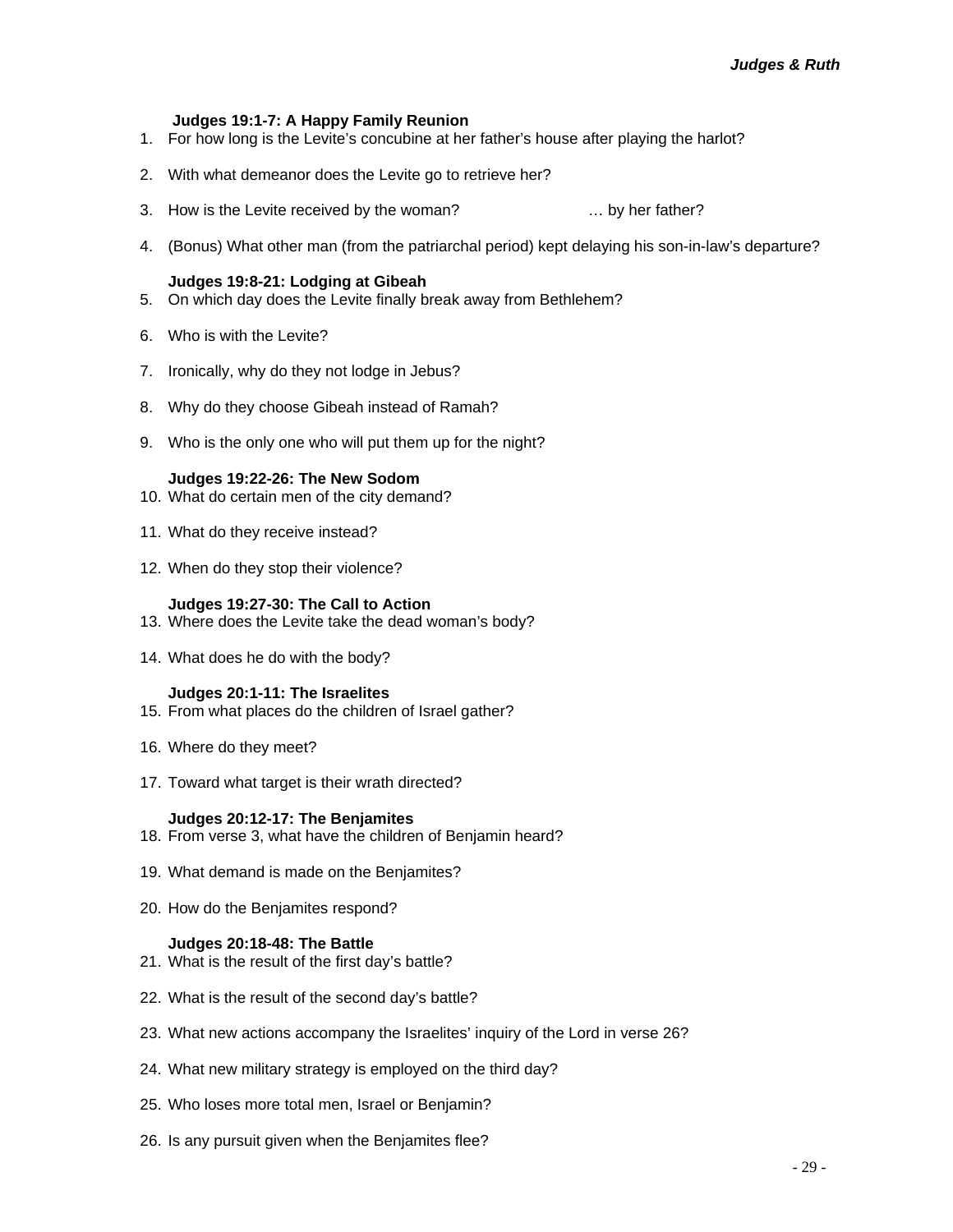27. How many escape to the rock of Rimmon?

#### **Judges 21:1-12: What Was Right in the People's Eyes**

- 28. What had the men of Israel sworn at Mizpah?
- 29. What is the new concern among the people?
- 30. Who is selected to die from Jabesh-Gilead?
- 31. Why are not all the people from Jabesh-Gilead killed?
- 32. To what place are the survivors taken?

#### **Judges 21:13-25: What Was Right in the Elders' Eyes**

- 33. What are the terms for the surrender of the Benjamites?
- 34. How many wives are lacking?
- 35. What plan do the elders devise for providing the remaining wives?
- 36. How would the inevitable complaints be soothed?
	- a.
	- b.

#### **Note:**

It should seem fitting that the Israelites do not complete their punishment of the tribe of Benjamin. After all, the book of Judges opens with the Israelites' failure to drive out the inhabitants of the land, and the cycle in the book suggests that Israel isn't making any progress spiritually. So why should the end of the book be any different from the first?

In order to see a different picture, we'll have to go the next book . . .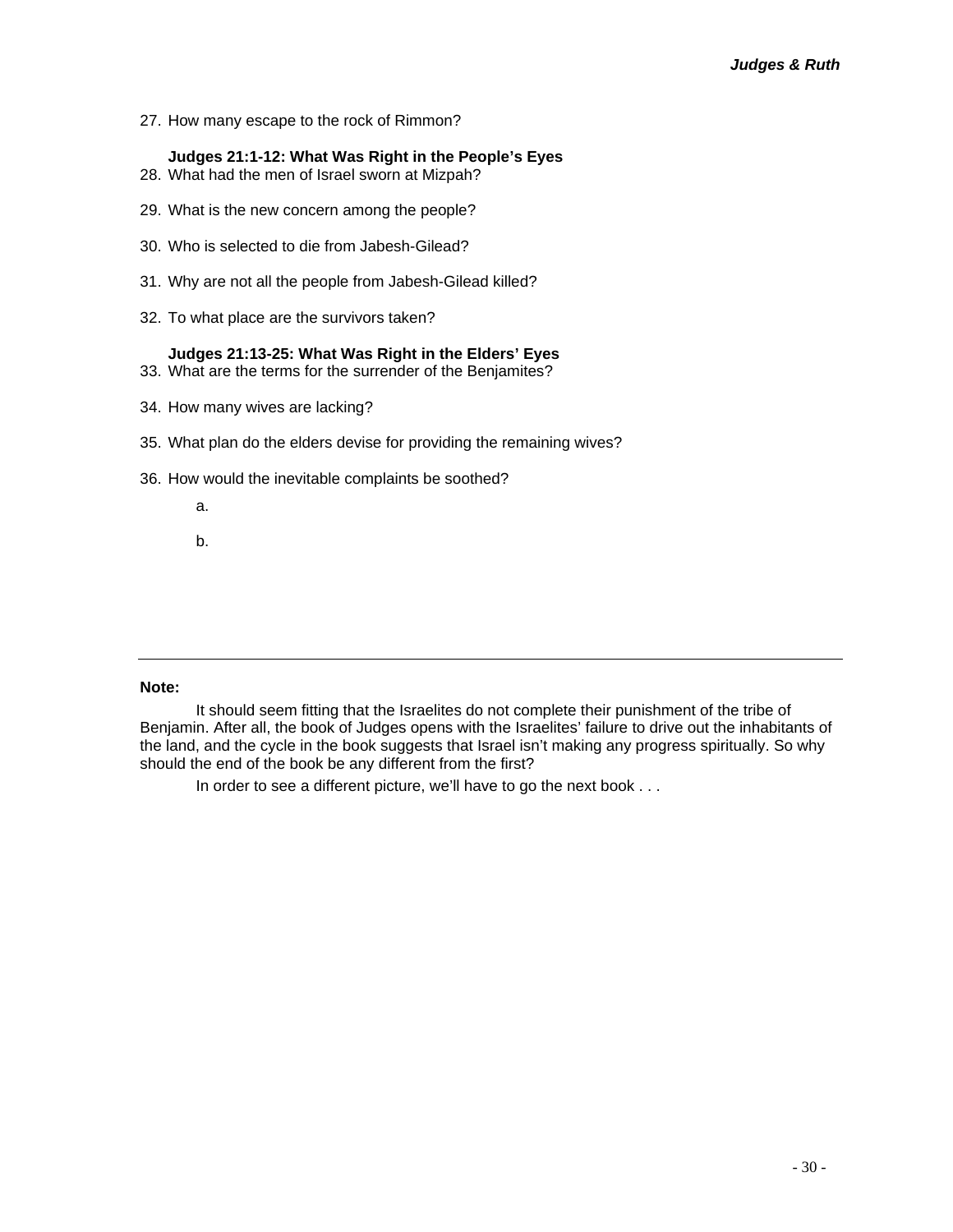### *Lesson 11: Ruth's Faith Is Demonstrated (Ruth 1 – 2)*

<span id="page-31-0"></span>Individual Levites, various families, and even entire tribes are practicing idolatry, and entire cities and tribes are condoning immorality. The standard for religious and moral authority has become completely personal and subjective in Israel. *Who can break this cycle of unfaithfulness?* Ruth can! She, although a Moabitess, freely chooses to leave the religion of her native land and to serve the Lord. *Who can avoid apostasy?* Boaz can! He honors God's laws and Israel's traditions, and we are refreshed to see that *not everyone* is doing what is right in *his own* eyes.

It seems especially fitting that she comes to Bethlehem (the home of the wayward Levite in chapters 17 and 18, and the home of the wayward concubine in chapter 19), and that she and Boaz help to restore that city's reputation. Notice that Elimelech and his family, including Boaz (2:1), are Ephrathites of Bethlehem. (1:2) Boaz serves as a redeemer of the family, so it is fitting  $-$  no, it is *poetic* – that our ultimate Redeemer is born there. (Micah 5:2; Matthew 2:1ff) When male children in and around Bethlehem are slaughtered after Jesus' birth, Jeremiah's prophecy is quoted about Rachel weeping for her children. (Matthew 2:16-18) Rachel, Jacob's wife, is mentioned because the first biblical reference to Bethlehem is in Genesis 35:19. Rachel dies giving birth to Benjamin whom she names "Son of my sorrow" (Heb. "Ben-Oni) en route to Bethlehem.

In this story, Ruth is every bit as humble and selfless as Naomi is (initially) bitter and selfabsorbed. In the beginning, Naomi seems not to realize what a blessing Ruth is to her. Even by the end of chapter 2, however, Naomi begins to acknowledge the Lord's use of Ruth in Naomi's life.

| <b>Outline of Ruth</b><br>Part One: Ruth's Faith Is Demonstrated $(1:1 - 2:23)^6$ |               |
|-----------------------------------------------------------------------------------|---------------|
| <b>I. Ruth's Decision to Remain with Naomi</b>                                    | $1:1-18$      |
| A. Ruth's Need to Remain with Naomi                                               | $1:1-5$       |
| B. Ruth's Opportunity to Leave Naomi                                              | $1:6-15$      |
| C. Ruth's Choice to Remain with Naomi                                             | $1:16 - 18$   |
| <b>II. Ruth's Devotion to Care for Naomi</b>                                      | $1:19 - 2:23$ |
| A. Ruth and Naomi Return to Bethlehem                                             | $1:19 - 22$   |
| B. Ruth Gleans for Food                                                           | $2:1 - 23$    |
| Part Two: Ruth's Faith Is Rewarded $(3:1 - 4:22)$                                 |               |
| I. Ruth's Request for Redemption by Boaz                                          | $3:1-18$      |
| A. Naomi Seeks Redemption for Ruth                                                | $3:1 - 5$     |
| <b>B.</b> Ruth Obeys Naomi                                                        | $3:6-9$       |
| C. Boaz Desires to Redeem Ruth                                                    | $3:10-18$     |
| II. Ruth's Reward of Redemption by Boaz                                           | $4:1 - 22$    |
| A. Boaz Marries Ruth                                                              | $4:1 - 12$    |
| B. Ruth Bears a Son, Obed                                                         | $4:13-15$     |
| C. Naomi Receives a New Family                                                    | 4:16          |
| D. Ruth Is the Great-Grandmother of David                                         | $4:17 - 22$   |

<span id="page-31-1"></span> <sup>6</sup> Thomas Nelson, Inc., *Nelson's complete book of Bible maps and charts: Old and New Testament [computer file], electronic ed., Logos Library System*, (Nashville: Thomas Nelson) 1997, c1996. (GC changed Ruth's "Love" to her "Faith" based on input from our class, especially David Hood, Sr.)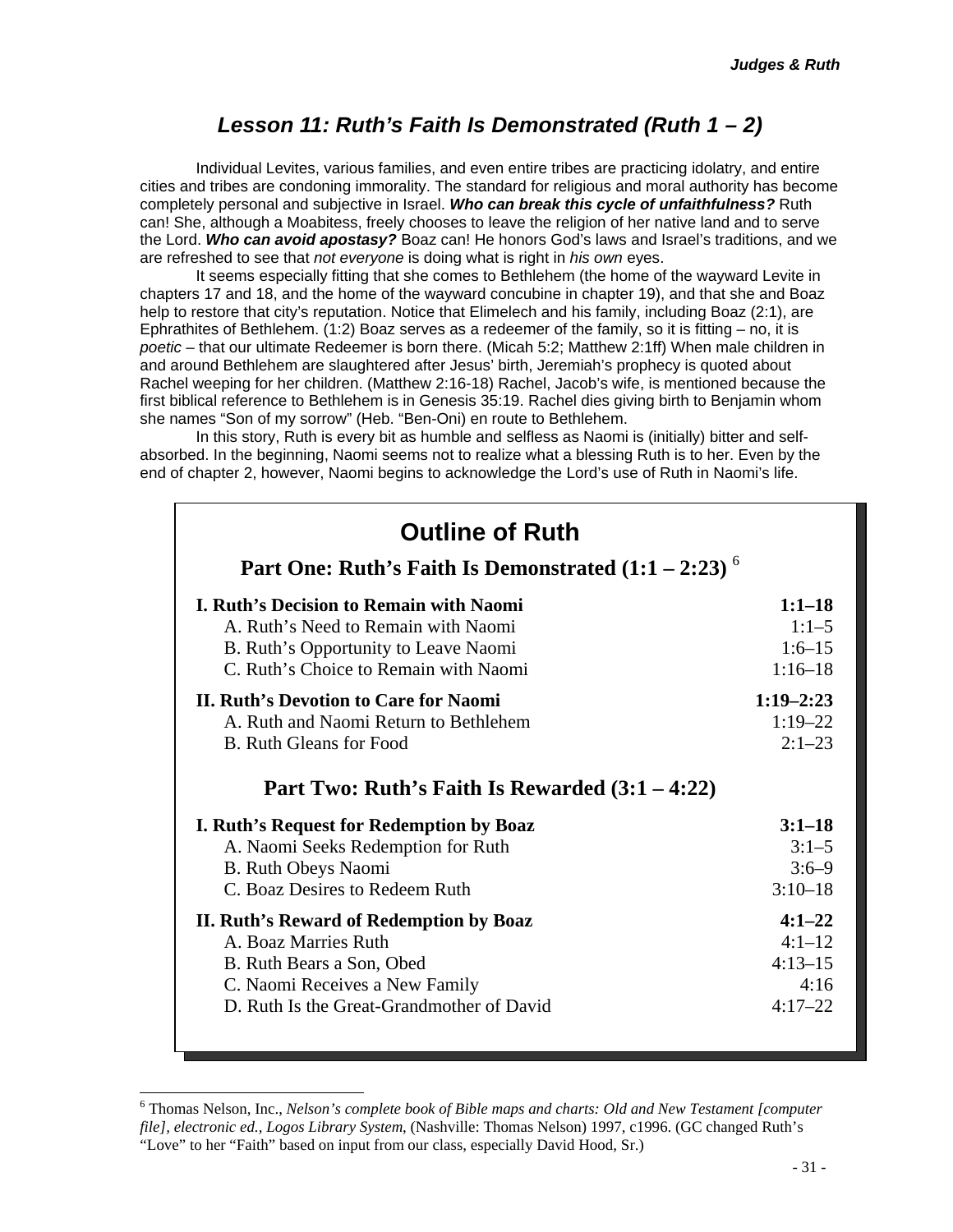#### **Ruth 1:1-5: A Non-Traditional Family**

- 1. What is the general time frame for the events of this book?
- 2. Why do Elimelech and his family move to Moab?
- 3. Describe how Elimelech's wife, Naomi, ends up alone with two Moabite daughters-in-law.

#### **Ruth 1:6-15: A Sad Farewell**

- 4. Why does Naomi decide to return to Israel?
- 5. To what place does Naomi suggest that her daughters-in-law go?
- 6. What does she wish for them . . .
	- . . . in verse 8?
	- . . . in verse 9?
- 7. What is the basic reason that Naomi suggests they separate?
- 8. How many times (total) does Naomi tell Ruth to "go," "turn back," or "return"?

| 9. $(NKJV)^{1.16}$ But Ruth said:              | $(KJV)$ <sup>16</sup> And Ruth said,                          |
|------------------------------------------------|---------------------------------------------------------------|
| "Entreat me not to ____________ you,           | Intreat me not to ________ thee,                              |
| Or to turn back from following after you;      | or to return from following after thee:                       |
| For wherever you $\_\_\_\_$ , I will $\_\_\_\$ | for whither thou $\_\_\_\_\_\_\_\_\$ I will $\_\_\_\_\_\_\_\$ |
| And wherever you _______, I will _______;      | and where thou $\_\_\_\_\_\$ , I will $\_\_\_\_\_\_\_\$ :     |
| Your people shall be my people,                | thy people shall be my people,                                |
| And your ______, my ______.                    | and thy $\_\_\_\_$ my $\_\_\_\_\$ :                           |
| $17$ Where you ______, I will ______,          | <sup>17</sup> Where thou _______, will I ______,              |
| And there will I be buried.                    | and there will I be buried:                                   |
| The Lord do so to me, and more also, If        | the LORD do so to me, and more also, if                       |
| anything but _________ parts you and me."      | ought but _________ part thee and me.                         |
|                                                |                                                               |

#### **Ruth 1:16-22: A Bitter Woman**

- 10. When the people of Bethlehem are glad to see Naomi, what is Naomi's initial response?
- 11. How does Naomi interpret the sad events of her life (vv. 13, 20, 21)?
- 12. Because we know Naomi's future, what enormous blessing is she overlooking?
- 13. At what time of the year do they arrive in Bethlehem?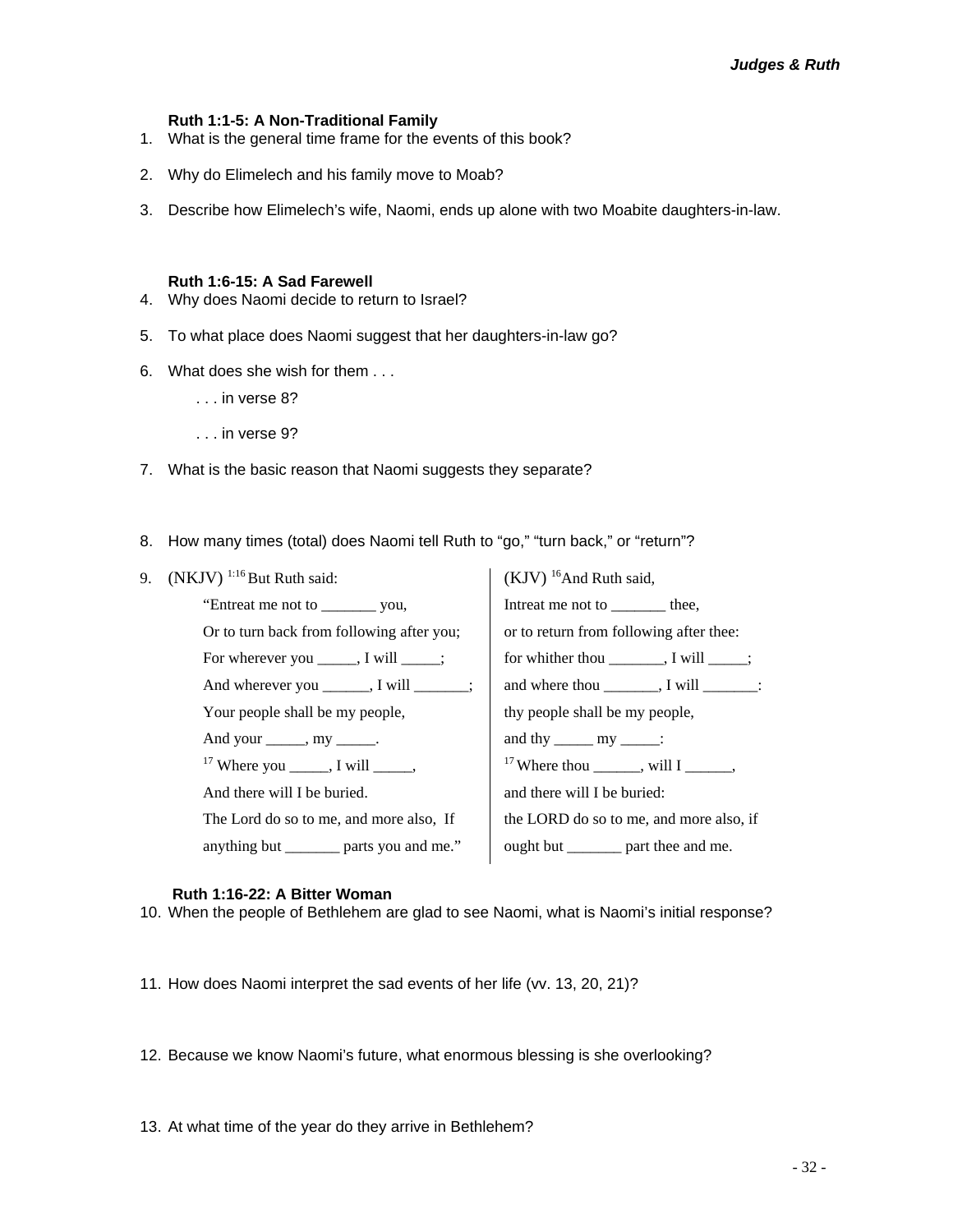#### **Ruth 2: Refuge Under the Lord's Wings**

- 14. Describe Boaz's financial standing.
- 15. What does it mean to "glean"?
- 16. As if Ruth's gender and economic status don't present enough challenges for her, how do we know she was expecting to suffer from others' *racial* prejudice, as well?
- 17. What details inform us about Ruth's good work ethic?
- 18. With whom is Ruth to associate while gleaning?
- 19. What protection does Boaz provide for Ruth while she is gleaning (before mealtime)?
- 20. Why does Boaz treat her so kindly?
- 21. At the meal (vv. 14-16), what additional help does he give in terms of . . .
	- a. . . . where she sits?
	- b. . . . how much she is given?
	- c. . . . rules about where she may glean?
	- d. . . . new rules determining *how much* there will be to glean?
	- e. . . . protection from verbal abuse?
- 22. Tell two things that Ruth brings back to Naomi.
	- a.
	- b.
- 23. Obviously, God shows kindness to the living Naomi (and Ruth). In what sense does He show kindness to the dead? (v. 20)
- 24. For how long is Ruth allowed to glean?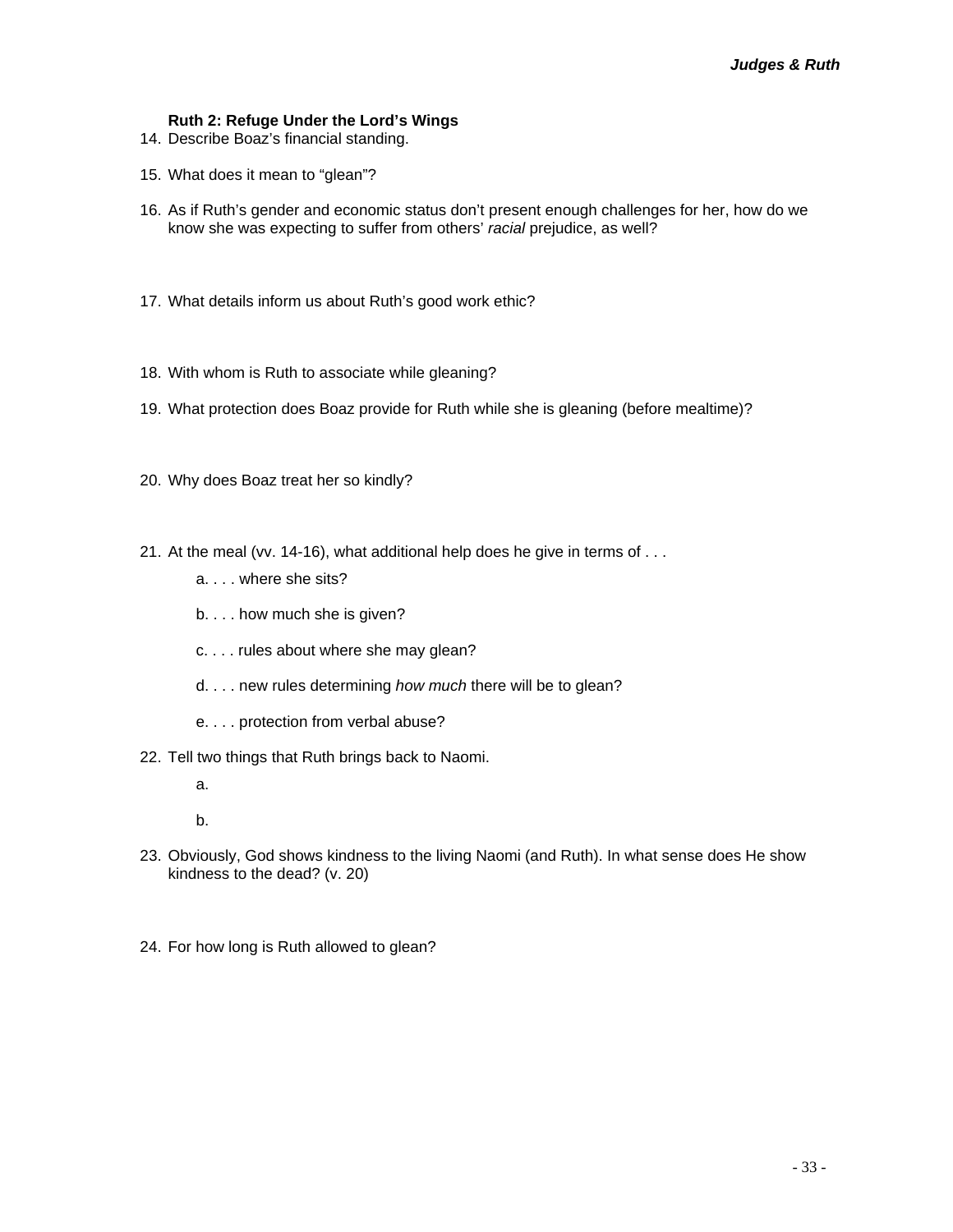### *Lesson 12: Ruth's Faith Is Rewarded (Ruth 3 – 4)*

<span id="page-34-0"></span>"For the Hebrew people — and indeed for any people engaged in agriculture — harvest was a most important season (Genesis 8:22; 45:6) … (and) events were reckoned from harvests. (Genesis 30:14; Joshua 3:15; Judges 15:1; Ruth 1:22; 2:23; 1 Samuel 6:13; 2 Samuel 21:9; 23:13) Harvest time came to be the occasion for festivals and rejoicings on the part of all the people (Exodus 34:22; Isaiah 9:3) … (but) harvest was more than a merely material and self-centered order, for from early times it was associated with requirements with respect to God and mankind. On the one hand the first fruits of the harvest must be offered to Yahweh (Exodus 22:29; Leviticus 23:10); and on the other hand the harvester must leave a corner of his field without harvesting it, setting it aside for the poor person and the stranger. (Leviticus 19:9; 23:22; Deuteronomy 24:19)

The three principal feasts of the Jews corresponded to the three harvest seasons (Exodus 23:16; 34:21f): (1) the Feast of the Passover in April at the time of the barley harvest; (2) the Feast of Pentecost seven weeks later at the wheat harvest (Exodus 34:22); and (3) the Feast of Tabernacles at the end of the year (October) during the fruit harvest (Leviticus 23:24)...."<sup>[7](#page-34-1)</sup>

Boaz's permission for Ruth to stay the rest of the night shows he accepts her proposal, and his help to keep her visit a secret shows his desire to preserve the good reputation she already has.

The book of Ruth is important from a linguistic standpoint because of its contribution to our knowledge of archaic Hebrew words. (Apparently Boaz uses a distinctly "countrified" dialect at times.)

Remember that Ruth had gleaned all day for about an ephah of barley. (2:17. An ephah is about 2/3 of a bushel.) The KJV tells us that Boaz gives Ruth "six measures of barley." If this is indeed what the NKJV calls "six *ephahs*," then Ruth has almost four bushels!

The first mention of a levirate marriage (Latin <levir> for "brother") occurs in Genesis 38:8 where Er's brother Onan refuses to perform the duty. This duty is later mandated and regulated in Deuteronomy 25:5-10, and gives a case where no other redeemer is available. Notice in Ruth, though, that Boaz is there to take the responsibility refused by the near kinsman, so the element of personal insult is not seen.

We learn that Naomi has sold her family's land (4:3), and Naomi obviously needs for it to be "redeemed" (bought back) by a kinsman. (The redemption of land is discussed in Leviticus 25:8-28.) In the year of Jubilee, the land would be returned to the original owner. In the meantime, the land was only for *use* not for *ownership*. But Naomi's situation is not simply a case of redeeming the land and supporting the widow, Naomi. Because Ruth is present, the redeemer is also expected to perform the levirate duty and marry the Moabitess. His refusal results in *his* loss and *Boaz's* great gain.

The blessing pronounced on Boaz and Ruth by the people mentions Rachel and Leah primarily because of the 12 sons that came from them. (Also, recall Rachel's connection to Bethlehem. See the notes on page 30.) Their blessing also makes a rare mention of Tamar, which seems odd only until we recall that she, like Ruth, 1) had been turned down for a levirate marriage, 2) ended up giving birth by an older man (in Tamar's case, her father-in-law, Judah) and 3) appears in the genealogy of Christ. (Matthew 1:3, 5) When the genealogy is updated at the very end of the book, it picks up not with Abraham, or Jacob, or even Jacob's son, Judah, but with *Tamar's* son – and Boaz's ancestor – Perez.

Lessons from Ruth:

- 1. God rewards the faithful. (Consider Ruth's and Naomi's family blessings, as well as Ruth's place in the genealogy of Christ.)
- 2. Loyalty to family is a virtue.
- 3. "God shows no partiality.<sup>35</sup> "But in every nation whoever fears Him and works righteousness is accepted by Him." (Acts 10:34-35)

<span id="page-34-1"></span> <sup>7</sup> Bromiley, Geoffrey W., ed, *International Standard Bible Encyclopedia*, (Grand Rapids, MI: William B. Eerdmans Publishing Company) 2001, c1988.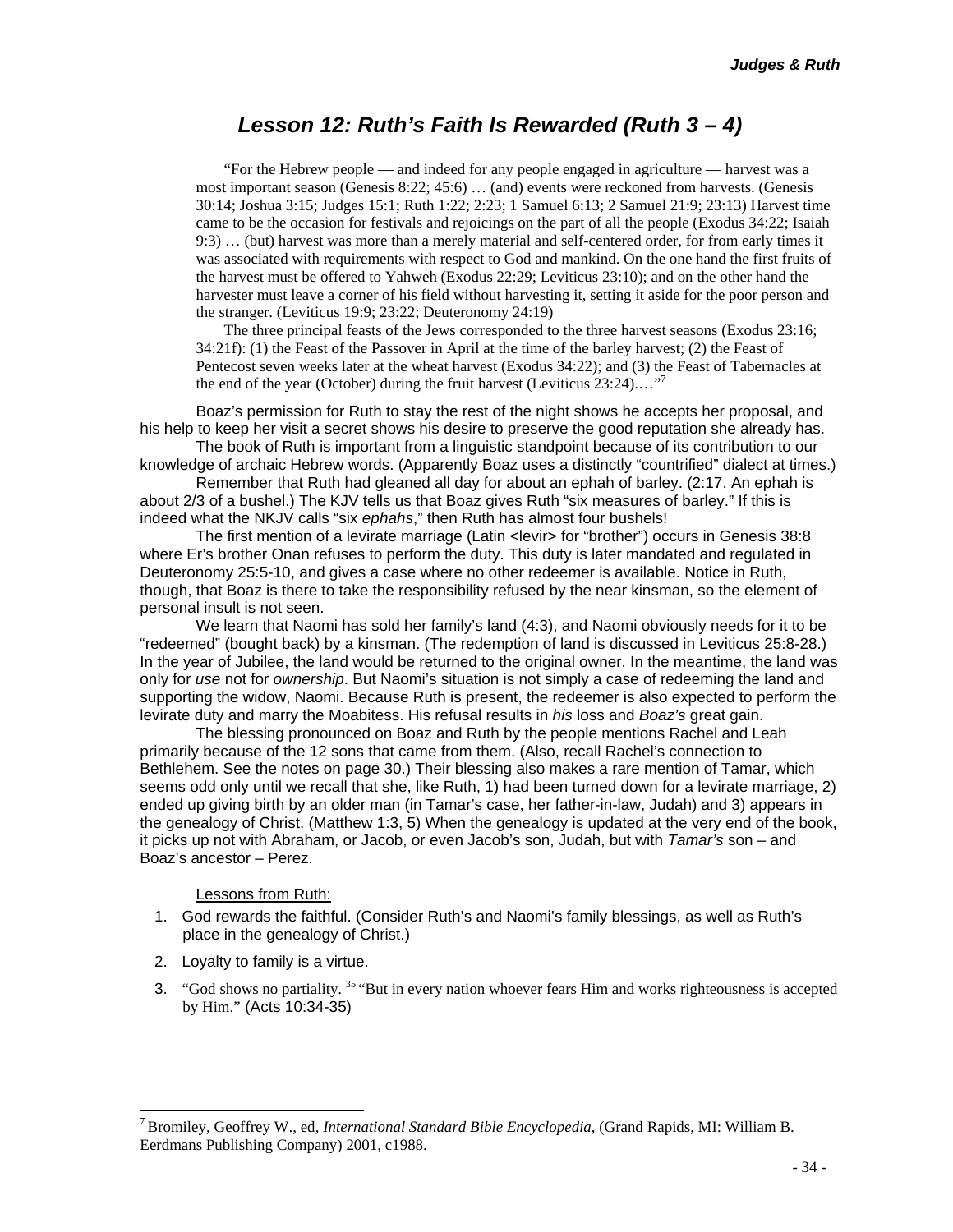# **Ruth's Choices**

#### <span id="page-35-0"></span>*Personal*

- No persuasion was needed
- She chose of her own accord
- It was an individual choice: she considered the sacrifices, duties, and rewards

#### *Determined*

- … in spite of Orpah's example and Naomi's statements
- Her steadfastness silenced Naomi

#### *Comprehensive*

- New country
- New home
- New religion
- New friends

#### *Early*

- She chose when she was "young" (Ruth 2:15)
- Compare Joseph, Daniel, and Jesus

#### *Everlasting*

• "I will die … and be buried" (Ruth 1:15)

*(Questions from Ruth 3 and 4)* 

#### **Ruth 3: "Take Your Maidservant Under Your Wing"**

- 1. What is Naomi seeking for Ruth?
- 2. How will this also benefit Naomi?
- 3. From verse 3, how does Naomi suggest that Ruth "propose" to Boaz in terms of … . . . her appearance?
	- . . . the time to make her move?
	- . . . how she actually approaches him?
- 4. What happens around midnight?
- 5. What does Ruth request of Boaz?
- 6. Describe the emotion of Boaz's response.
- 7. What do all the people know about Ruth?
- 8. What is the only situation preventing Boaz from accepting her proposal immediately?
- 9. When does Ruth leave?
- 10. What instruction does Boaz give his men?

- 11. What gift does Boaz send?
- 12. What does Naomi seem to know about Boaz?

#### **Ruth 4:1-10: Boaz Arranges The Marriage**

- 13. Whom does Boaz gather at the city gate?
- 14. After the near kinsman agrees to redeem the land, what additional information does Boaz reveal?
- 15. What reason does the near kinsman give for changing his mind?
- 16. What custom is there for confirming redeeming and exchanging?

#### **Ruth 4:11-16: The Union Is Blessed Indeed**

- 17. Verse 11, "May you \_\_\_\_\_\_\_\_\_\_\_\_ in Ephrathah and be \_\_\_\_\_\_\_\_\_\_\_\_ in Bethlehem."
- 18. Verse 12, "May your house be like the house of Perez . . . because of the \_\_\_\_\_\_\_\_\_\_\_\_ which the Lord \_\_\_\_\_\_\_\_\_\_ \_\_\_\_\_\_\_\_\_\_ you from this young woman."
- 19. How do the women describe Ruth?
- 20. What role does Naomi play once Ruth bears a son?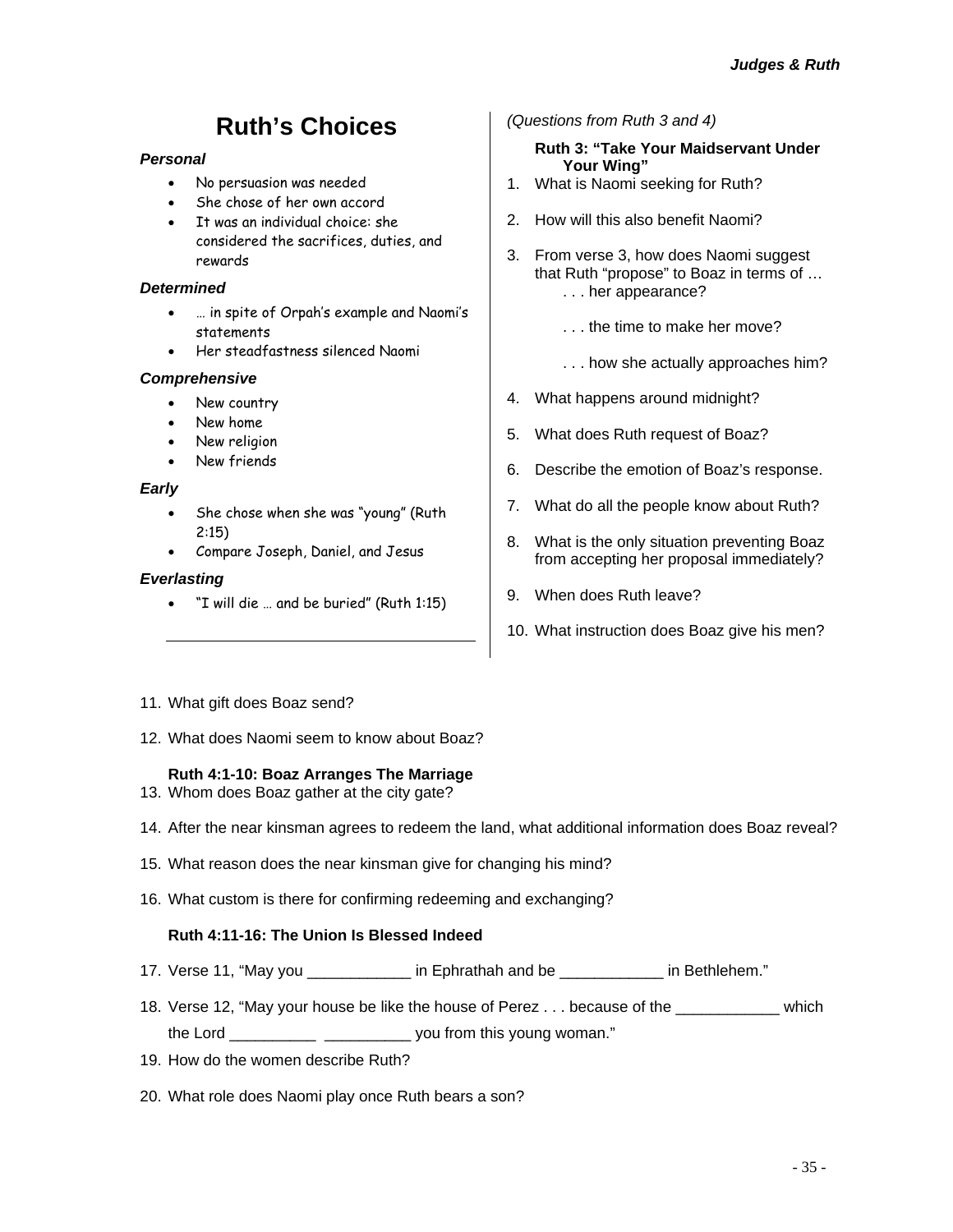### *Lesson 13: The Dating and Timeline of the Book of Judges*

#### <span id="page-36-0"></span>**When Judges Was Written**

The book of Judges contains several clues as to when it was written.

The passages 18:31 and 20:27 show that Judges was written after the ark of the covenant was removed from Shiloh (cf. 1 Samuel 4:3–11). The repeated phrase "In those days there was no king in Israel" (Judges 17:6; 18:1; 19:1; 21:25) indicates that Judges was written after the commencement of the monarchy. The fact that the Jebusites were dwelling in Jerusalem "to this day" (1:21) means that it was written before 1004 B.C. when David took control of the city.  $(2 \text{ Samuel } 5:5-9)^8$ 

Of course, an inspired writer can have knowledge of the future as well as the past, but the tone of the passages seems simply historical rather than prophetic.

Perhaps one passage that goes against a date of writing before 1004 is Judges 18:30, which refers to "the day of the captivity of the land." This seems to refer to the time of the Babylonian captivity, in which case either the *entire book* of Judges was written after that time (which would go against 1:21 about the Jebusites), or an editor came along later and inserted *that reference*. Some believe another option: That "the captivity" means the Israelites' completion of *their* conquest of Canaan during the reign of David.

#### **The Timeline of the Book**

Concerning the period of years covered by Judges, we know that the events happened after the Exodus and before the time of the kings in Israel. Establishing the timeline of Judges, then, becomes necessarily entangled with trying to establish a date for the Exodus. Here are some passages and some numbers for consideration:

The time reference given in 1 Kings 6:1 is very specific, and events related to Solomon's reign can be dated by secular references.

And it came to pass in the four hundred and eightieth year after the children of Israel had come out of the land of Egypt, in the fourth year of Solomon's reign over Israel, in the month of Ziv, which *is* the second month, that he began to build the house of the LORD. -- 1 Kings 6:1

Non-biblical history confirms that Solomon began his reign in 961, so his  $4<sup>th</sup>$  year would be 957. Dates after the time of Solomon are much more easily corroborated with the written histories of various other world powers, so these dates are undisputed. However, Egyptian and Canaanite history *before* the time of Solomon is very difficult to sort out, and so we have theories of the early date of the Exodus (in the 1400s B.C.) and the late date of the Exodus (in the 1200s B.C.). We should point out that there is significant controversy among Egyptologists who struggle to formulate a clear list of early pharaohs. One pharaoh was monotheistic, so later pharaohs sought (almost successfully) to eradicate any reference to him, and there was a period of political turbulence which complicates the historians' task. There is also controversy concerning how to date the archaeological evidence in Canaan: Archaeologists agree that certain Canaanite cities were destroyed, most likely by the Israelites, judging from an abrupt change in the type of artifacts found, but cannot agree on exactly when this happened. We must be careful not to be too quick to accept any theory based on a proposed Egyptian or Canaanite chronology.

Based on 1 Kings 6:1, taking it at face value, the early date would win "hands down" (with the Exodus in 1437 B.C.). In order to support a *late* date for the Exodus *from the Scriptures*, those scholars make an assumption that the reference to 480 years in 1 Kings 6:1 is simply the writer's (almost symbolic) calculation for each of 12 generations at 40 years each. Then the scholars recalculate the 12 generations at *25 years each* for purposes of a timeline, and say that the temple was really built in the *280th year* after the Exodus. (More information is available in the ISBE, and upon request, especially an interesting article from *Reason and Revelation*.)

Another truism is that we cannot determine dates by simply adding the periods of time given in the book of Judges. Adding the periods of oppression and/or judgeship and/or peace in the case of every judge mentioned yields 410 years (which is still short of the number given in Acts 13:20). But then we must allow for the period *before* Judges, and we know that 1) the wilderness wanderings

<span id="page-36-1"></span> <sup>8</sup> Thomas Nelson, Inc., *Nelson's complete book of Bible maps and charts: Old and New Testament [computer file], electronic ed., Logos Library System*, (Nashville: Thomas Nelson) 1997, c1996.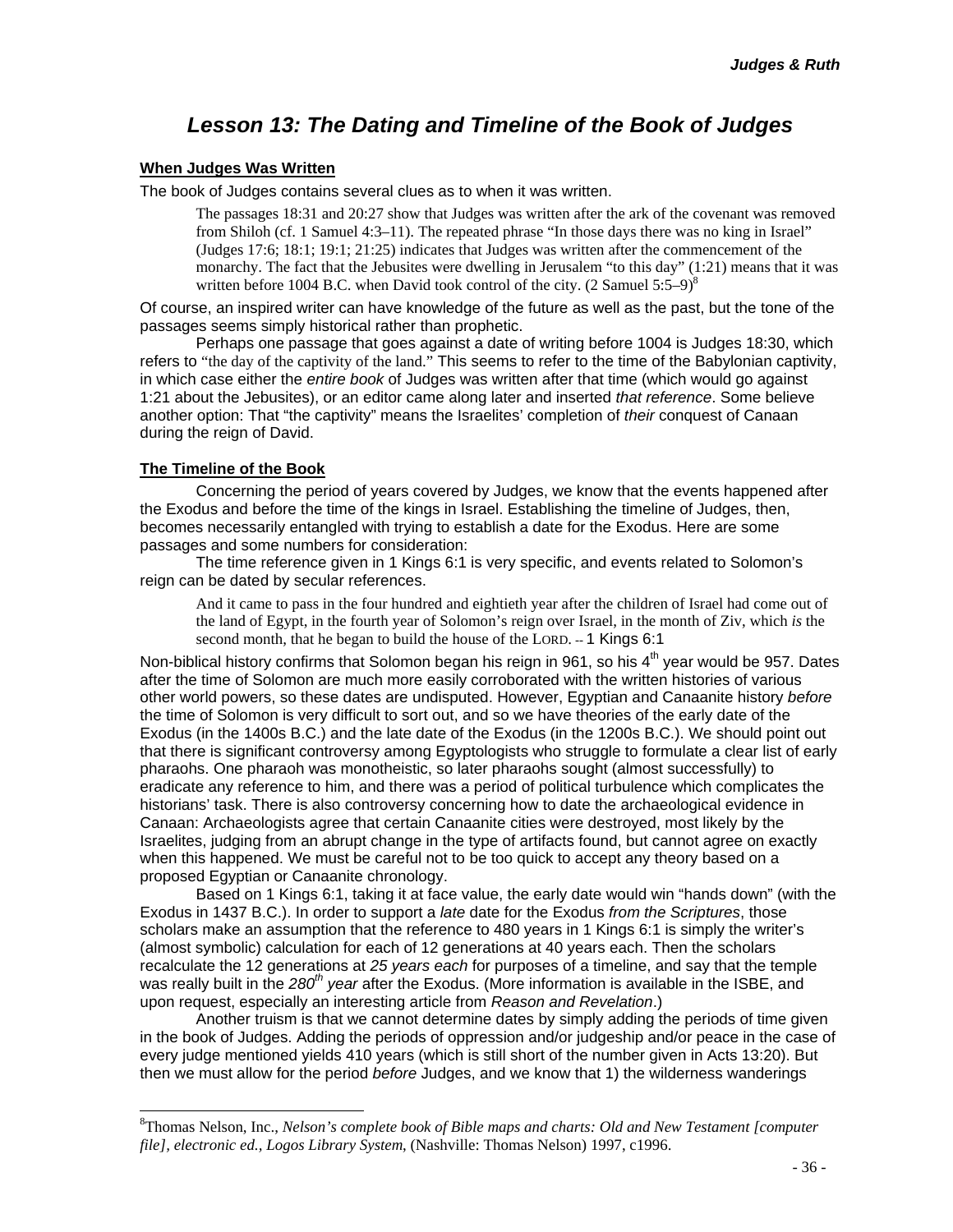<span id="page-37-0"></span>lasted 40 years, and 2) the conquest took more than one year (Exodus 23:29) and at least five years. (Joshua 14:6-15) Then in the period *after* Judges, we must allow time for Eli and Samuel, as well as Kings Saul and David, each of whom reigned 40 years. (Acts 13:21; 2 Samuel 5:4) With all these dates simply added together, there are almost 600 years of history portrayed from the Exodus to the kings. But that contradicts biblical accounts as well as all historical and archaeological records, so we cannot simply add all the dates in a straight line, one after the other.

Many events during the judges and kings possibly (or even obviously) overlap in time. For example, some of Saul's reign may overlap some with David's reign, and Samson's service probably overlaps in time with anywhere from two to four other judges. Remember also that the judges (and even King Abimelech) ruled regionally, not nationally, which allows for simultaneous judgeships.

Time references in the Bible aren't easily reconciled with each other regarding certain events (for example, 1 Kings 6:1 and Acts 13:20). This is because some numbers are approximated, and others are rounded off or simplified. We must accept the idea that the *purpose* of a given writer may not always be to be historically precise, and we must consider numbers from various writers when trying to piece together the timeline. The reader is on his own to work out the puzzle.

With all that having been said, here is suggested timeline (to be taken with a grain of salt), assuming the early date (~1437 B.C.) for the Exodus.



#### **Review**

- 1. A "judge" 1) was appointed by  $\qquad \qquad$ , and 2)  $\qquad \qquad$  Israel from oppression.
- 2. Name a left-handed judge who assassinates a fat king and subdues his nation.
- 3. Who arose "a mother in Israel"?
- 4. Who is "most blessed among women"?
- 5. Whose "calling" is accompanied by four signs?
- 6. Why are those particular 300 men chosen to help Gideon?
- 7. Who is not well received by his people before acting as a deliverer east of the Jordan?